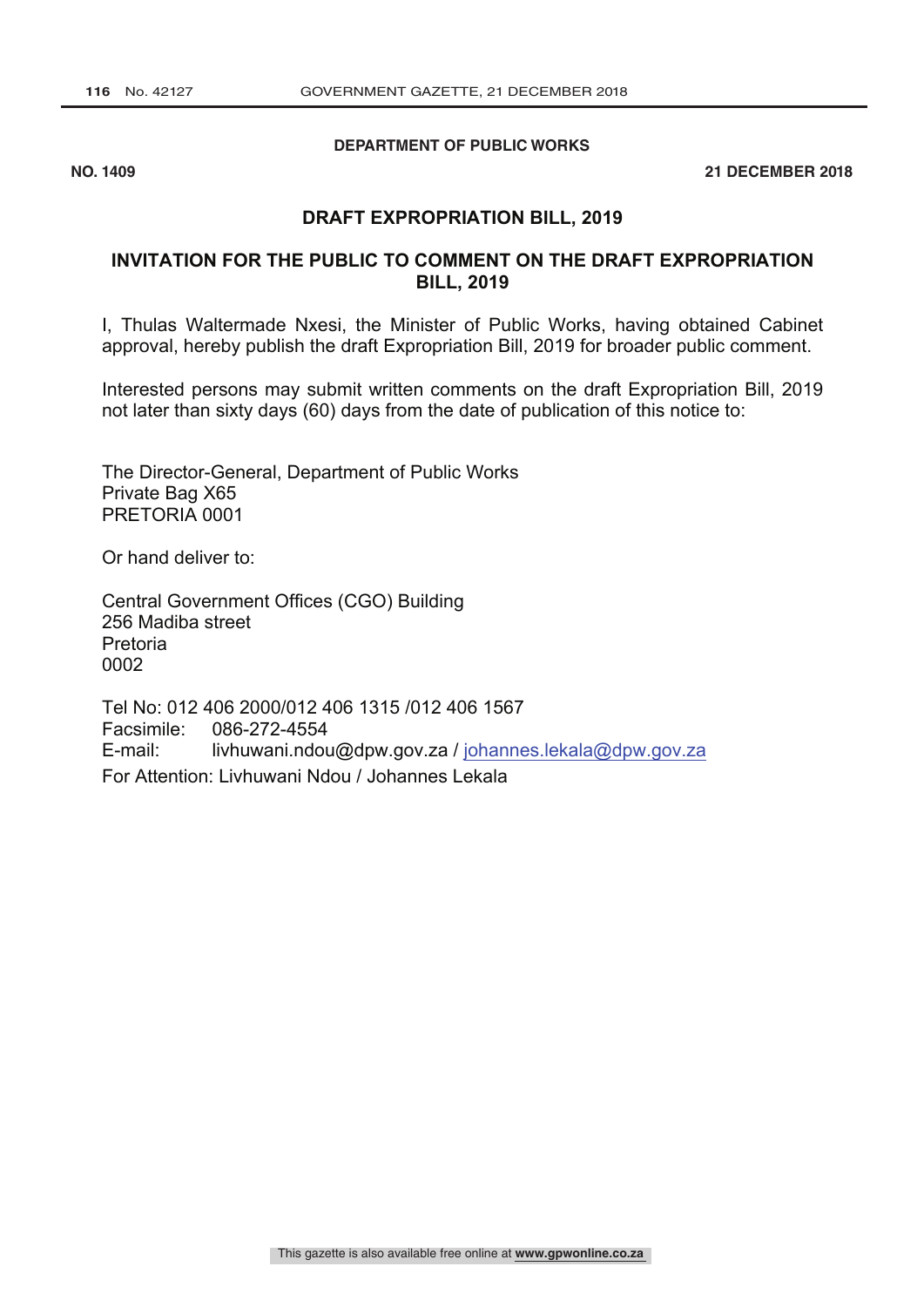## **REPUBLIC OF SOUTH AFRICA**

## **EXPROPRIATION BILL**

*(As introduced in the National Assembly (proposed section 76); explanatory summary of Bill published in Government Gazette No. … of … 2019) (The English text is the official text of the Bill)* 

**(MINISTER OF PUBLIC WORKS)** 

**[B —2019]**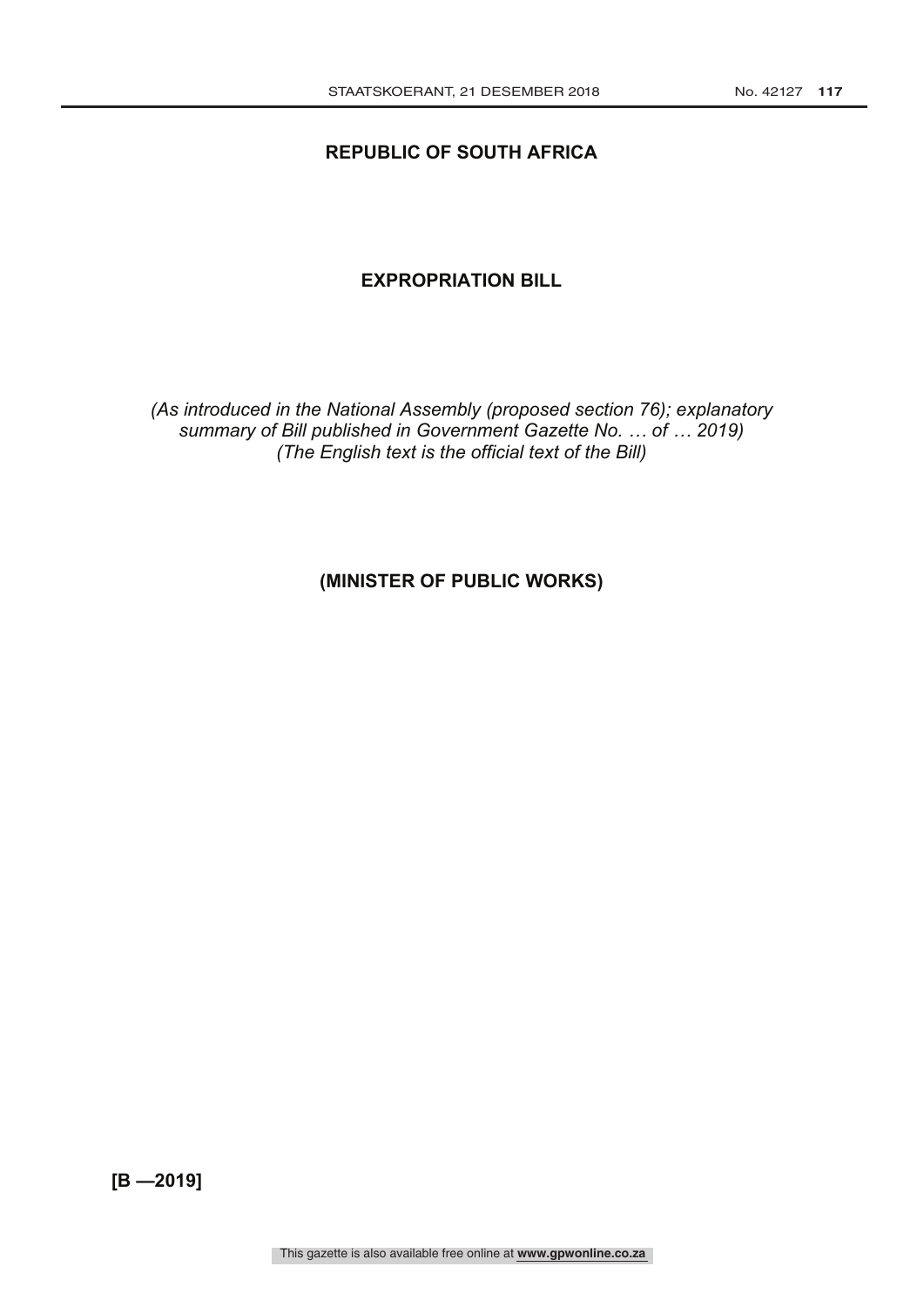**031118se** 

#### **BILL**

**To provide for the expropriation of property for a public purpose or in the public interest and to provide for matters connected therewith.**

#### **PREAMBLE**

**WHEREAS** section 25 of the Constitution of the Republic of South Africa, 1996, provides as follows:

#### **''Property**

**25.** (1) No one may be deprived of property except in terms of law of general application, and no law may permit arbitrary deprivation of property.

 (2) Property may be expropriated only in terms of law of general application—

- *(a)* for a public purpose or in the public interest; and
- *(b)* subject to compensation, the amount of which and the time and manner of payment of which have either been agreed to by those affected or decided or approved by a court.

 (3) The amount of the compensation and the time and manner of payment must be just and equitable, reflecting an equitable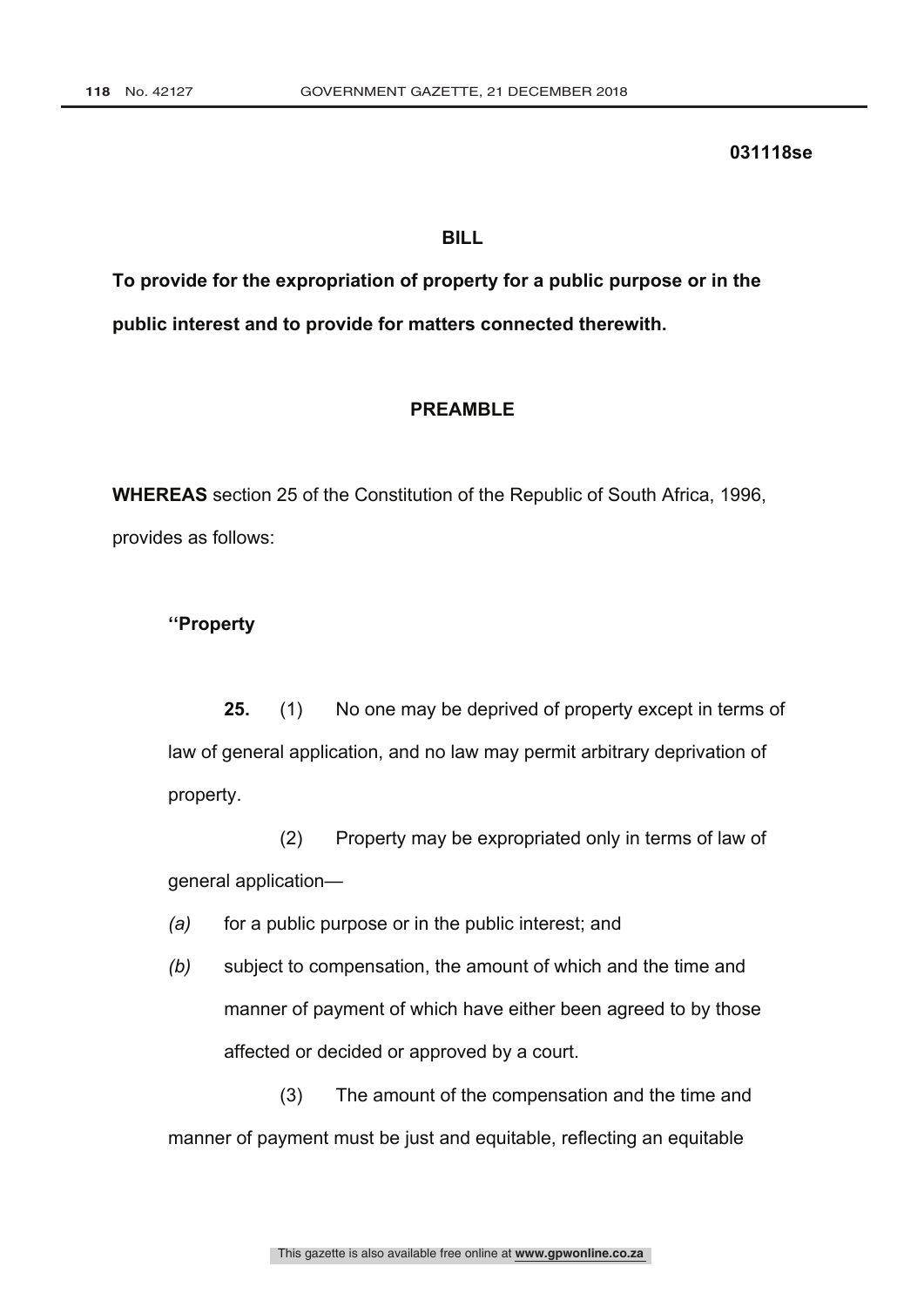balance between the public interest and the interests of those affected, having

regard to all relevant circumstances, including—

- *(a)* the current use of the property;
- *(b)* the history of the acquisition and use of the property;
- *(c)* the market value of the property;
- *(d)* the extent of direct state investment and subsidy in the acquisition and beneficial capital improvement of the property; and
- *(e)* the purpose of the expropriation.
	- (4) For the purposes of this section—
- *(a)* the public interest includes the nation's commitment to land reform, and to reforms to bring about equitable access to all South Africa's natural resources; and

*(b)* property is not limited to land.

 (5) The state must take reasonable legislative and other measures, within its available resources, to foster conditions which enable citizens to gain access to land on an equitable basis.

 (6) A person or community whose tenure of land is legally insecure as a result of past racially discriminatory laws or practices is entitled, to the extent provided by an Act of Parliament, either to tenure which is legally secure or to comparable redress.

 (7) A person or community dispossessed of property after 19 June 1913 as a result of past racially discriminatory laws or practices is entitled, to the extent provided by an Act of Parliament, either to restitution of that property or to equitable redress.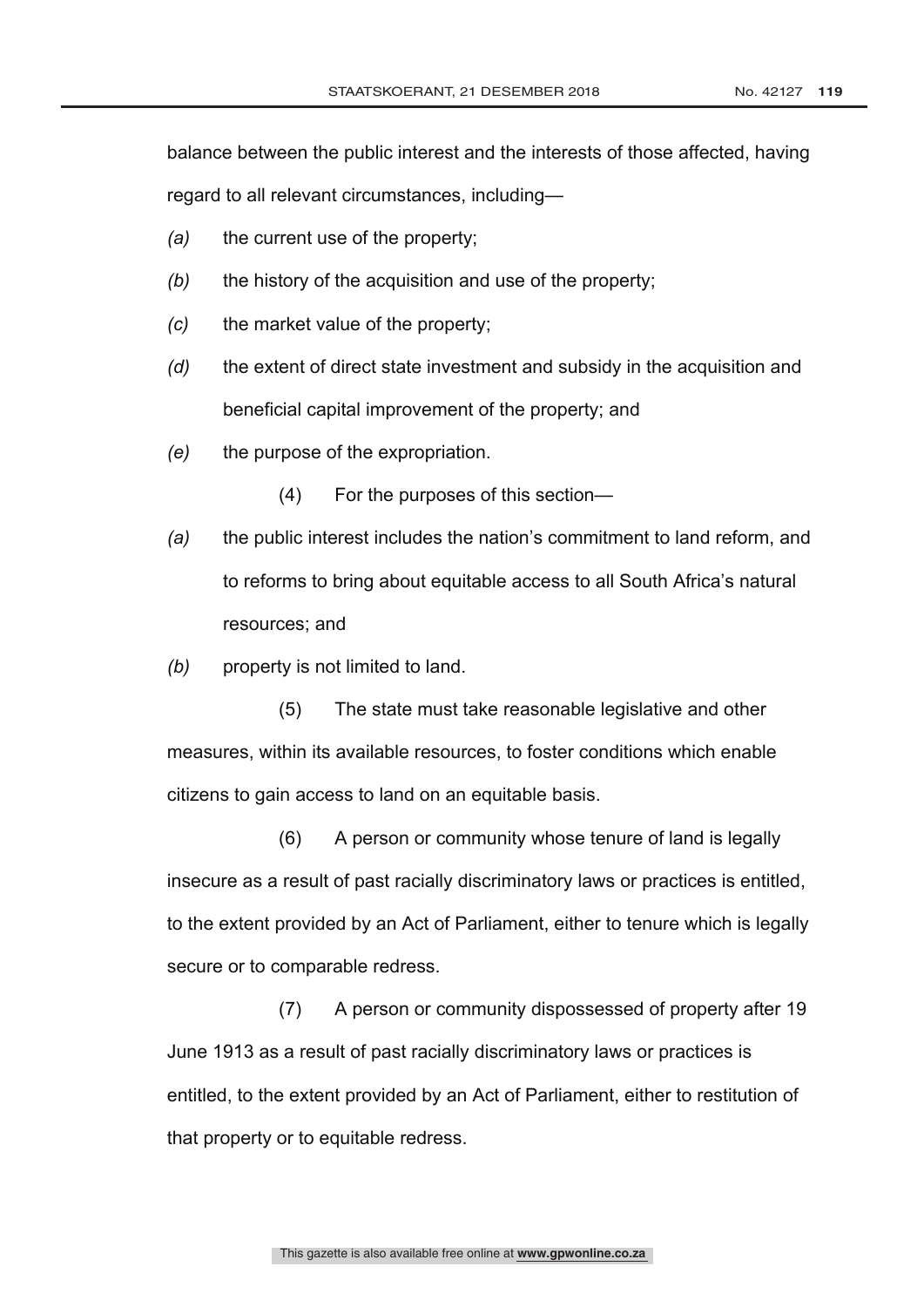(8) No provision of this section may impede the state from taking legislative and other measures to achieve land, water and related reform, in order to redress the results of past racial discrimination, provided that any departure from the provisions of this section is in accordance with the provisions of section 36(1).

 (9) Parliament must enact the legislation referred to in subsection (6).''; and

**WHEREAS** section 33(1) of the Constitution provides that everyone has the right to administrative action that is lawful, reasonable and procedurally fair; and

**WHEREAS** section 34 of the Constitution provides that everyone has the right to have any dispute that can be resolved by the application of law decided in a fair public hearing before a court or, where appropriate, another independent and impartial tribunal or forum; and

**WHEREAS** uniformity across the nation is required in order to deal effectively with these matters;

**AND IN ORDER TO ENABLE** expropriation in accordance with the Constitution,

**BE IT THEREFORE ENACTED** by the Parliament of the Republic of South Africa, as follows:—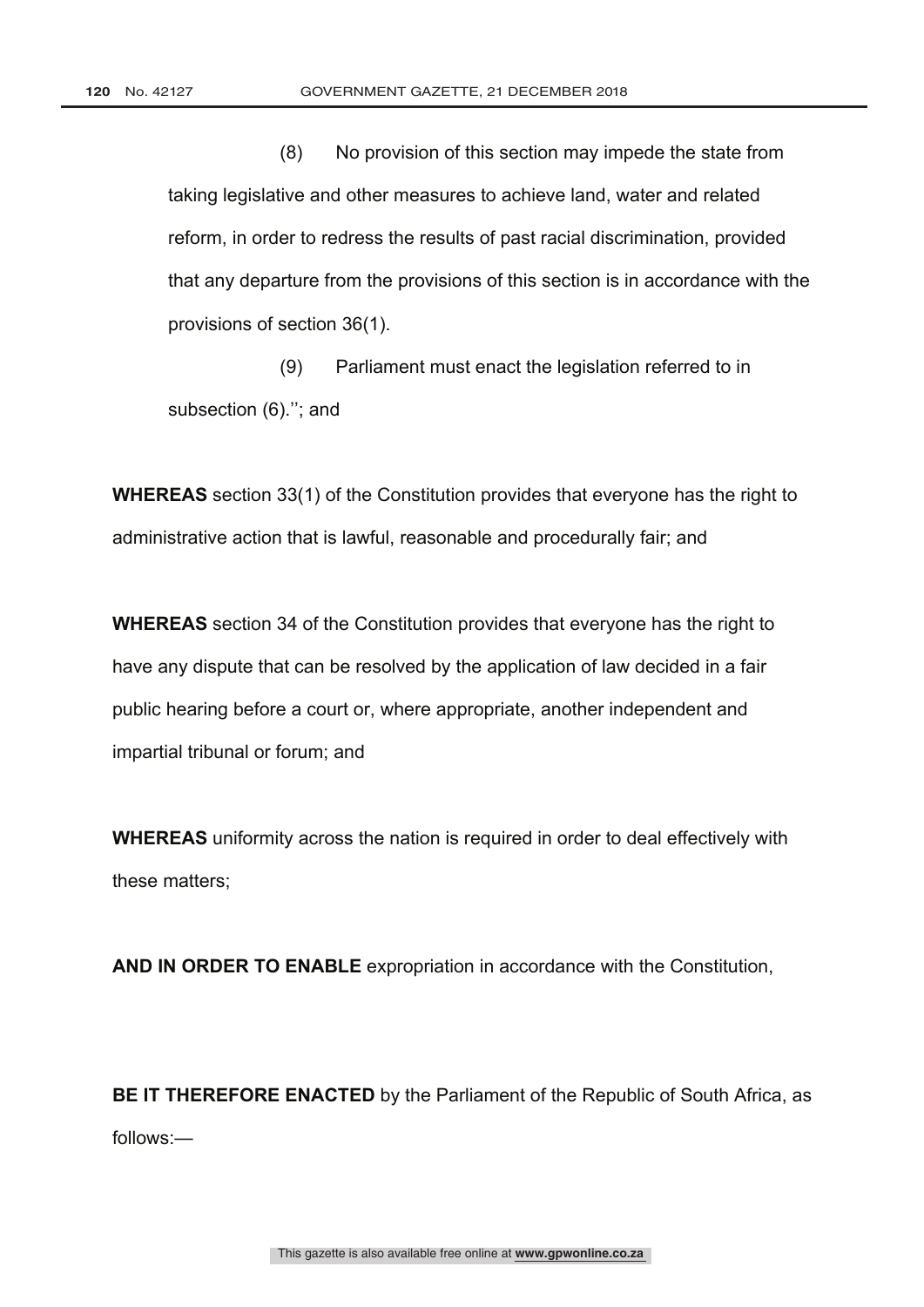*Sections* 

## **ARRANGEMENT OF ACT**

## **CHAPTER 1**

## **DEFINITIONS AND APPLICATION OF ACT**

- 1. Definitions
- 2. Application of Act

## **CHAPTER 2**

## **POWERS OF MINISTER OF PUBLIC WORKS TO EXPROPRIATE**

- 3. Powers of Minister to expropriate
- 4. Delegation or assignment of Minister's powers and duties

## **CHAPTER 3**

## **INVESTIGATION AND VALUATION OF PROPERTY**

- 5. Investigation and gathering of information for purposes of expropriation
- 6. Consultation with municipality during investigation

## **CHAPTER 4**

## **INTENTION TO EXPROPRIATE AND EXPROPRIATION OF PROPERTY**

7. Notice of intention to expropriate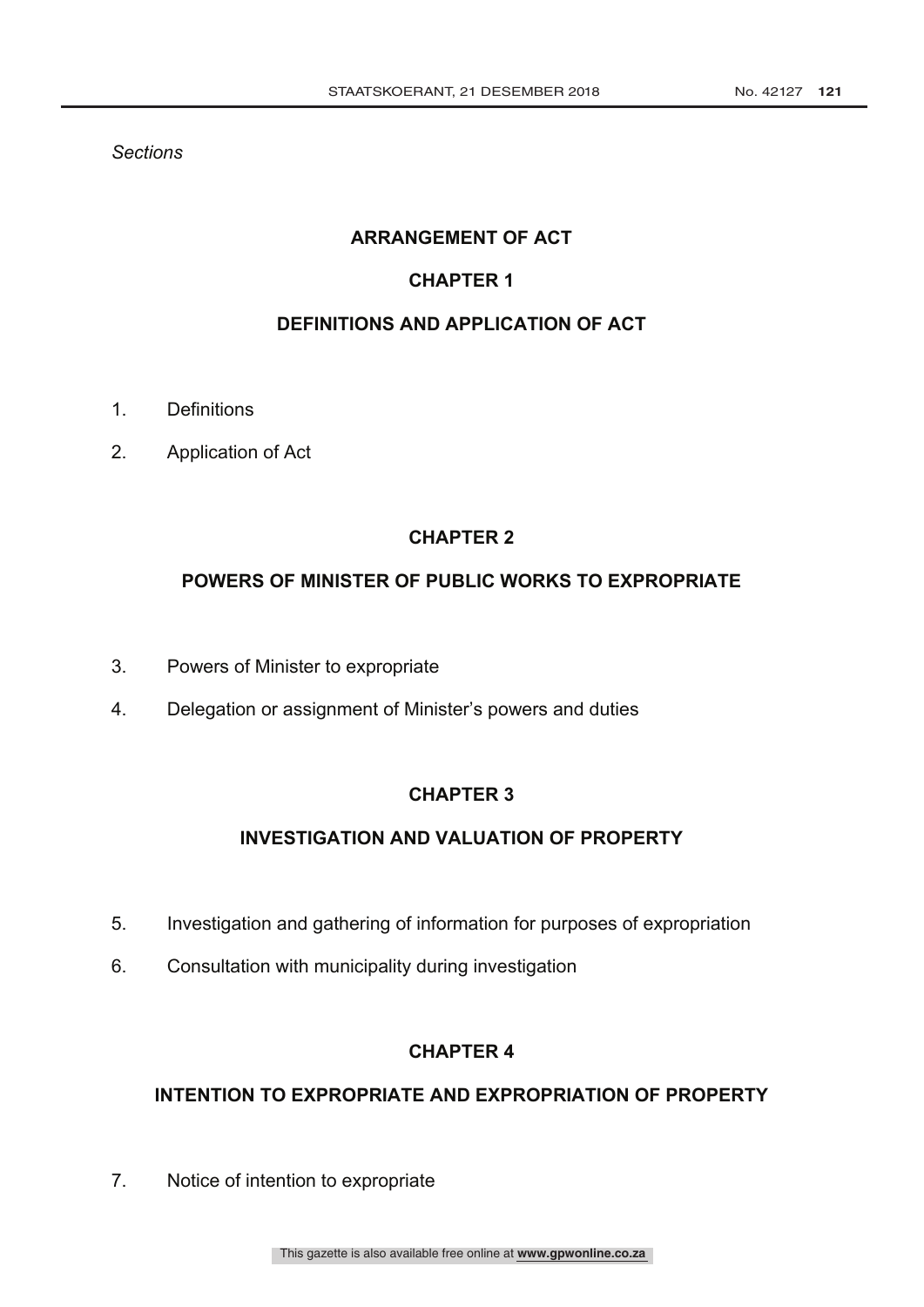- 8. Notice of expropriation
- 9. Vesting and possession of expropriated property
- 10. Verification of unregistered rights in expropriated property
- 11. Consequences of expropriation of unregistered rights and duties of expropriating authority

#### **CHAPTER 5**

## **COMPENSATION FOR EXPROPRIATION**

- 12. Determination of compensation
- 13. Interest on compensation
- 14. Compensation claims
- 15. Offers of compensation
- 16. Requests for particulars and offers
- 17. Payment of amount offered as compensation
- 18. Property subject to a mortgage or deed of sale
- 19. Payment of municipal property rates and other charges out of compensation money
- 20. Deposit of compensation money with Master

## **CHAPTER 6**

#### **MEDIATION AND DETERMINATION BY COURT**

21. Mediation and determination by court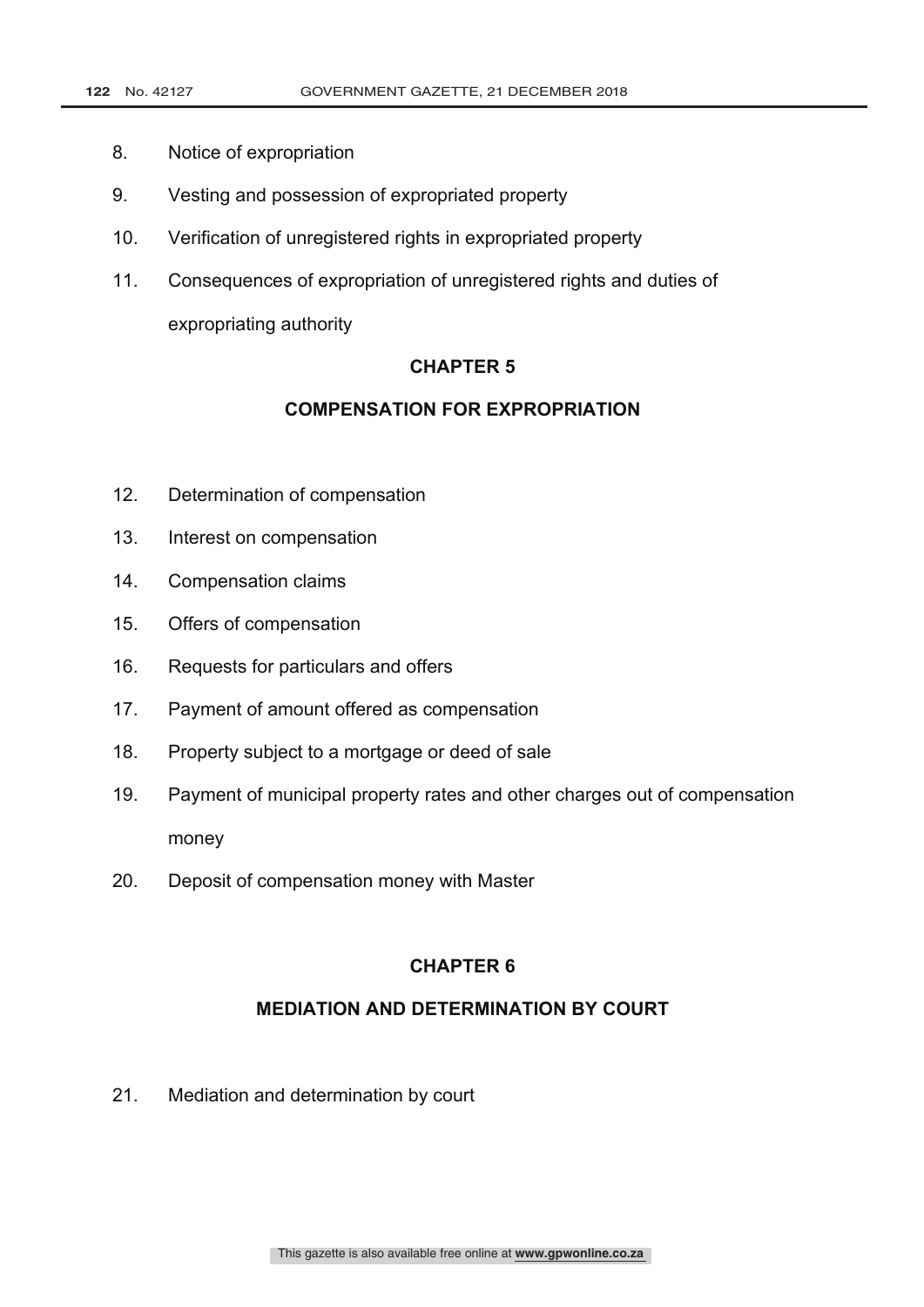## **CHAPTER 7**

## **URGENT EXPROPRIATION**

22. Urgent expropriation

## **CHAPTER 8**

## **WITHDRAWAL OF EXPROPRIATION**

23. Withdrawal of expropriation

## **CHAPTER 9**

## **RELATED MATTERS**

- 24. Service and publication of documents and language used therein
- 25. Extension of time
- 26. Expropriation register
- 27. Civil fines and offences
- 28. Regulations
- 29. Interpretation of other laws dealing with expropriation
- 30. Repeal of laws
- 31. Transitional arrangements and savings
- 32. Short title and commencement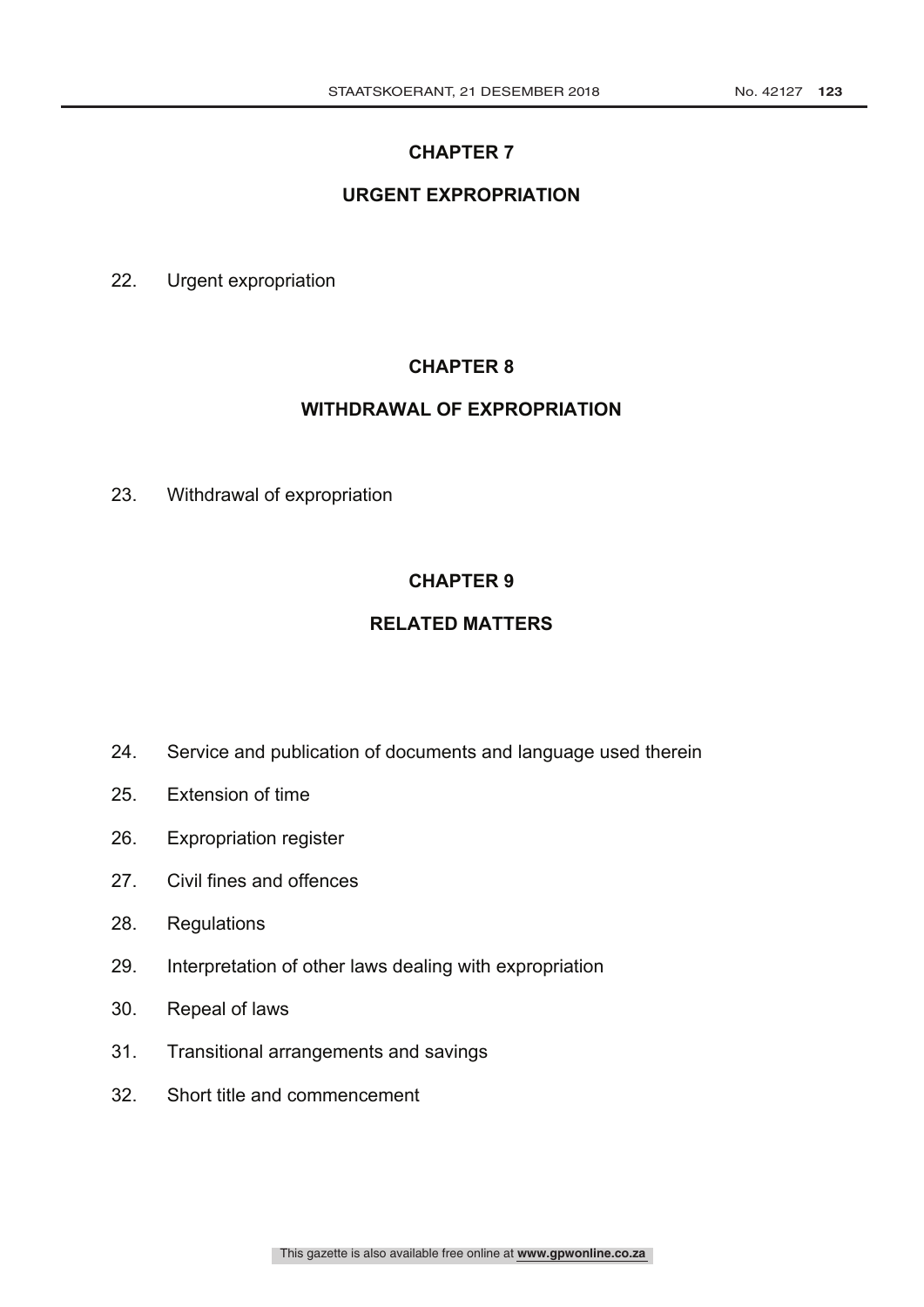#### **SCHEDULE**

#### **CHAPTER 1**

### **DEFINITIONS AND APPLICATION OF ACT**

#### **Definitions**

**1.** (1) In this Act, unless the context indicates otherwise— **''claimant''** means a person who has lodged a claim for compensation with an expropriating authority arising from or in connection with an expropriation of property;

**''Constitution''** means the Constitution of the Republic of South Africa, 1996; **''court''** means—

- *(a)* a High Court within whose area of jurisdiction a property is situated;
- *(b)* a Magistrate's Court within whose area of jurisdiction a property is situated, having competent jurisdiction and designated as such in terms of paragraph *(b)*(ii) in the definition of 'court' in section 1, read with section 9A, of the Promotion of Administrative Justice Act, 2000 (Act No. 3 of 2000); or
- *(c)* in the case of intangible property, the court within whose area of jurisdiction the owner of that property is ordinarily resident or has its principal place of business within the Republic;

**''date of expropriation''** means the date mentioned in the notice of expropriation, which date must not be earlier than the date of service of such notice;

**''deliver''**, in relation to any document, means to deliver by hand, facsimile transmission or post as contemplated in section 24(3) and (4);

**''Department''** means the Department of Public Works;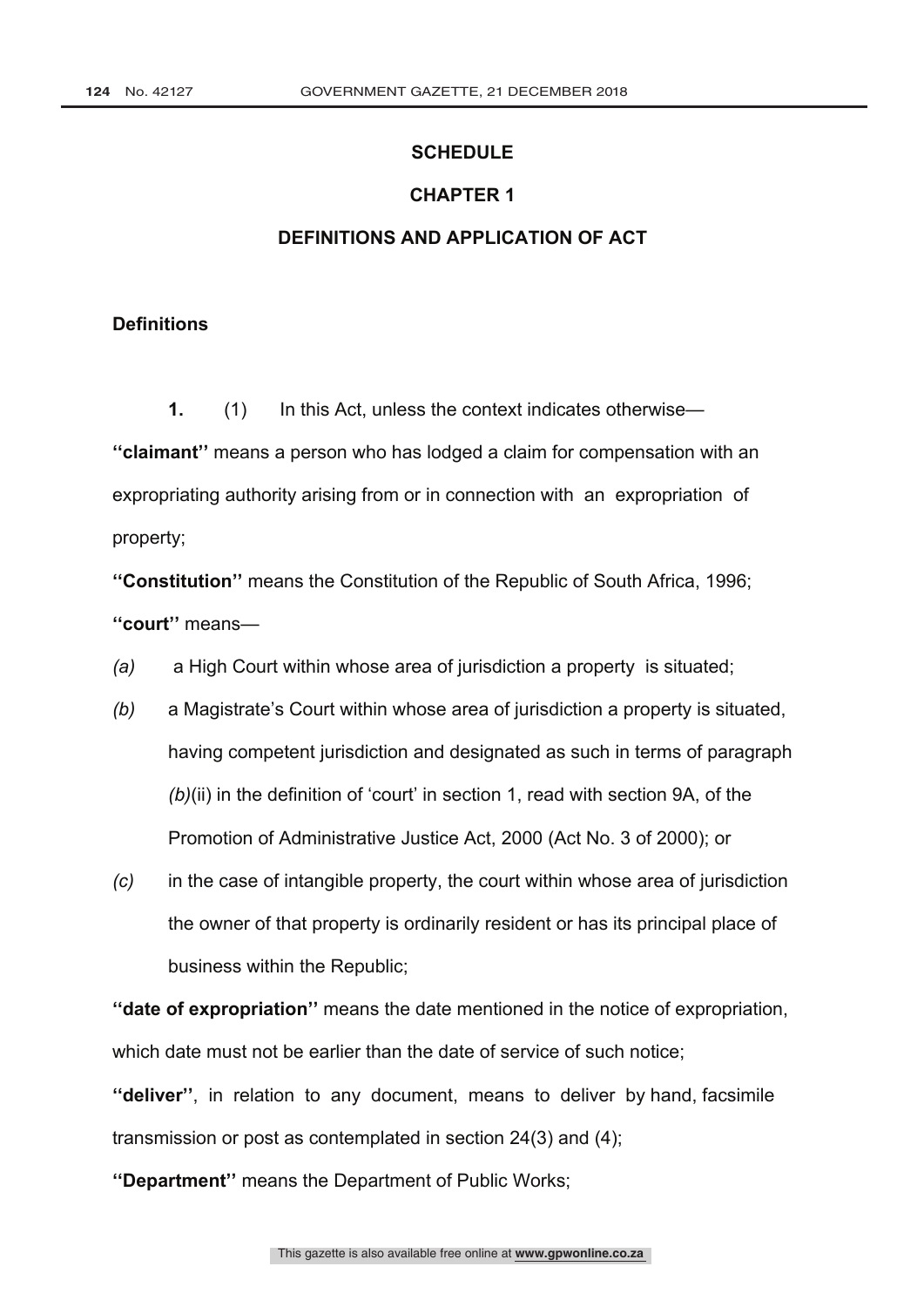**''Director-General'**' means the Director-General of the Department;

**''disputing party''** means an owner, holder of a right, expropriated owner or expropriated holder who does not accept the amount of compensation offered in terms of section 14(1) or 15(1);

**''expropriation''** means the compulsory acquisition of property by an expropriating authority or an organ of state upon request to an expropriating authority, and ''expropriate'' has a corresponding meaning;

**''expropriated holder''** means a holder of an unregistered right in property, which right has been expropriated by notice in terms of section 8(1) or in terms of section 9(1)*(b)*;

**''expropriating authority''** means an organ of state or a person empowered by this Act or any other legislation to acquire property through expropriation;

**''holder of a right''** means the holder of an unregistered right in property;

**''land parcel''** means land that has been surveyed and is either registered or yet to be registered in a deeds registry;

**''Master''** means the Master of the High Court;

**''Minister''** means the Minister responsible for Public Works;

**''notice of expropriation''** means a notice contemplated in section 8;

**''organ of state''** means an organ of state as defined in section 239 of the Constitution;

**''owner''**, in relation to property or a registered right in property, means the person in whose name such property or right is registered, and—

*(a)* if the owner of any property or registered right in land is deceased, means the executor of his or her estate and if no executor has been appointed or his or her appointment has lapsed, the Master;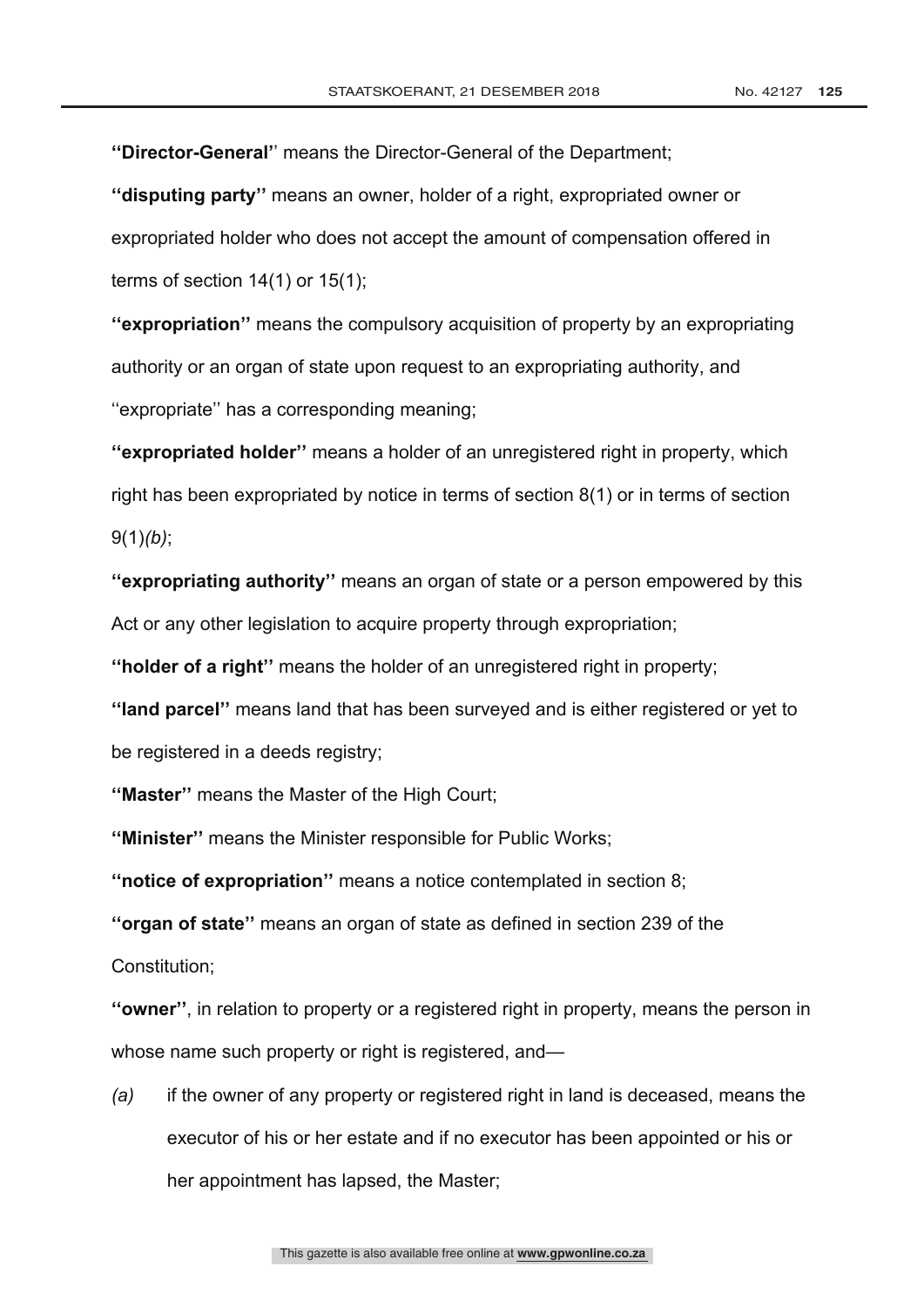- *(b)* if the estate of the owner of any property or registered right in land has been sequestrated, means the provisional or final trustee of his or her insolvent estate, as the case may be, or if no such appointment has been made, the Master;
- *(c)* if the owner of any land or registered right in property is a company that is being wound up, means the provisional or final liquidator of that company or if no such appointment has been made, the Master;
- *(d)* if any property or registered right in property is vested in a liquidator or trustee in terms of any other law, means that liquidator or trustee;
- *(e)* if the owner of any property or registered right in property is otherwise under a legal disability, means his or her representative by law;
- *(f)* if any land or registered right in property has been attached in terms of an order of a court, means the sheriff or deputy sheriff, as the case may be;
- *(g)* in the case of a public place, road or street under the control of a municipality, means that municipality;
- *(h)* for the purposes of section 5, includes a lawful occupier of the land concerned; and
- *(i)* includes the authorised representative of the owner, which authorised representative is ordinarily resident in the Republic;

**''possession''** includes the exercise of a right;

**''prescribed''** means prescribed by regulation;

**''property''** means property as contemplated in section 25 of the Constitution; ''public interest'' includes the nation's commitment to land reform, and to reforms 10 to bring about equitable access to all South Africa's natural resources in order to redress the results of past racial discriminatory laws or practices;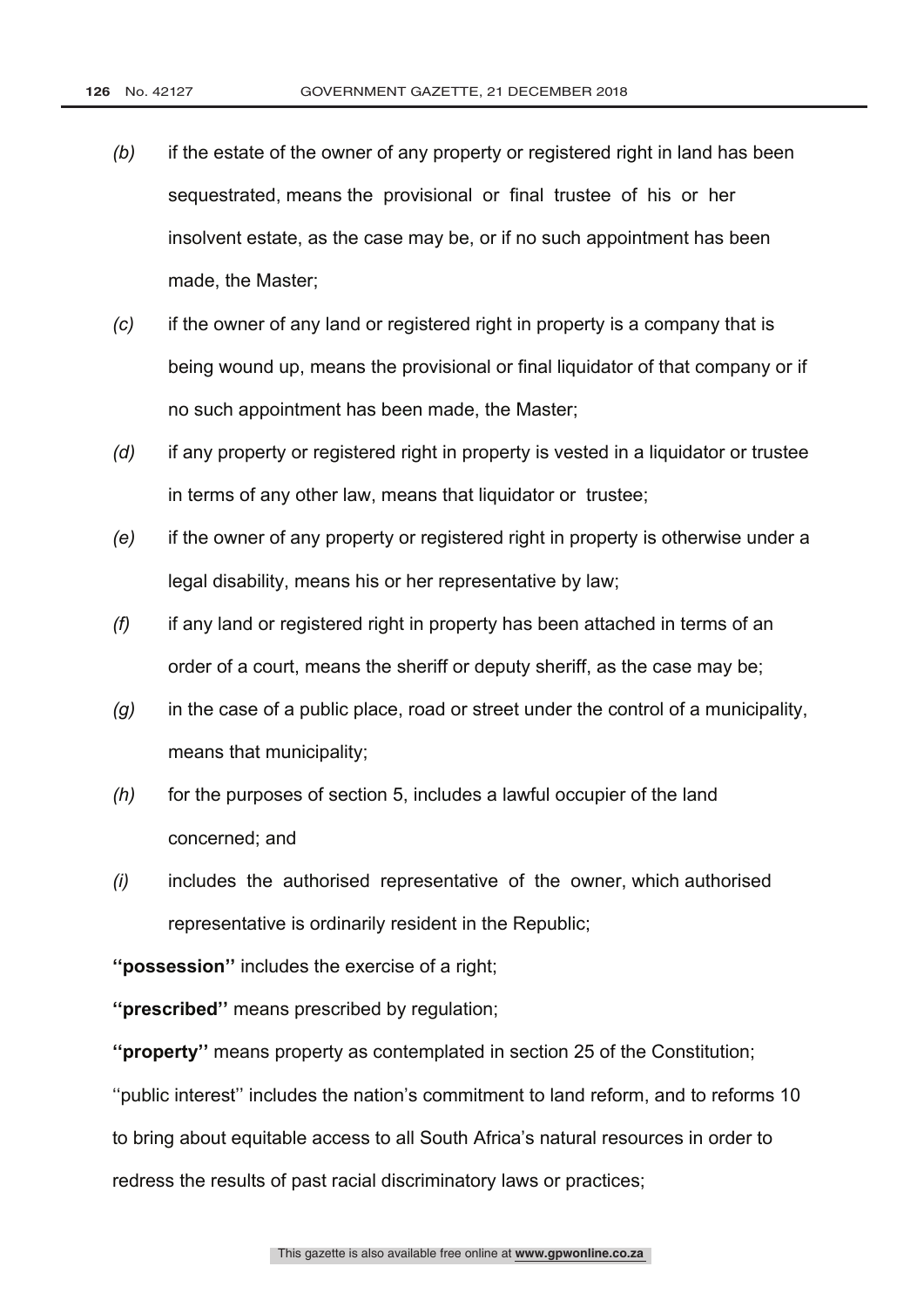**''public purpose''** includes any purposes connected with the administration of the provisions of any law by an organ of state;

**''registered''** means registered or recorded with a government office in which 15 rights in respect of land, minerals or any other property are registered or recorded for public record in terms of any law;

**''regulation''** means a regulation made in terms of section 28;

**''service''** in relation to a notice means, as contemplated in section 24(1), to serve by delivery or tender, post, publication or in accordance with the direction of a 20 court, and ''serve'' has a corresponding meaning;

**''this Act''** includes the regulations;

**''unregistered right''** means a right in property, including a right to occupy or use land, which is recognised and protected by law, but is neither registered nor required to be registered;

**''valuer''** in relation to land, means a person registered as a professional valuer or professional associated valuer in terms of section 19 of the Property Valuers Profession Act, 2000 (Act No. 47 of 2000).

 (2) *(a)* A Saturday, Sunday or public holiday must not be reckoned as part of any period calculated in terms of this Act.

 *(b)* The period 20 December to 7 January inclusive, must not be reckoned as part of any period calculated in terms of this Act.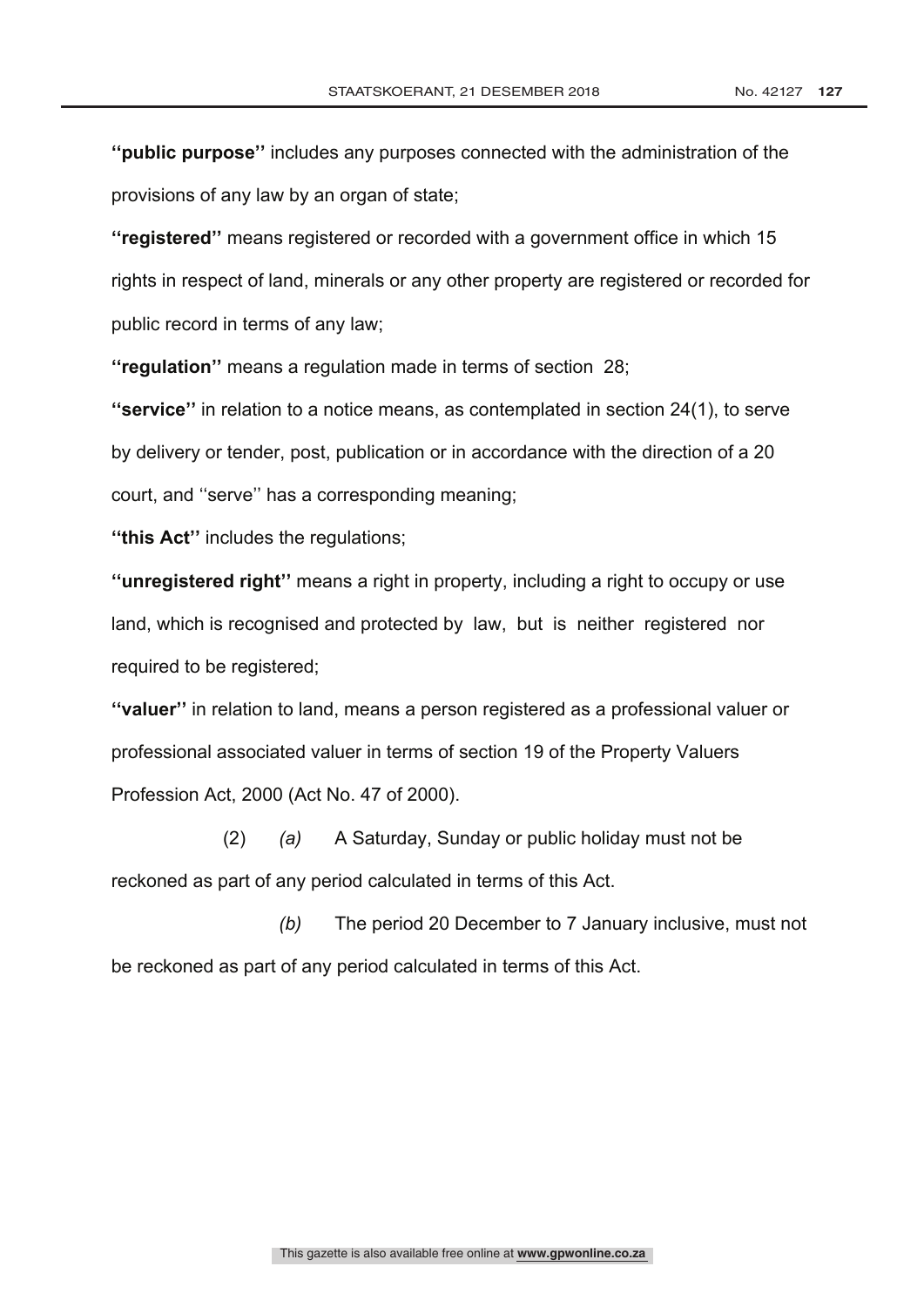# **CONTINUES ON PAGE 130 - PART 2**

This gazette is also available free online at **www.gpwonline.co.za**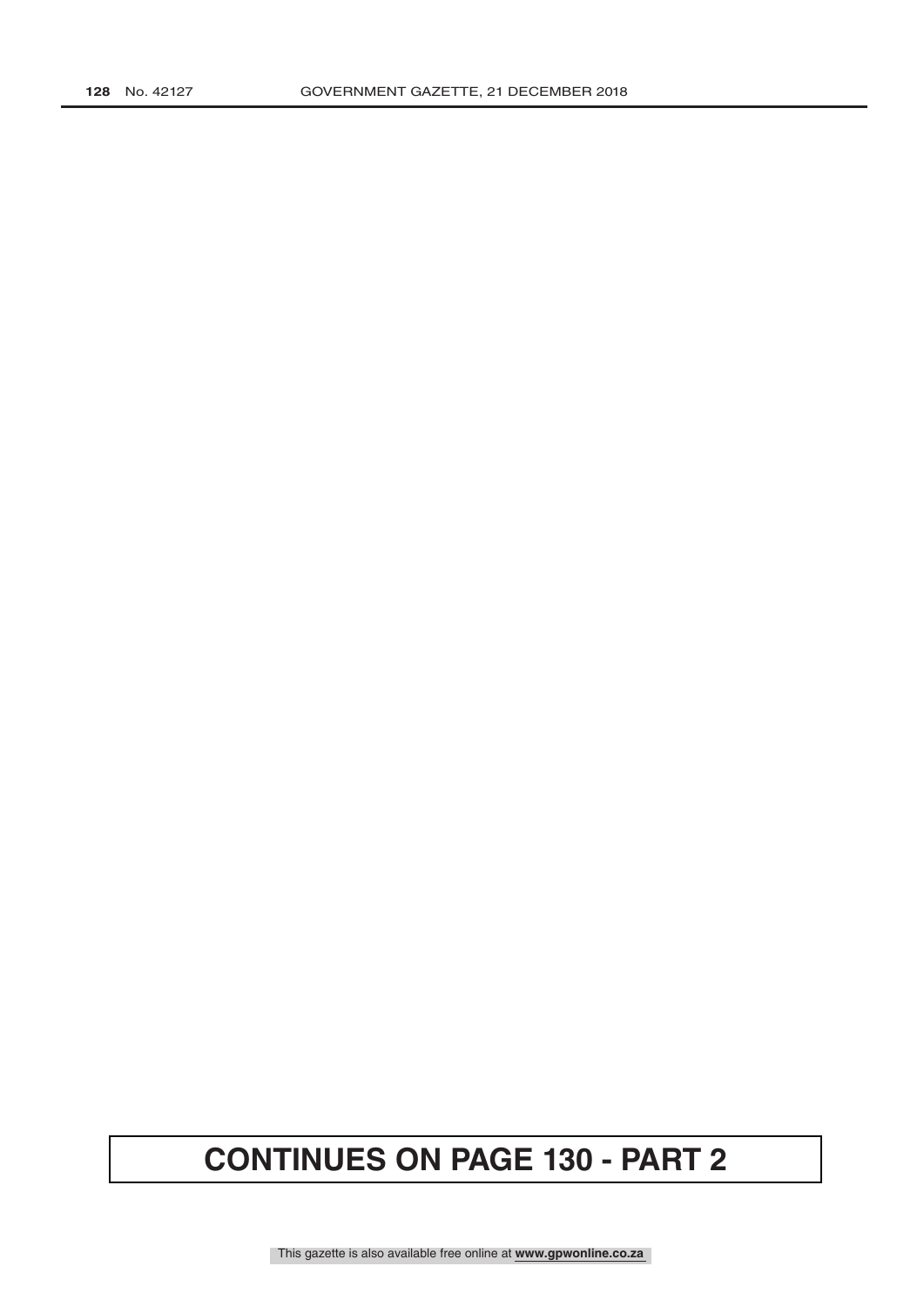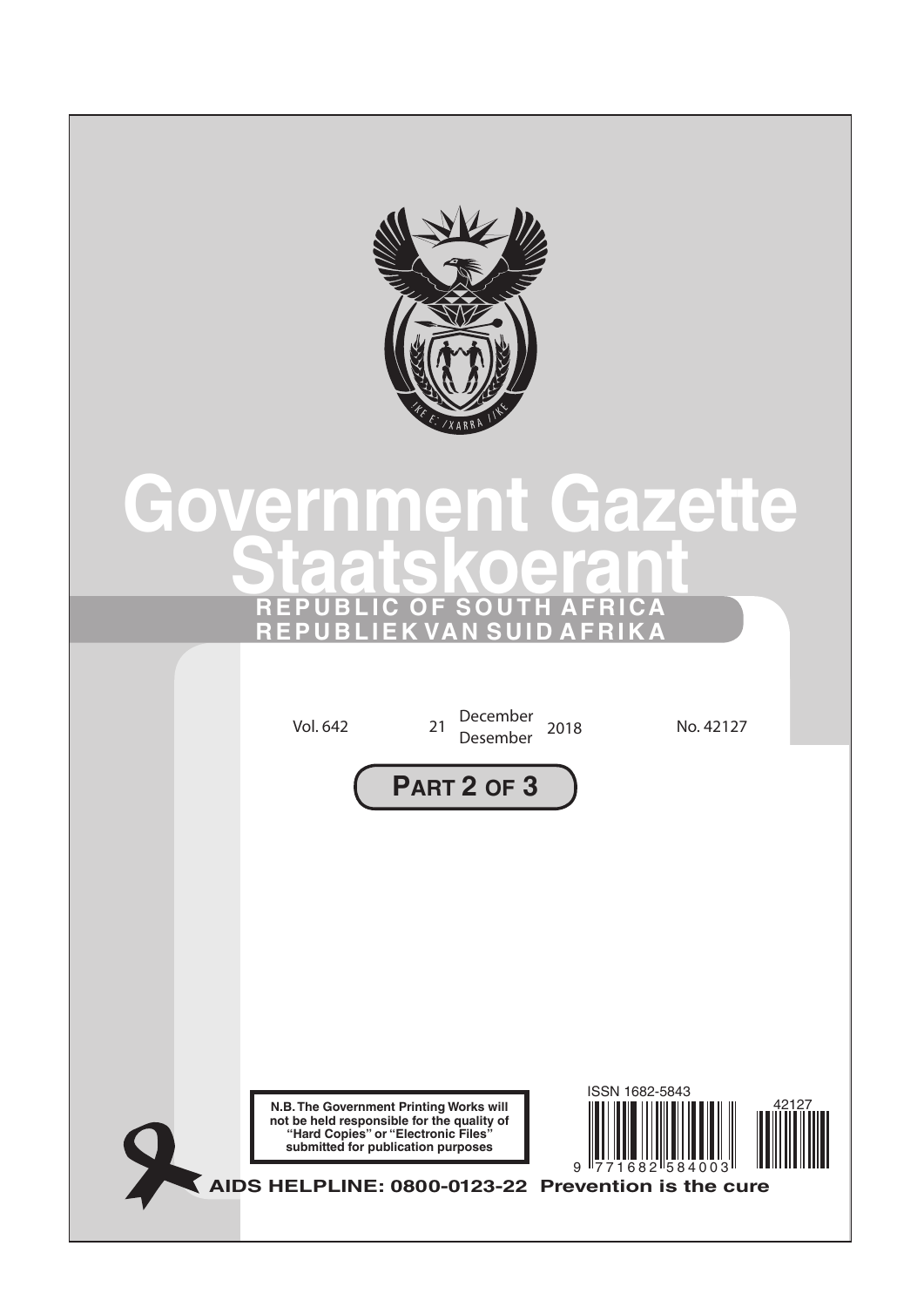#### **Application of Act**

 **2.** (1) Despite the provisions of any law to the contrary, an expropriating authority may not expropriate property arbitrarily or for a purpose other than a public purpose or in the public interest.

 (2) Despite the provisions of any law to the contrary, an expropriating authority may not expropriate the property of a state-owned corporation or a stateowned entity without the concurrence of the executive authority responsible for that corporation or entity.

 (3) Subject to section 22, a power to expropriate property may not be exercised unless the expropriating authority has without success attempted to reach an agreement with the owner or the holder of an unregistered right in property for the acquisition thereof on reasonable terms.

 (4) An expropriating authority may expropriate property in terms of a power conferred on such expropriating authority by or under any law of general application, provided that the exercise of those powers is in accordance with sections 5 to 27 and 31.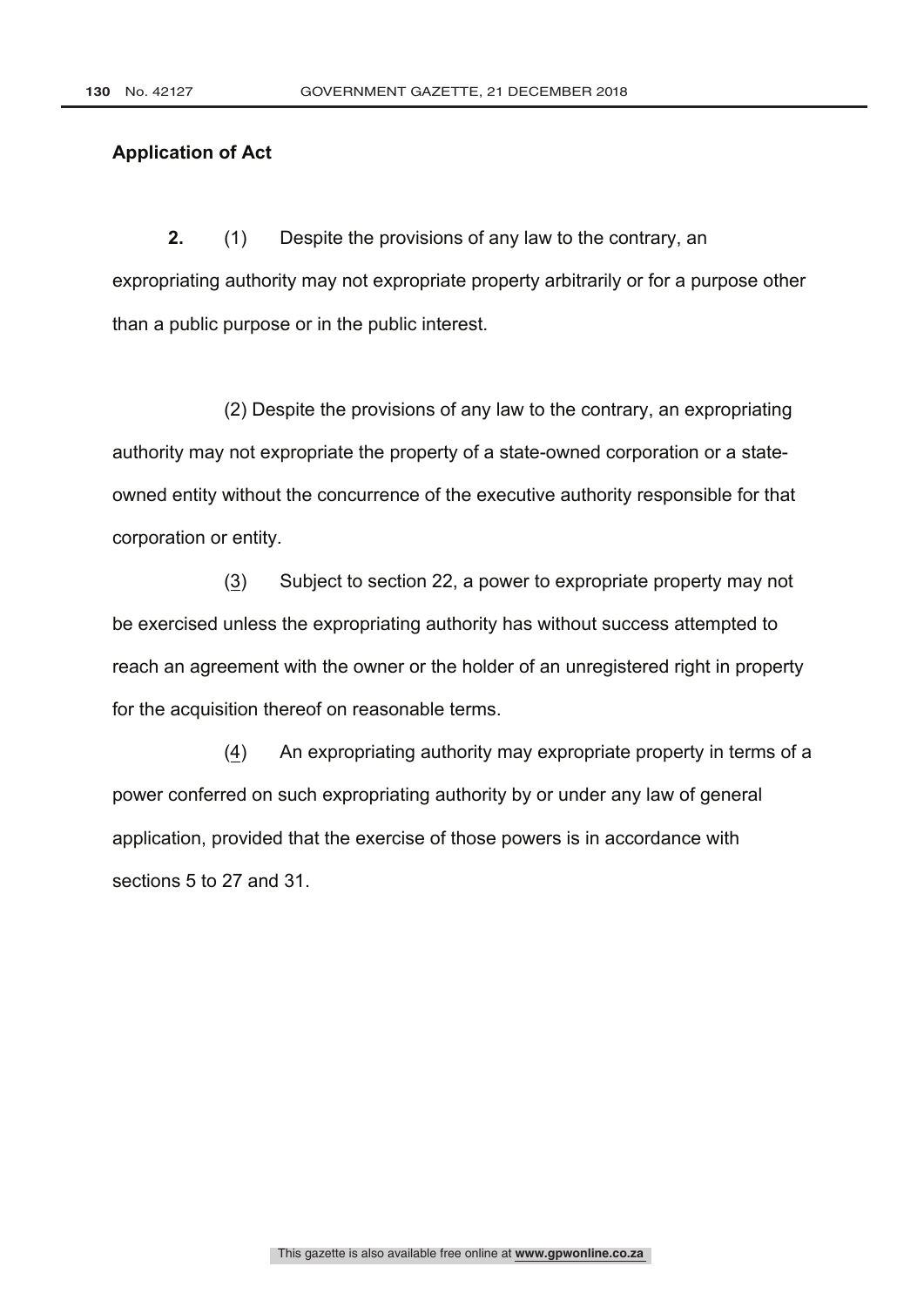#### **CHAPTER 2**

#### **POWERS OF MINISTER OF PUBLIC WORKS TO EXPROPRIATE**

#### **Powers of Minister to expropriate**

**3.** (1) Subject to the provisions of Chapter 5, the Minister may expropriate property for a public purpose or in the public interest.

 (2) If an organ of state, other than an expropriating authority, satisfies the Minister that it requires particular property for a public purpose or in the public interest, then the Minister must expropriate that property on behalf of that organ of state upon its written request, subject to and in accordance with the provisions of this Act.

 (3) The Minister's power to expropriate property in terms of subsections (1) and (2) applies to property which is connected to the provision and management of the accommodation, land and infrastructure needs of an organ of state, in terms of his or her mandate.

 (4) Where only a portion of a land parcel is expropriated, the Minister may expropriate that portion together with the remainder of the land parcel, provided that—

*(a)* the owner so requests; and

*(b)* the Minister is satisfied that due to the partial expropriation the use or potential use of the remainder of such land has become so impaired in consequence of the expropriation, that it would be just and equitable to the owner to expropriate it.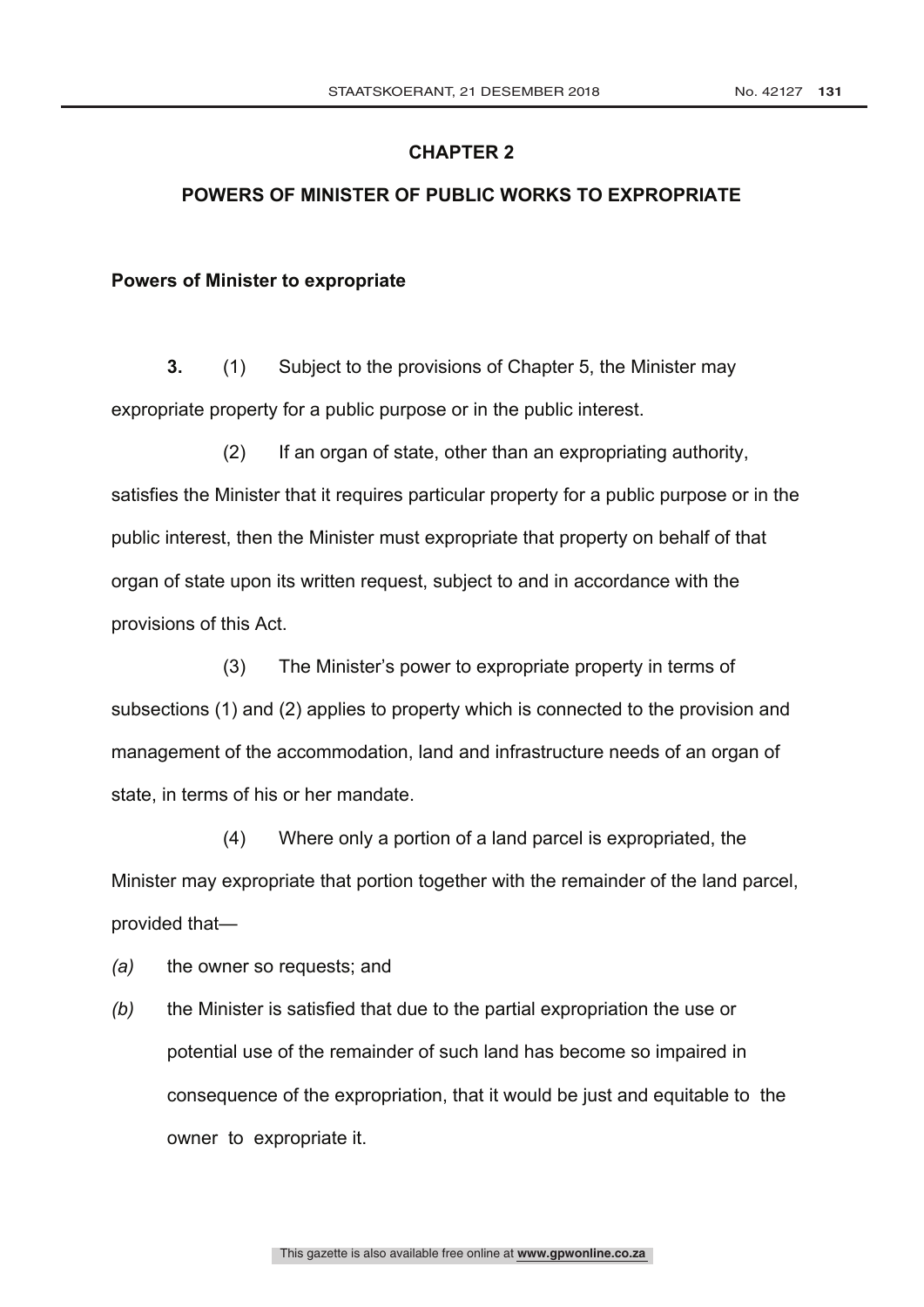(5) When the Minister expropriates property in terms of subsection

 $(2)$ —

- *(a)* the ownership of the property vests in the relevant organ of state on the date of expropriation;
- *(b)* the date on which the right to possession of the property vests in the relevant organ of state must be determined in terms of section 9;
- *(c)* the relevant organ of state is liable for the fees, duties and other charges which would have been payable by that organ of state in terms of any law if it had purchased that property; and
- *(d)* all costs incurred by the Minister in the performance of his or her functions on behalf of an organ of state must be refunded by the relevant organ of state within a reasonable time.

#### **Delegation or assignment of Minister's powers and duties**

**4.** (1) Subject to subsection (2), the Minister may, either generally or in relation to a particular property or in relation to a particular case, delegate or assign to an official of the Department any power or duty conferred or imposed on him or her in terms of this Act.

 (2) The Minister may not delegate or assign the powers or duties conferred on him or her in terms of sections 3, 22(1), 23(1) and 28.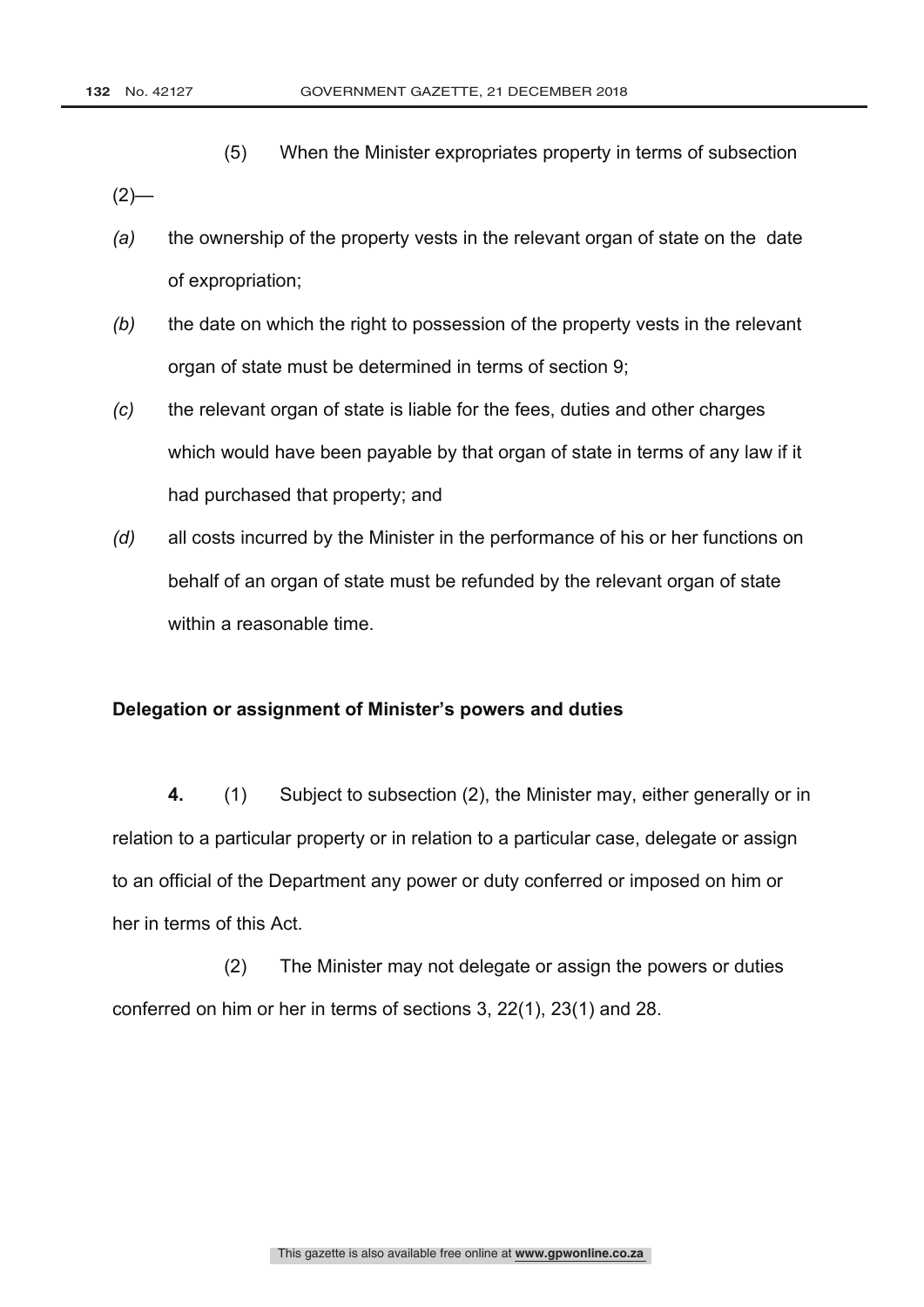## **CHAPTER 3**

## **INVESTIGATION AND VALUATION OF PROPERTY**

#### **Investigation and gathering of information for purposes of expropriation**

**5.** (1) When an expropriating authority is considering the expropriation of property, he or she must, amongst others, ascertain—

- *(a)* the suitability of the property for the purpose for which it is required, and
- *(b)* the existence of registered and unregistered rights in such property and the impact of such rights on the intended use of the property.

 (2) Subject to subsection (3), if the property is land, an expropriating authority may, in writing—

- *(a)* for purposes of subsection (1)*(a)*, authorise a person or persons with the necessary skills or expertise to—
	- (i) enter upon the property with the necessary workers, equipment and vehicles at all reasonable times or as may be agreed to by the owner or occupier of the property;
	- (ii) survey and determine the area and levels of the land;
	- (iii) dig or bore on or into the land;
	- (iv) construct and maintain a measuring weir in any river or stream;
	- (v) insofar as it may be necessary to gain access to the property, enter upon and go across another property with the necessary workers, equipment and vehicles; and
	- (vi) demarcate the boundaries of the property required for the said purpose; and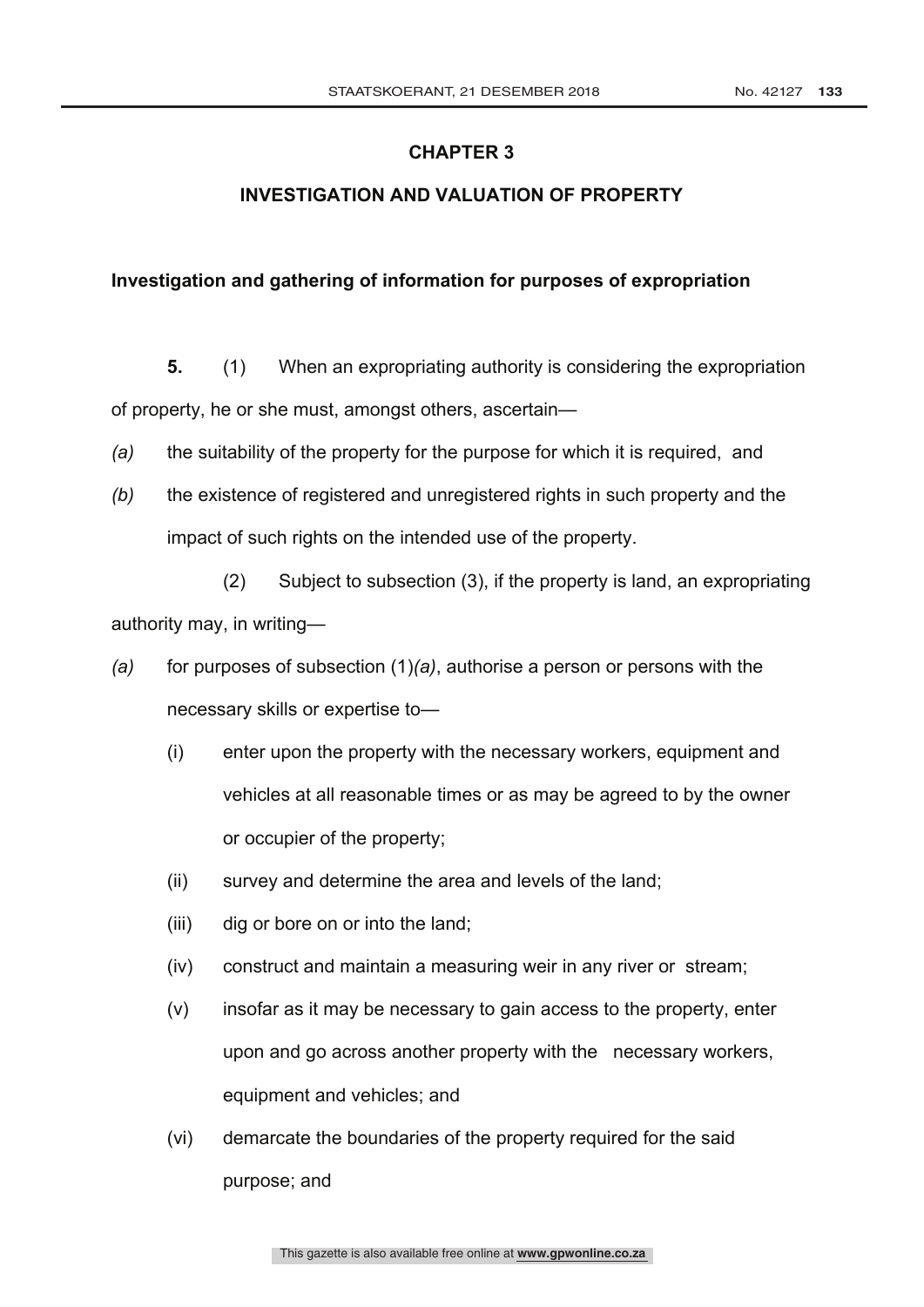*(b)* authorise a valuer, for purposes of ascertaining the value of the property, to enter upon the land and any building on such land and to do the necessary inspections and investigations for that purpose.

 (3) The person or persons contemplated in subsection 2*(a)* and *(b)* may not enter the property unless authorised in writing by the expropriating authority to do so, and—

- *(a)* the owner or occupier of the property has consented thereto in writing, after being informed;
- *(b)* the owner of the property has consented in writing to the performance of an act contemplated in subsection (2)*(a)*; or
- *(c)* in the event of the owner or occupier refusing or failing to grant consent contemplated in paragraphs *(a)* and *(b)*, is in possession of a court order authorising the expropriating authority and such person or persons to enter the land, including any building thereon, for purposes of conducting the investigations contemplated in subsection (2).
	- (4) The valuer contemplated in subsection (2)*(b)* may—
- *(a)* require the owner or occupier of the property to give him or her access to a document in the possession or under the control of the owner or occupier that the valuer reasonably requires for the purposes of valuing the property;
- *(b)* extract information from or make copies of a document to which he or she is given access in terms of paragraph *(a)*;
- *(c)* in writing require the owner or occupier of the property to provide him or her, either in writing or orally, with particulars regarding the property that he or she reasonably requires for the purposes of valuing the property; and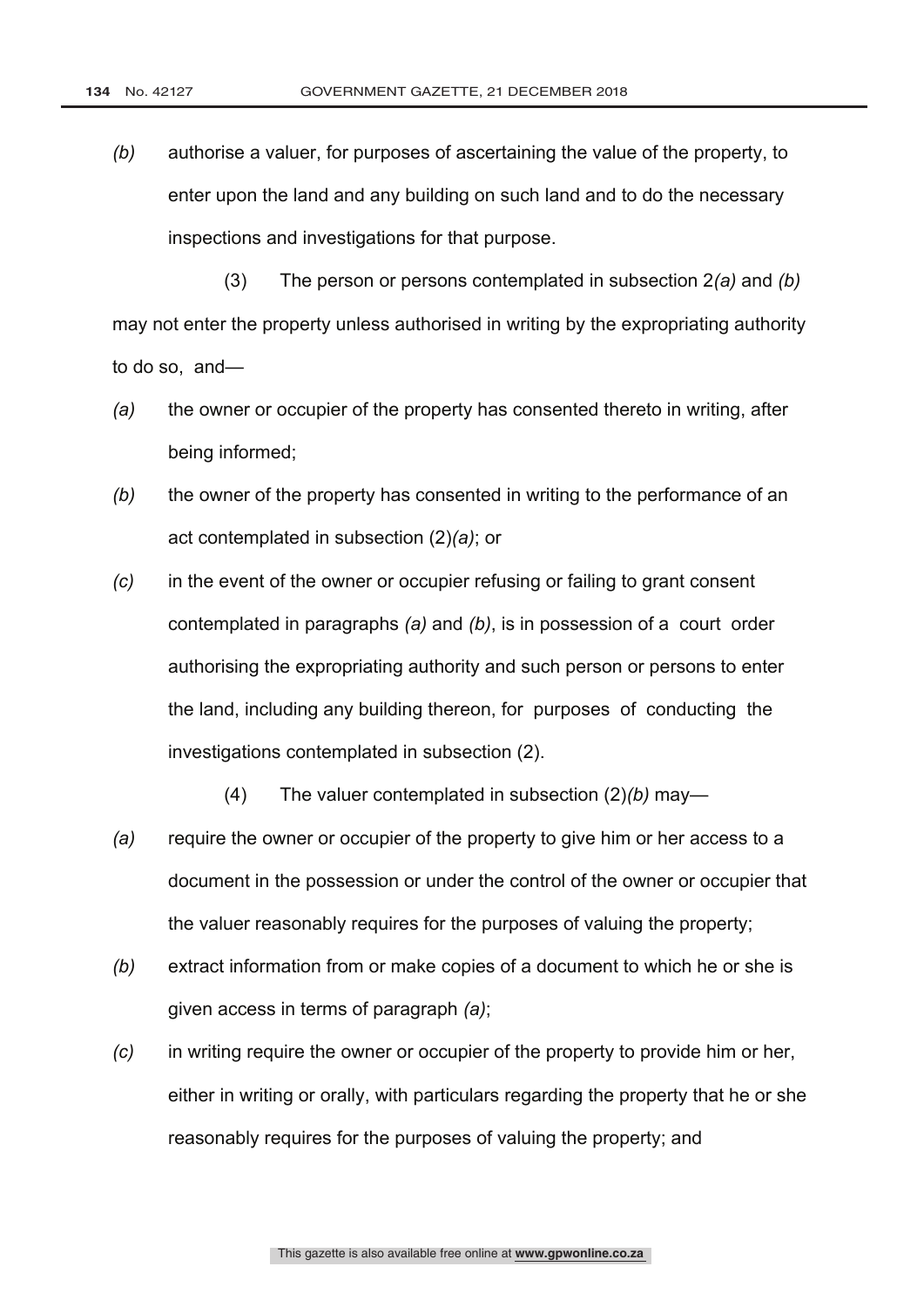- *(d)* despite the provisions of any law to the contrary, require the municipality in whose area the land is situated, to provide such valuer—
	- $(i)$  insight into building plans of improvements on such land;
	- (ii) a copy or copies of building plans on such land at the cost of the valuer or valuers; and
	- (iii) such information in respect of municipal property rates or other charges, land use rights including the zoning of the land, availability of engineering services to such land, or such other information with respect to the land, as is in the possession of the municipality and as may be reasonably required for the valuation of the said land by the valuer.

 (5) An expropriating authority must, if the information has not already been established at any time before deciding to expropriate property—

- *(a)* by written notice call upon the following persons, to furnish in writing within 20 days from delivery of the notice, subject to section 25, the names and addresses of all known persons holding unregistered rights in the property, as well as particulars of such rights:
	- (i) an owner;
	- (ii) a person apparently in charge of the property; and
	- (iii) any holder of unregistered rights in the property, known to the expropriating authority;
- *(b)* if the property is land, consult—
	- (i) the Departments responsible for rural development and land reform, for environmental affairs, for mineral resources and for water and sanitation and any other organ of state whose functions and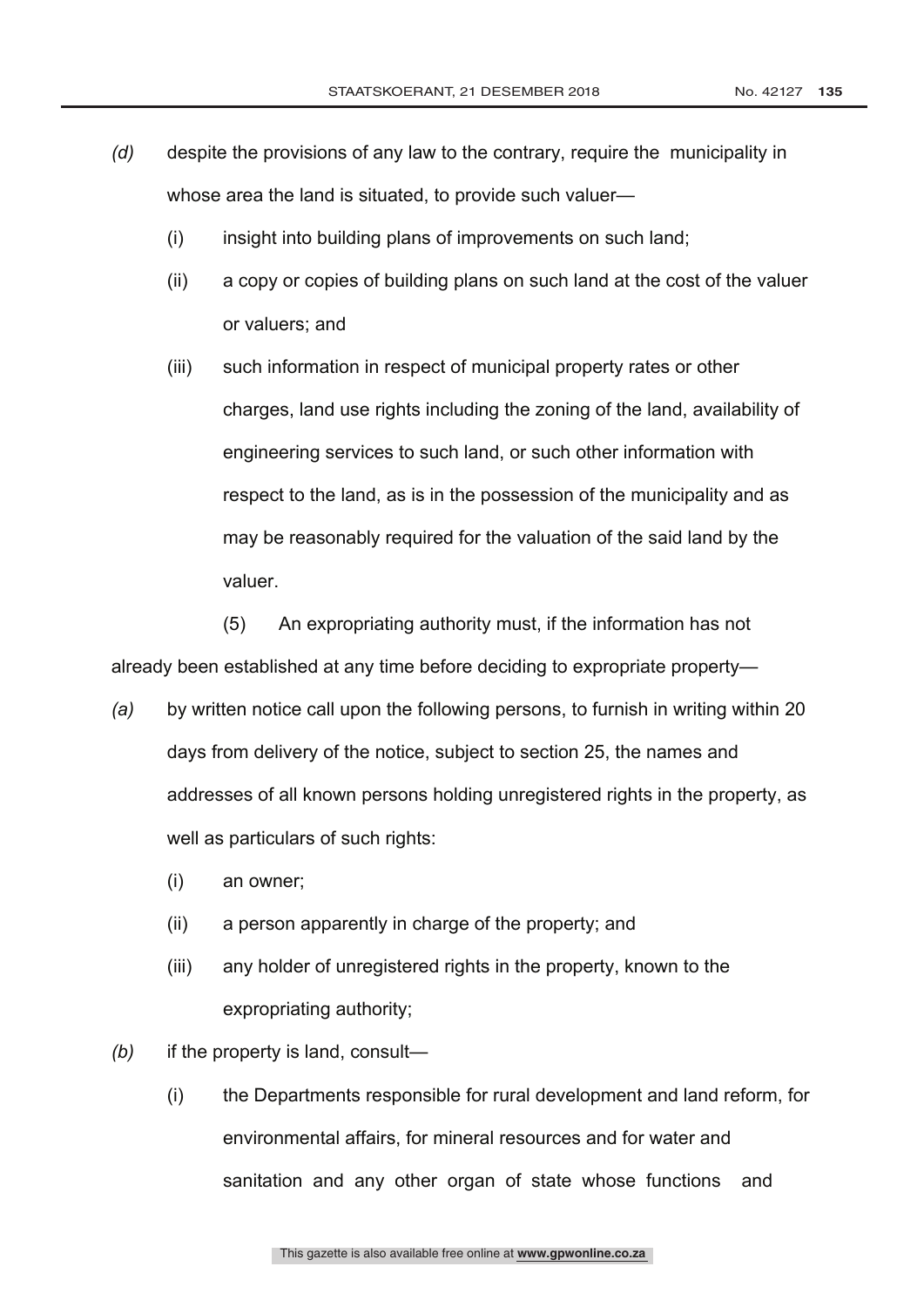responsibilities will be materially affected by the intended expropriation, for the purposes of establishing the existence of and the impact of expropriation on rights therein; and

(ii) if applicable, with the municipality as contemplated in section 6.

 (6) *(a)* A person authorised in writing to perform an act contemplated in subsection (2), must—

- (i) provide the owner or occupier of the property with a copy of the said written authorisation;
- (ii) at all times whilst performing any such act, be in possession of such written authority; and
- (iii) identify himself or herself to the owner or occupier of the property by means of an official identification document.

 *(b)* If the person contemplated in paragraph *(a)* fails to comply with subparagraphs (i), (ii) or (iii) of that paragraph the owner or occupier of the property may refuse that person entry to the property or may refuse the performance of an act contemplated in subsection (2).

 (7) If the property in question is damaged as a result of the performance of an act contemplated in subsection (2), the expropriating authority must repair to a reasonable standard, or compensate the affected person for that damage after delivery of a written demand by the affected person and without undue delay.

 (8) Any legal proceedings arising out of a claim referred to in subsection (7) must comply with the relevant provisions of the Institution of Legal Proceedings Against Certain Organs of State Act, 2002 (Act No. 40 of 2002).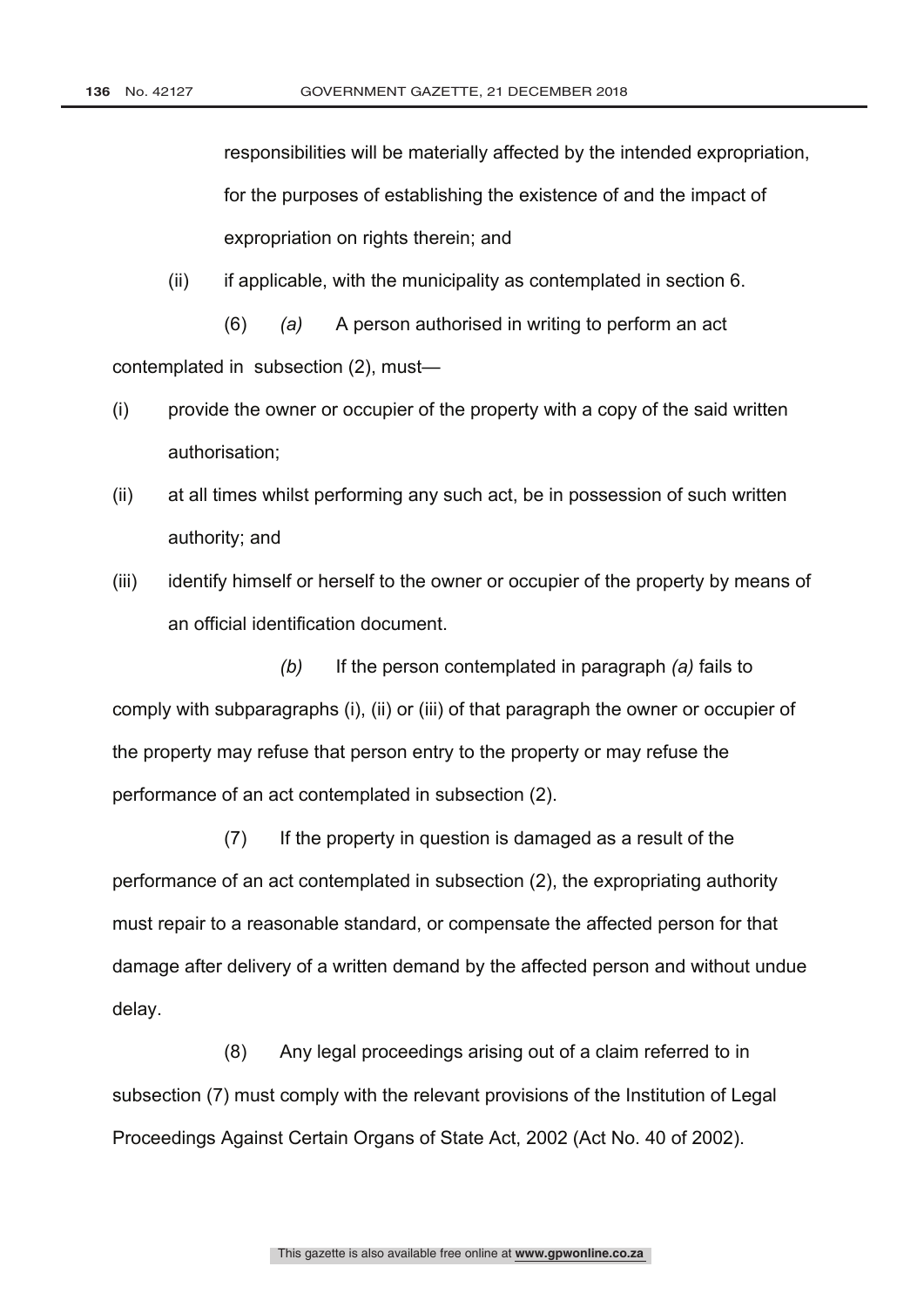#### **Consultation with municipality during investigation**

**6.** (1) When contemplating an expropriation of land, an expropriating authority must, if not already established, in writing, request the municipal manager of the municipality where the land is situated to inform the expropriating authority of the effect which the purpose for which the property is being acquired may have on municipal planning.

(2) The request contemplated in subsection (1) must include—

- *(a)* a statement that the expropriating authority is contemplating the acquisition of land;
- *(b)* a full description of the land in question;
- *(c)* details of the purpose for which the land is required; and
- *(d)* such other details as the expropriating authority may deem necessary.

 (3) The municipal manager must deliver a written response to the request contemplated in subsection (1) to the expropriating authority within 20 days of receiving the request or within a reasonable time to be agreed between the expropriating authority and municipal manager or determined in terms of section 25.

 (4) If the expropriating authority is the municipal council of the municipality where the land is situated, the request contemplated in subsection (1) is not required.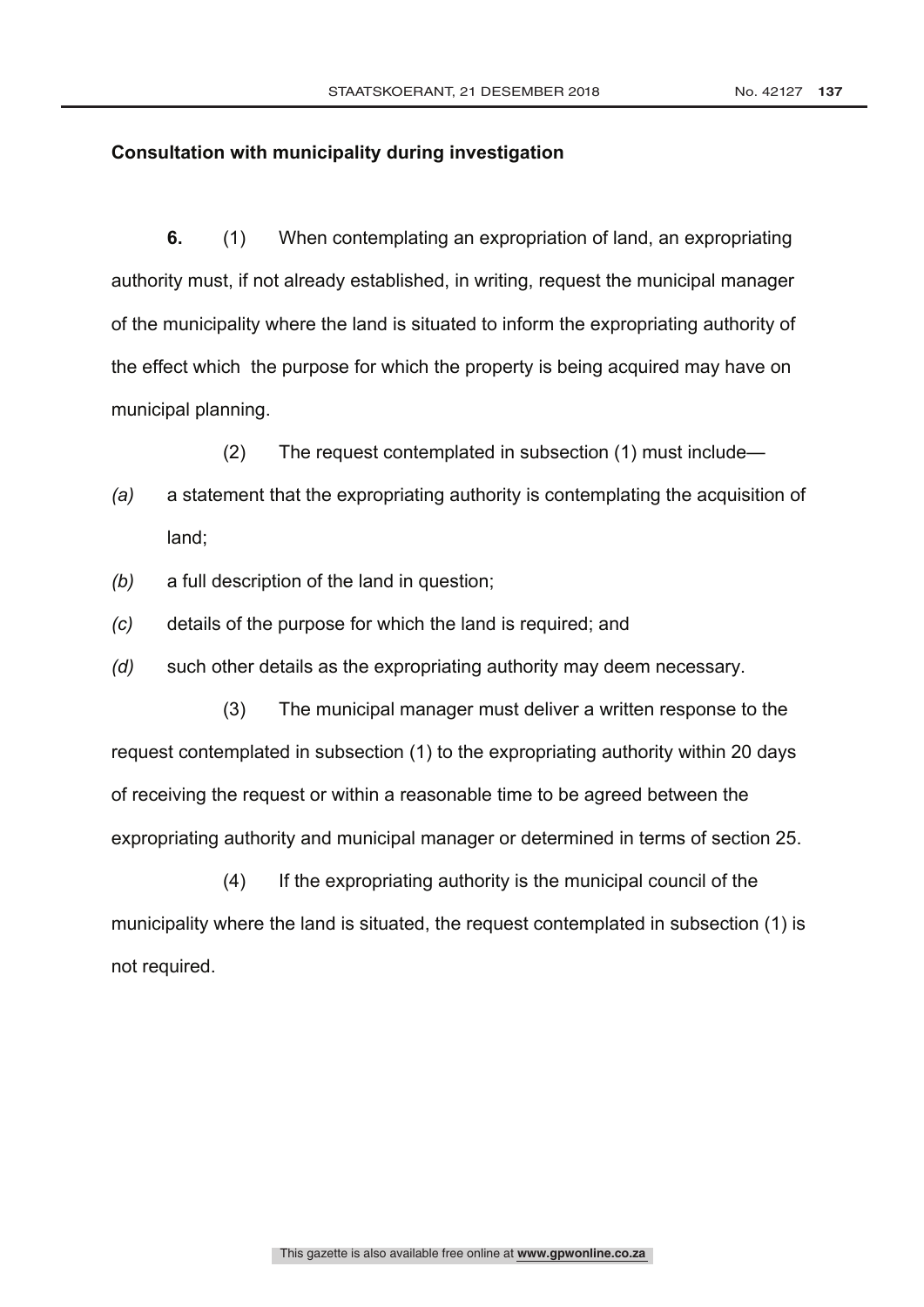#### **CHAPTER 4**

#### **INTENTION TO EXPROPRIATE AND EXPROPRIATION OF PROPERTY**

#### **Notice of intention to expropriate**

- **7.** (1) If an expropriating authority intends to expropriate property, it must—
- *(a)* serve a notice of intention to expropriate on the owner and any known holder of a right in the property; and
- *(b)* publish the notice of intention to expropriate, in accordance with section 24(2).
	- (2) A notice of intention to expropriate must include—
- *(a)* a statement of the intention to expropriate the property;
- *(b)* a full description of the property;
- *(c)* a short description of the purpose for which the property is required and the address at which documents setting out the purpose may be inspected and particulars of the purpose may be obtained during business hours;
- *(d)* the reason for the intended expropriation of that particular property;
- *(e)* the intended date of expropriation or, as the case may be, the intended date from which the property will be used temporarily and the intended period of such temporary use;
- *(f)* the intended date on which the expropriating authority will take possession of the property;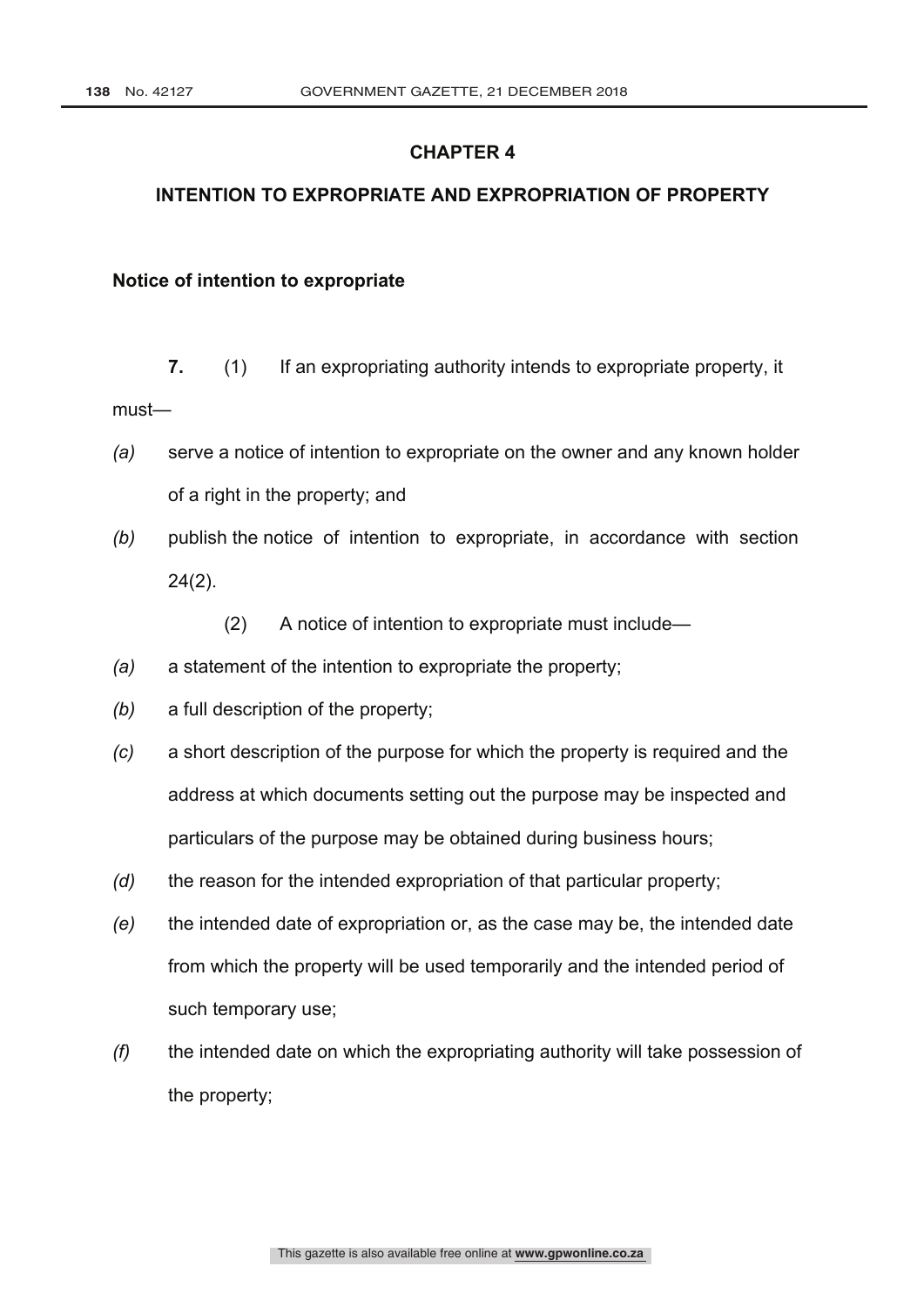- *(g)* an invitation to any person who may be affected by the intended expropriation to lodge with the expropriating authority at a given address within 30 days after the publication of the said notice, subject to section 25—
	- (i) any objections to the intended expropriation;
	- (ii) any submissions relating to the intended expropriation;
	- (iii) a postal address and a facsimile number, if any, to which further communications to such person may be addressed by the expropriating authority; and
	- (iv) the choice of official language for the purposes of further written communication;
- *(h)* a directive to the owner and a holder of a right contemplated in subsection (1)*(a)* to deliver or cause to be delivered in writing, within 30 days of service, subject to section 25—
	- (i) the names and addresses of any holders of unregistered rights and particulars of such rights, other than those furnished in accordance with section 5(5)*(a)* to the extent that such names, addresses and particulars are within the knowledge of the owner or the holder; and
	- (ii) a written statement stipulating the amount claimed by him or her as just and equitable compensation;
- *(i)* a statement that if a person has an unregistered right in respect of the property of which the expropriating authority had no knowledge when making an offer of compensation, the expropriating authority may adjust that offer; and
- *(j)* a statement drawing the owner or the holder's attention to the provisions of section 27.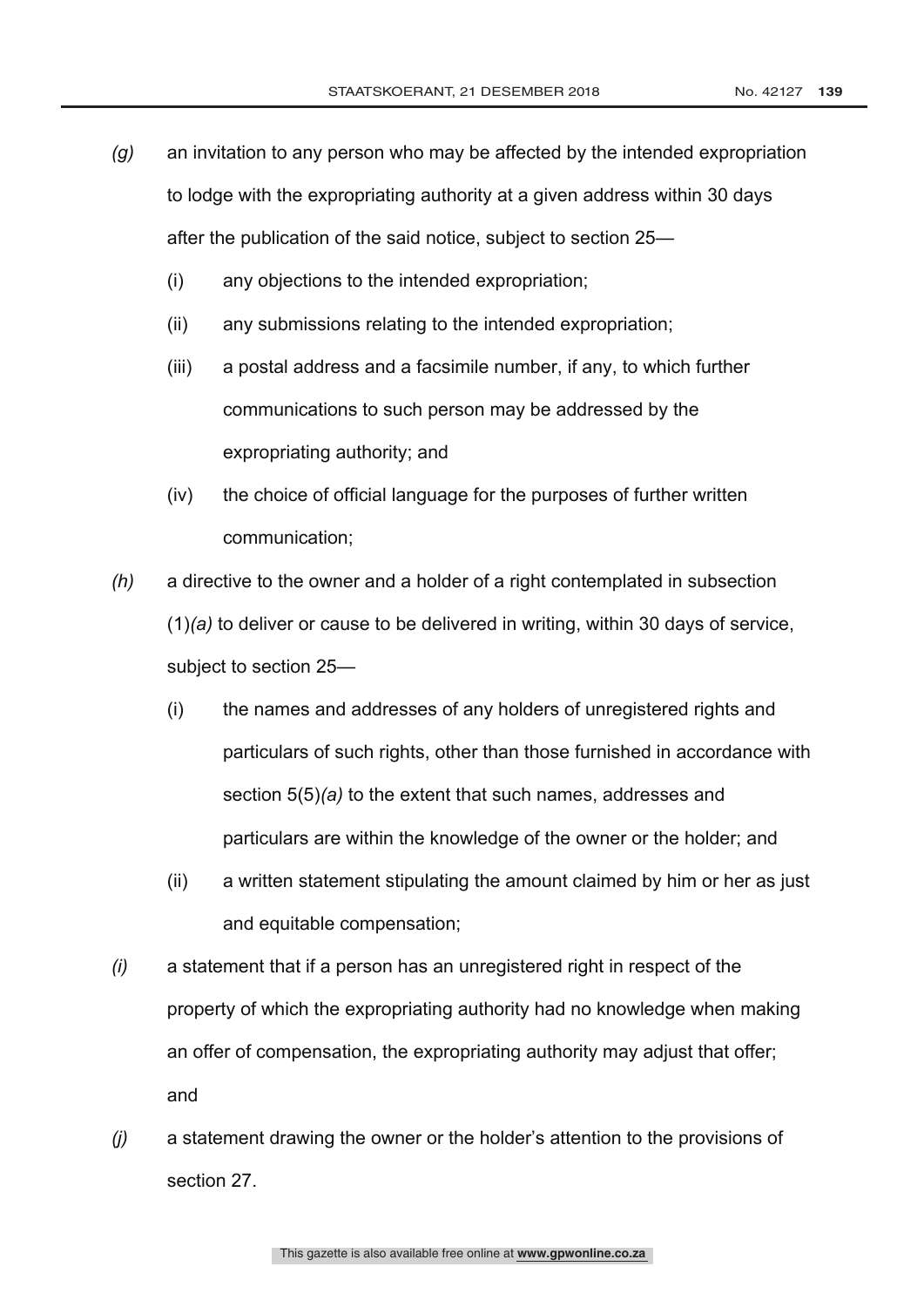(3) If the property contemplated in (1) is land, the expropriating authority must also deliver a copy of the notice referred to in subsection (1) to—

- *(a)* the Directors-General responsible for rural development and land reform, for environmental affairs, for mineral resources and for water and sanitation, and the accounting authority of any other organ of state whose functions and responsibilities will be materially affected by the intended expropriation, provided that if the expropriating authority is the executive authority of one of the departments or organs of state concerned, delivery of such notice to the relevant Director-General or accounting authority is not required; and
- *(b)* the municipal manager of the municipality where the property is situated, provided that if the expropriating authority is the relevant municipal council of that municipality, no such delivery is required.

 (4) Subject to section 25, an owner or a holder of an unregistered right responding to a notice contemplated in subsection (1) must within 30 days of the service of the notice or, if the notice had not been served on him or her, within 30 days of the publication, as the case may be, deliver to the expropriating authority a written statement indicating—

- *(a)* the amount claimed by him or her as just and equitable compensation should his or her property be expropriated and furnishing full particulars as to how the amount is made up;
- *(b)* if the property is land, full particulars of all improvements thereon which, in the opinion of such owner or holder of a right, affect the value of the land;
- *(c)* if the property is land—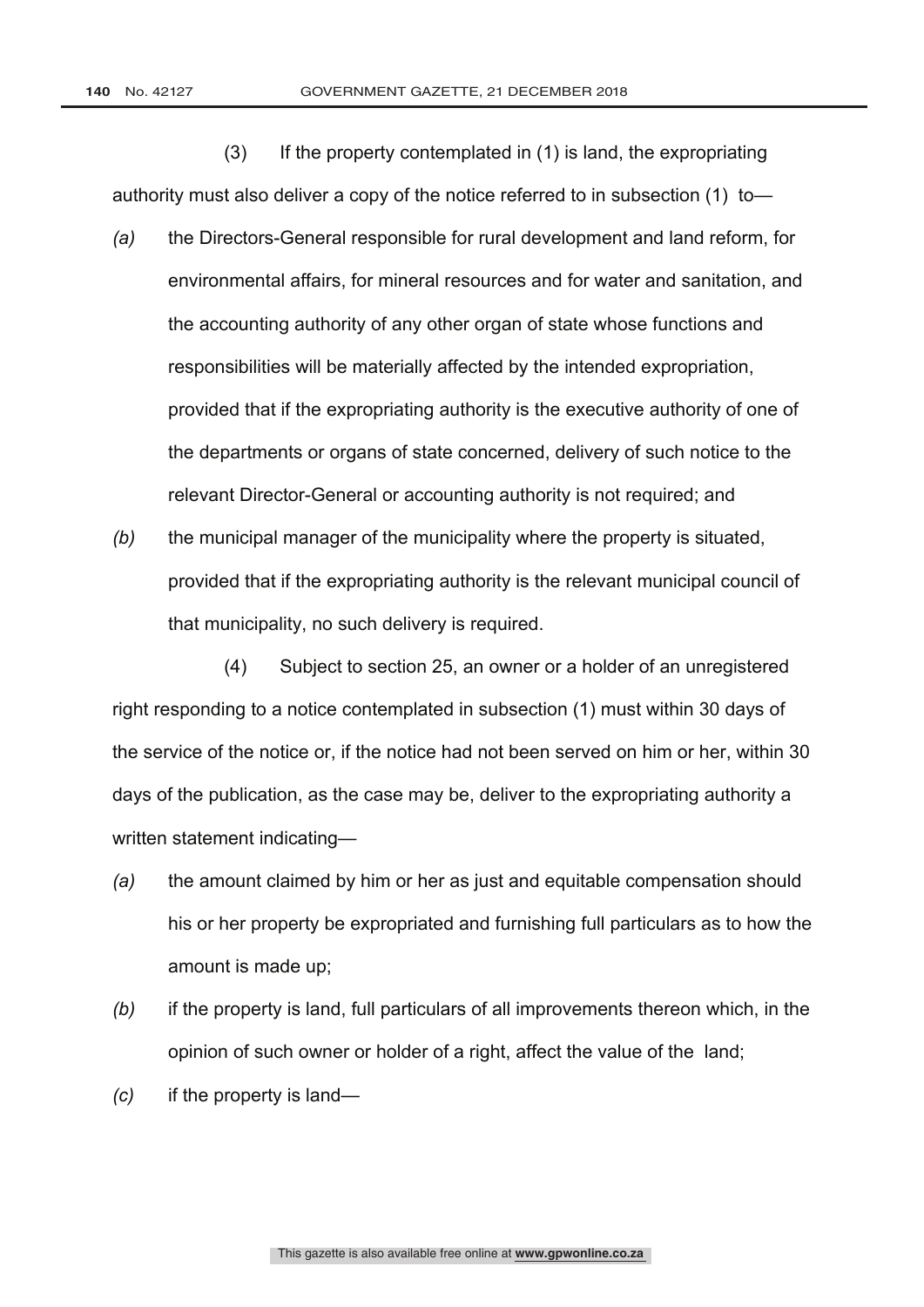- (i) which prior to the date of such notice was leased as a whole or in part by an unregistered lease, the name and address of the lessee, and accompanied by the lease or a certified copy thereof;
- (ii) which prior to the date of such notice was sold by the owner, but transfer had not yet been effected, the name and address of the buyer, and accompanied by the contract of purchase and sale or a certified copy thereof;
- (iii) on which a building has been erected which is subject to a builder's lien by virtue of a written building contract, the name and address of the builder, and accompanied by the building contract or a certified copy thereof; and
- *(d)* the address at which the owner or the holder of an unregistered right desires to receive further documents in connection with the expropriation.

 (5) The expropriating authority must acknowledge receipt in writing, consider and take into account all objections and submissions timeously received before proceeding with an expropriation.

 (6) The expropriating authority must, within 20 days of receiving the statement contemplated in subsection (4), in writing—

- *(a)* inform the relevant owner or relevant holder of an unregistered right whether the amount of compensation claimed in the statement is accepted; and
- *(b)* if the amount of compensation claimed is not accepted, indicate the amount of compensation offered by the expropriating authority, furnishing full details and supporting documents in respect thereof.

 (7) *(a)* If no agreement on the amount of compensation payable has been reached between the expropriating authority and the owner or the holder of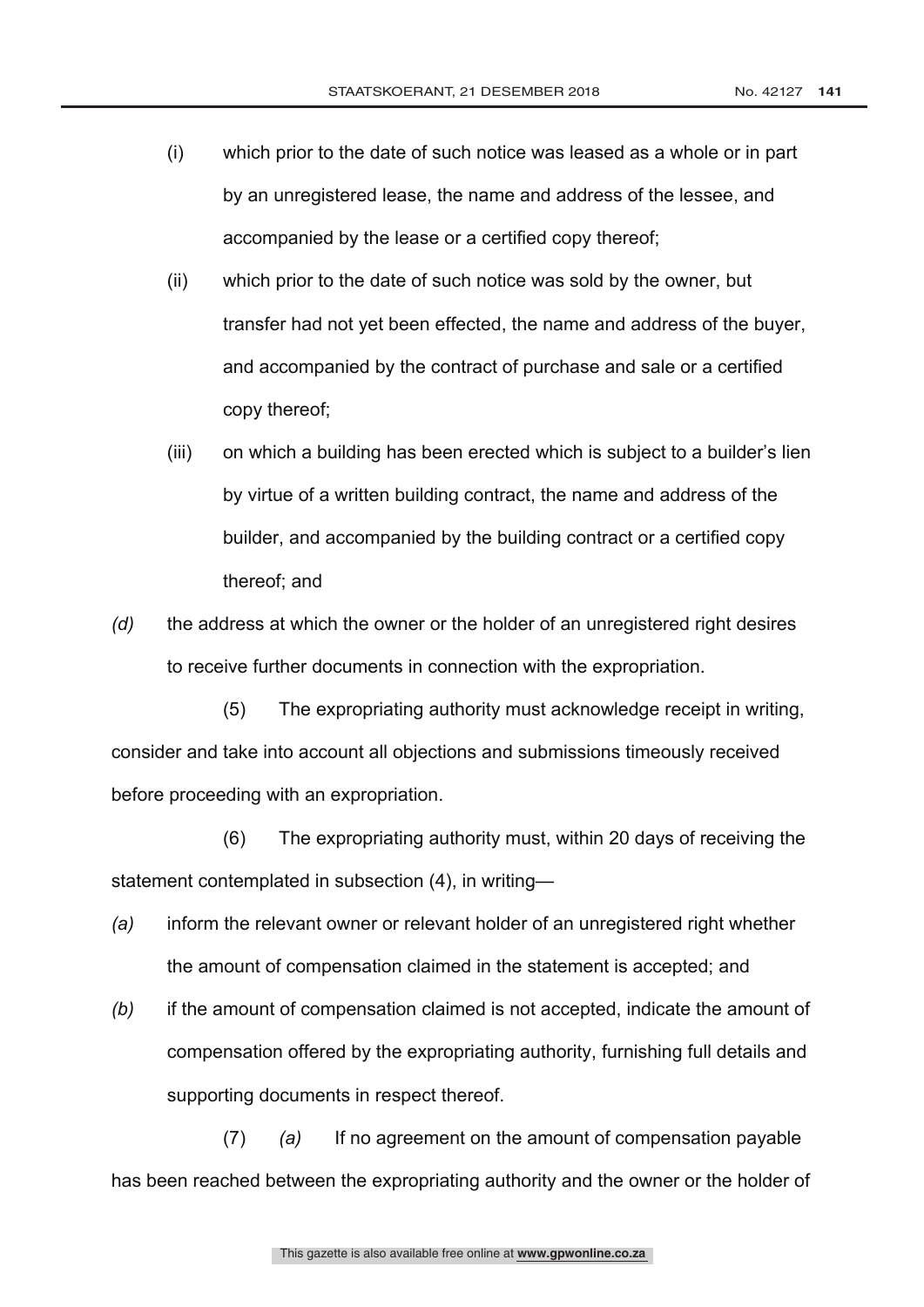a right within 40 days of the expropriating authority receiving the statement contemplated in subsection (4), the expropriating authority must decide whether or not to proceed with the expropriation.

*(b)* If the expropriating authority decides—

- (i) to proceed to expropriate, it must serve a notice of expropriation in terms of section 8(1) within a reasonable time;
- (ii) to continue with negotiation on compensation in accordance with section 16, it must inform the owner or the holder of a right accordingly in writing within a reasonable time; or
- (iii) not to proceed with the expropriation of the property, it must inform the owner or the holder of a right accordingly in writing within a reasonable time and must publish a notice of his or her decision not to proceed in terms of section 24(2).

#### **Notice of expropriation**

**8.** (1) If the expropriating authority decides to expropriate a property, the expropriating authority must cause a notice of expropriation to be served on the owner and the known holders of unregistered rights, as the case may be, whose rights in the property are to be expropriated.

 (2) The expropriating authority must cause a copy of the notice of expropriation to be—

*(a)* published in accordance with section 24(2), provided that if the notice of expropriation has taken place by publication in terms of section 24(1)*(c)*, the publication in terms of this paragraph is not required;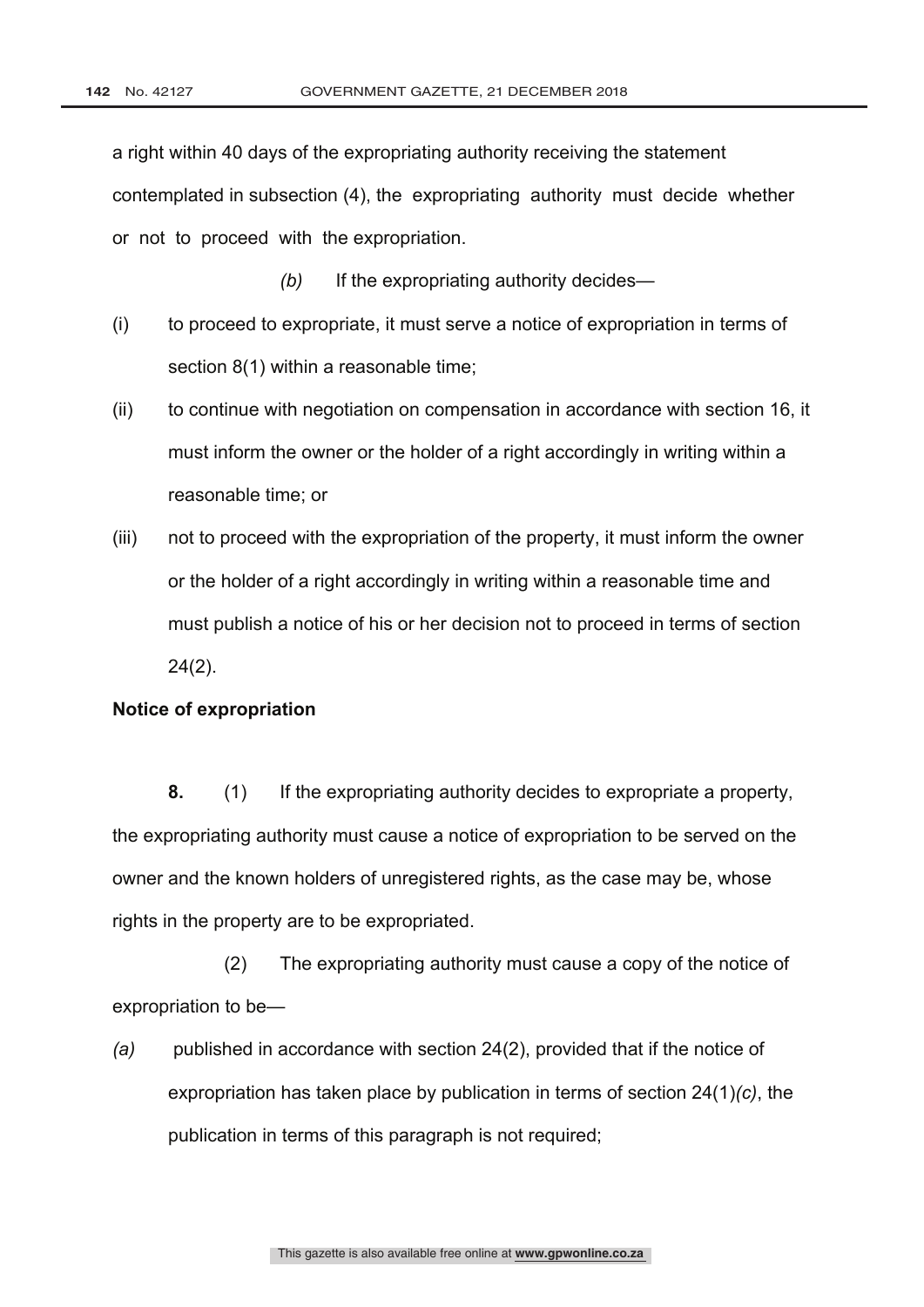- 
- *(b)* delivered to a holder of an unregistered right in the property of whom he or she 15 is aware and whose rights are not to be expropriated, and
- *(c)* if the property is land or a right in land, delivered to—
	- (i) the municipal manager of the municipality where the property is situated, provided that if the expropriating authority is the municipal council the delivery of such notice is not required;
	- (ii) the Directors-General responsible for rural development and land reform, for environmental affairs, for mineral resources, and for water and sanitation, and the accounting authority of any other organ of state whose functions and responsibilities will be materially affected by the intended expropriation, provided that if the expropriating authority is the executive authority of one of the departments or organs of state concerned, the delivery of the notice on the relevant Director-General or accounting authority is not required;
	- (iii) a holder of a mortgage bond registered in the Deeds Office in respect of the property concerned;
	- (iv) if the property is subject to a contract contemplated in section 7(4)*(c)*(ii), on the buyer; and
	- (v) if the building thereon is subject to a lien contemplated in section 7(4)*(c)*(iii), on the builder.

 (3) The notice of expropriation served as contemplated in subsection (1) must contain—

- *(a)* a statement of the expropriation of the property;
- *(b)* the full description of the property, including—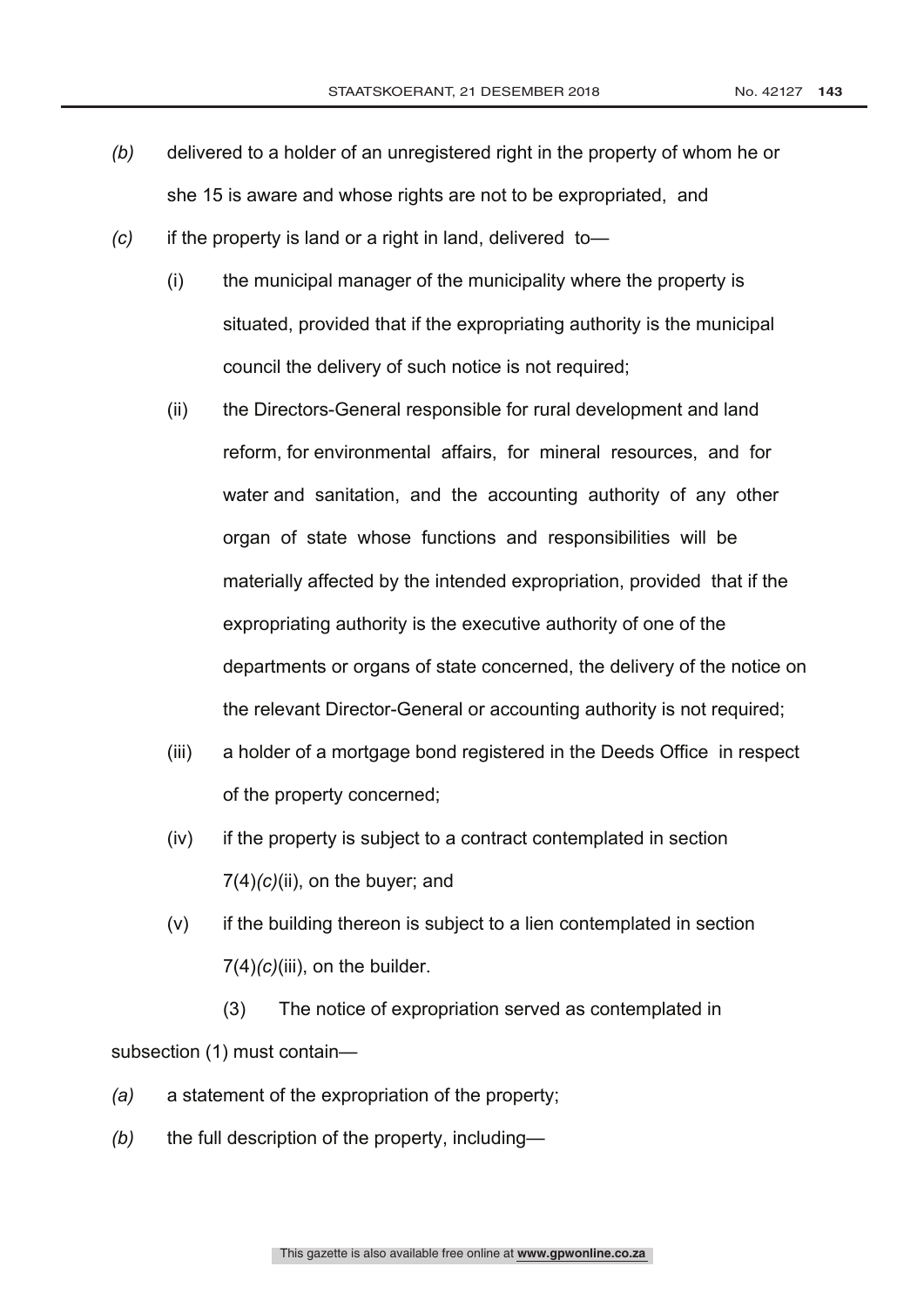- (i) in the case where the expropriation applies to a portion of a land parcel, the approximate extent of such portion in relation to the whole; or
- (ii) in the case where the expropriation applies to a right in land, a description of the approximate position of the right in land on such land;
- *(c)* a short description of the purpose for which the property is required and the address at which documents setting out that purpose may be inspected and particulars of that purpose may be obtained during business hours;
- *(d)* the reason for the expropriation of that particular property;
- *(e)* the date of expropriation or, as the case may be, the date from which the property will be used temporarily and also stating the period of such temporary use;
- *(f)* the date on which the right to possession of the property will pass to the expropriating authority; and
- *(g)* except in the case of an urgent expropriation contemplated in section 22, the amount of compensation offered by the expropriating authority or agreed to by the expropriating authority and the owner and the holder of an unregistered right, as the case may be.

 (4) The notice of expropriation served as contemplated in subsection (1) must be accompanied by documents detailing the following:

*(a)* the date or dates on which the expropriating authority proposes to pay the compensation and any interest payable in respect thereof in terms of section 13;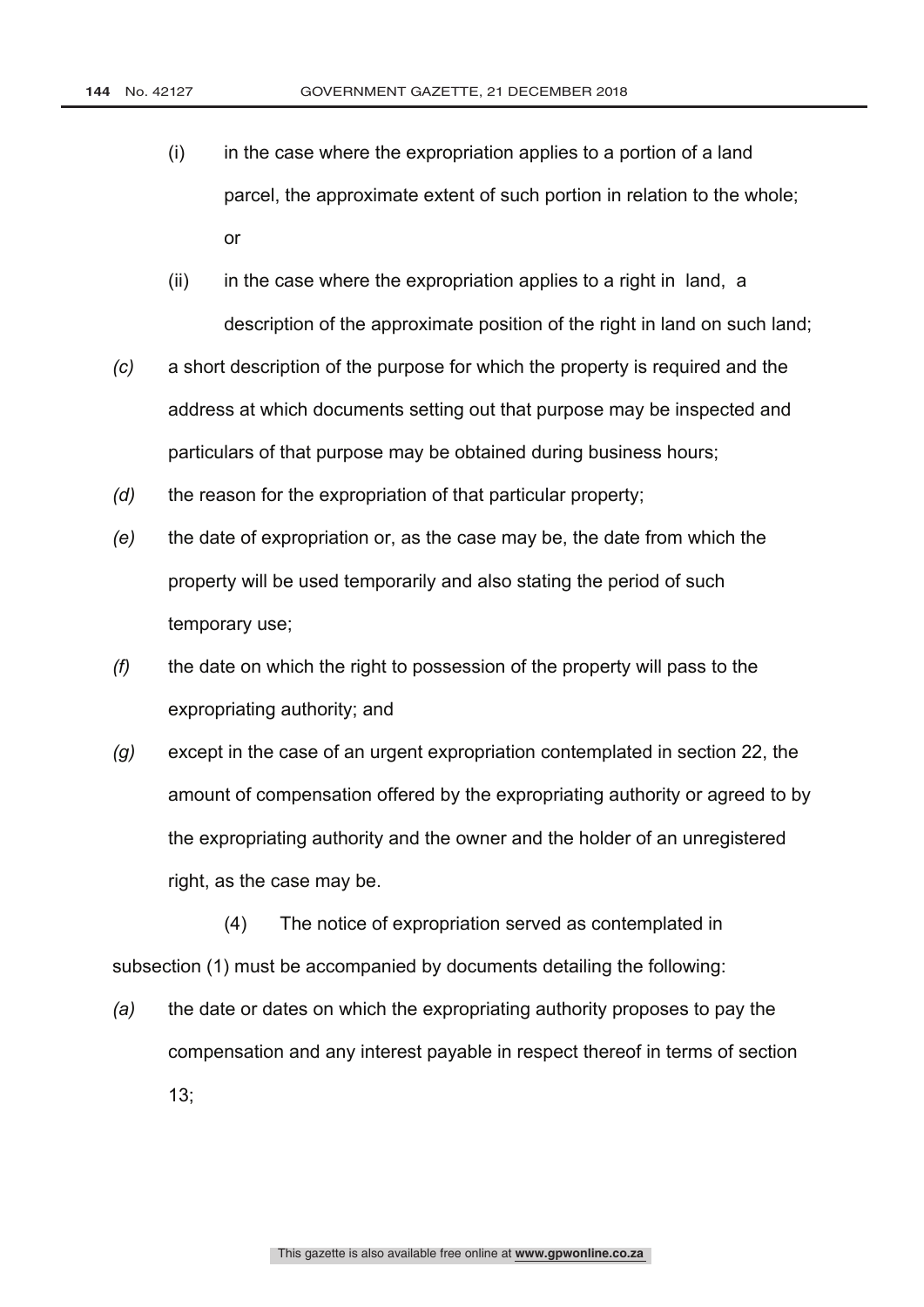- *(b)* in the case where the expropriation applies to a portion of a land parcel, a survey diagram or sketch plan showing the approximate position of such portion in relation to the whole;
- *(c)* in the case where the expropriation applies to a right in land, a survey diagram or sketch plan on which the approximate position of the right in land on such land is indicated, unless the right in land is accurately described without such survey diagram or sketch plan;
- *(d)* an explanation of what the offer of compensation referred to in subsection (3)*(g)* comprises of, together with supporting documents detailing how the offer of compensation was determined;
- *(e)* a directive calling upon the expropriated owner and expropriated holder as the case may be, to submit in writing the names and addresses of all holders of unregistered rights in the property and particulars of such rights, other than those furnished in accordance with sections 5(5)*(a)* and 7(2)*(h)*, if any, to the extent that such names, addresses and particulars are within the knowledge of the expropriated owner;
- *(f)* a statement that if a person has an unregistered right in respect of the property of which the expropriating authority had no knowledge when making the offer of compensation, the expropriating authority may adjust that offer;
- *(g)* a statement informing the expropriated owner and expropriated holder, as the case may be, that he or she may request a translation of the notice of expropriation in the official language of his or her choice; and
- *(h)* a statement drawing an expropriated owner, expropriated holder or any other person's attention to the provisions of section 27.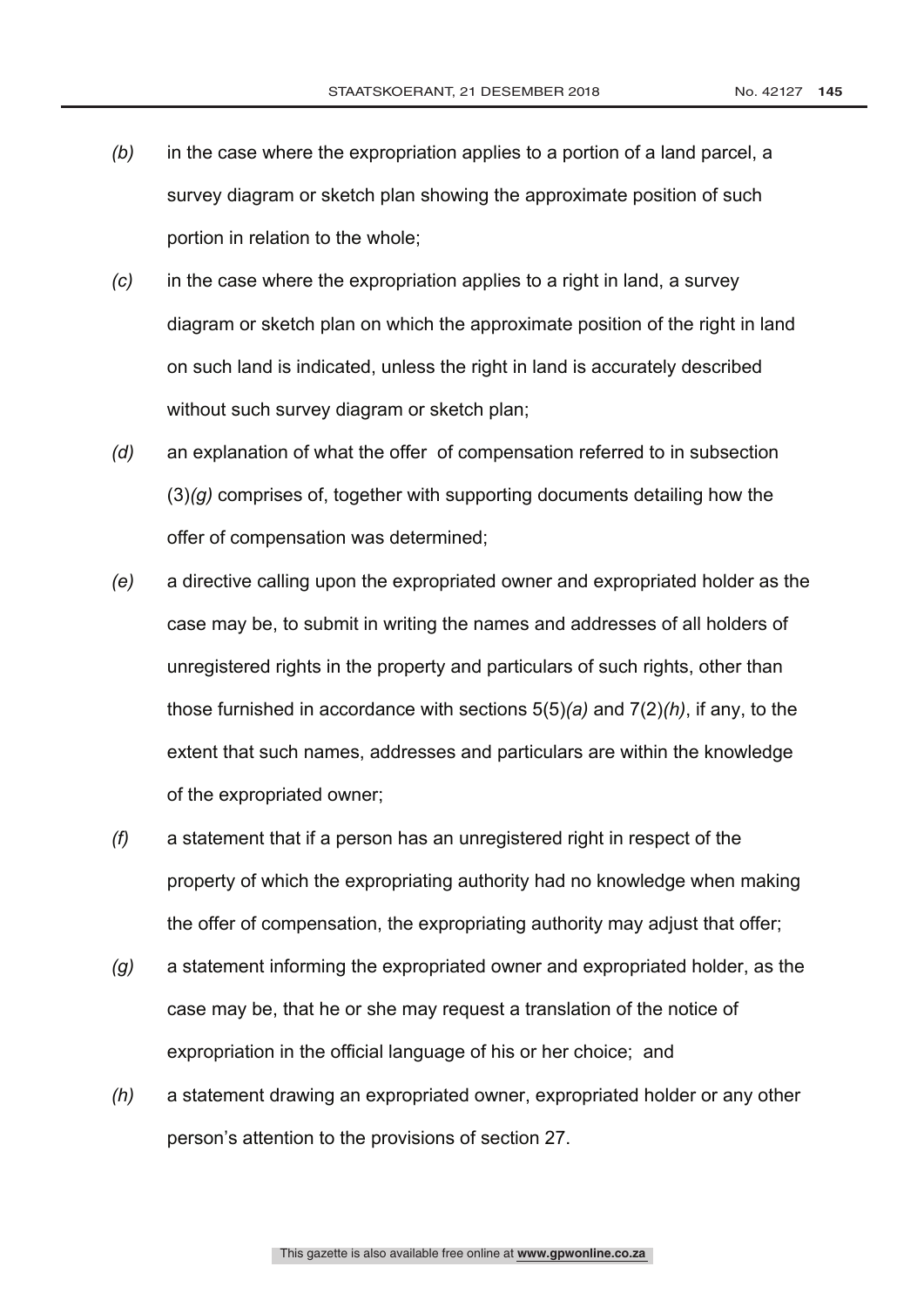(5) *(a)* Rights in a property may be expropriated from different owners and holders of unregistered rights in the same notice of expropriation.

 *(b)* A separate offer of just and equitable compensation must be stated in respect of each owner or holder mentioned in the notice of expropriation contemplated in paragraph *(a)*.

#### **Vesting and possession of expropriated property**

- **9.** (1) The effect of an expropriation of property is that—
- *(a)* the ownership of the property described in the notice of expropriation vests in the expropriating authority or in the person on whose behalf the property was expropriated, as the case may be, on the date of expropriation;
- *(b)* all unregistered rights in such property are simultaneously expropriated on the date of expropriation unless—
	- (i) the expropriation of those unregistered rights are specifically excluded in the notice of expropriation; or
	- (ii) those rights, including permits or permissions, were granted or exist in terms of the provisions of the Mineral and Petroleum Resources Development Act, 2002 (Act No. 28 of 2002);
- *(c)* in the case of a right to use a property temporarily, the expropriating authority or the person on whose behalf the property was expropriated may as from the date of expropriation exercise that right; and
- *(d)* the property remains subject to all registered rights in favour of third parties, with the exception of a mortgage, with which the property was burdened prior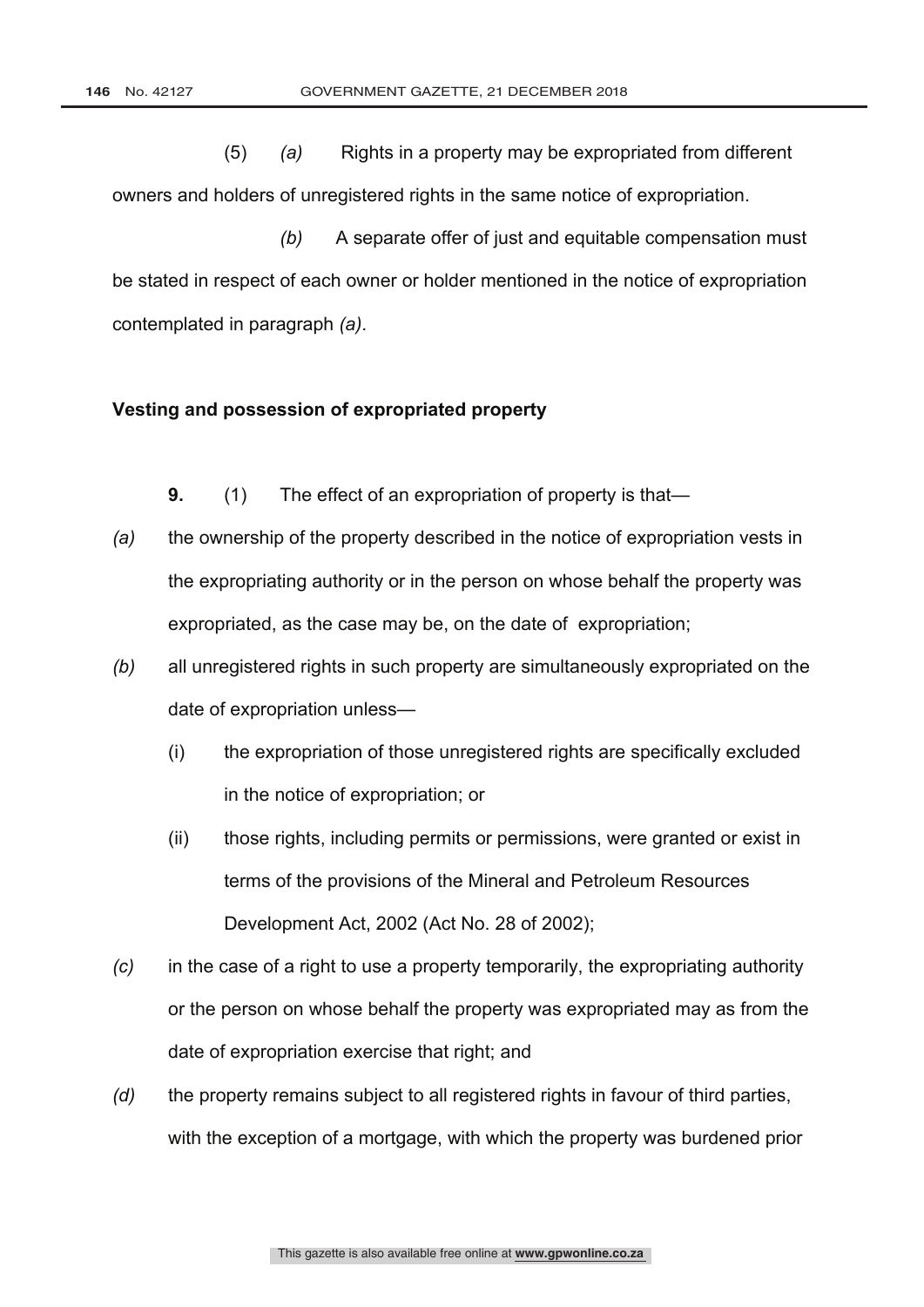to expropriation, unless or until such registered rights are expropriated from the holder thereof in terms of this Act.

 (2) *(a)* The expropriating authority, or the person on whose behalf the property was expropriated, must take possession of the expropriated property on the date stated in terms of section 8(3)*(f)* or such other date as may be agreed upon with the expropriated owner or expropriated holder.

 *(b)* The right to possession passes on the relevant date contemplated in paragraph *(a)* to the person referred to therein, as the case may be.

 (3) *(a)* The expropriated owner or expropriated holder who is in possession of the property concerned must, from the date of expropriation to the date referred to in subsection (2) or (4), take all reasonable steps to maintain the property.

 *(b)* If the expropriated owner or expropriated holder wilfully or negligently fails to maintain the property and as a result thereof the property depreciates in value, the expropriating authority may recover the amount of depreciation from the expropriated owner or the expropriated holder, concerned.

 *(c)* The expropriating authority must compensate the expropriated owner or expropriated holder, as the case may be, for costs which were necessarily incurred after the date of expropriation in respect of such maintenance.

 (4) If the expropriated owner or expropriated holder, as the case may be, desires to place the expropriating authority in possession of the expropriated property prior to the date contemplated in section 8(3)*(f)* and the expropriating authority does not agree to a date on which the right to possession of the property will pass to it, the expropriated owner or expropriated holder, as the case may be, may give the expropriating authority notice in writing of not less than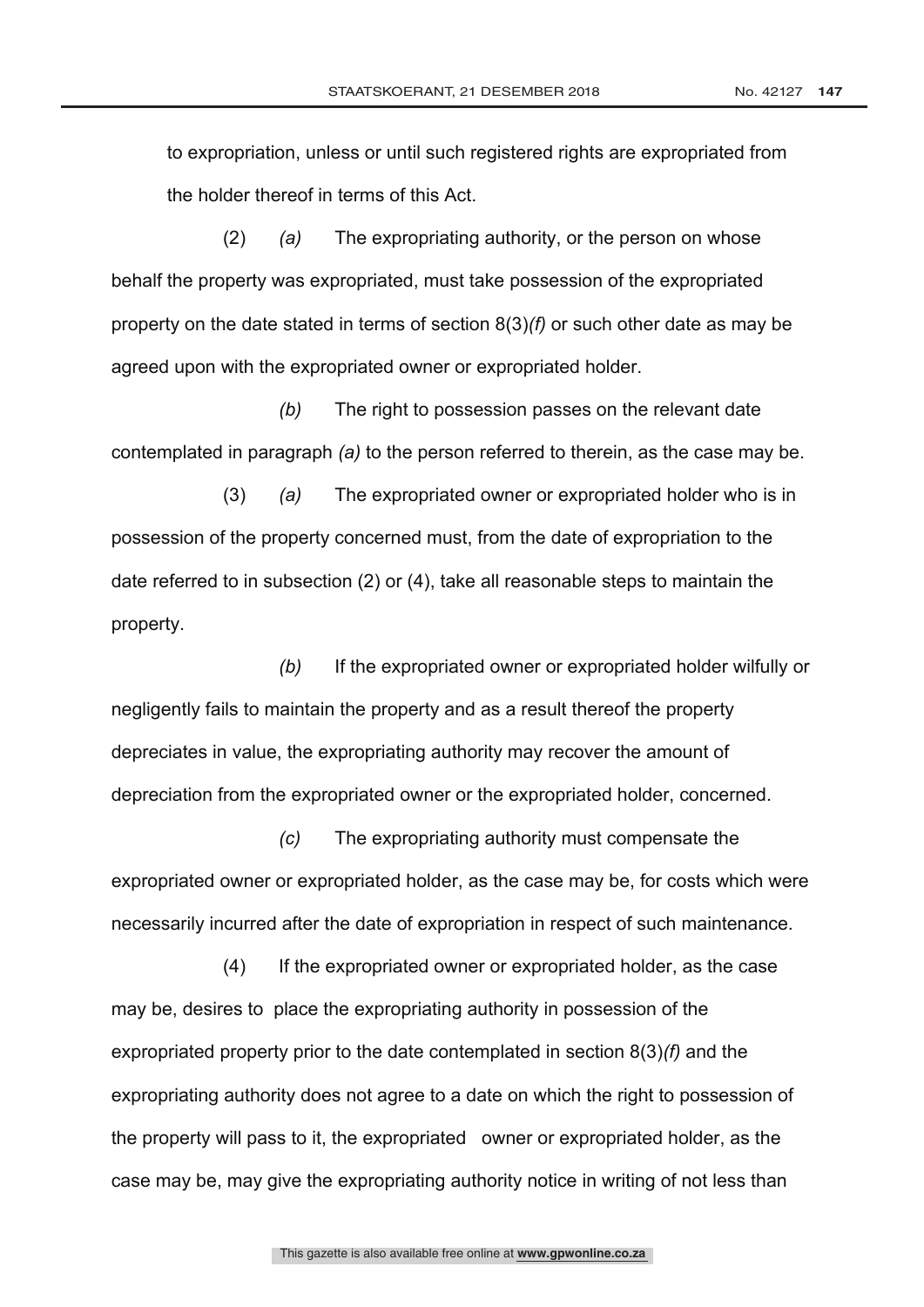20 days before the date on which the expropriated owner or expropriated holder wishes to transfer the right to possession of the property, in which case the right to possession of the property passes to the expropriating authority on that date.

 (5) The expropriated owner or expropriated holder who is in possession of the property concerned, remains entitled to the use of and the income from the expropriated property, as was enjoyed immediately prior to the date of expropriation, from the date of expropriation to the date referred to in subsection (2)*(b)*, but remains, during that period, responsible for the payment of municipal property rates and other charges, if applicable, and normal operating costs in respect of the expropriated property as if the property had not been expropriated.

#### **Verification of unregistered rights in expropriated property**

**10.** (1) If, after the date of expropriation, a person claims to have held an unregistered right in the expropriated property for which that person has not been compensated, the expropriating authority must request that person to deliver within 30 days of receipt of the request, subject to section 25, a copy of any written instrument evidencing or giving effect to the unregistered right, if such instrument is in his or her possession or under his or her control, or any other evidence to substantiate the claim.

 (2) If the unregistered right, claimed as contemplated in subsection (1), pertains to the use of improvements on expropriated land, the evidence required in terms of subsection 35(1) must include—

*(a)* a full description of those improvements;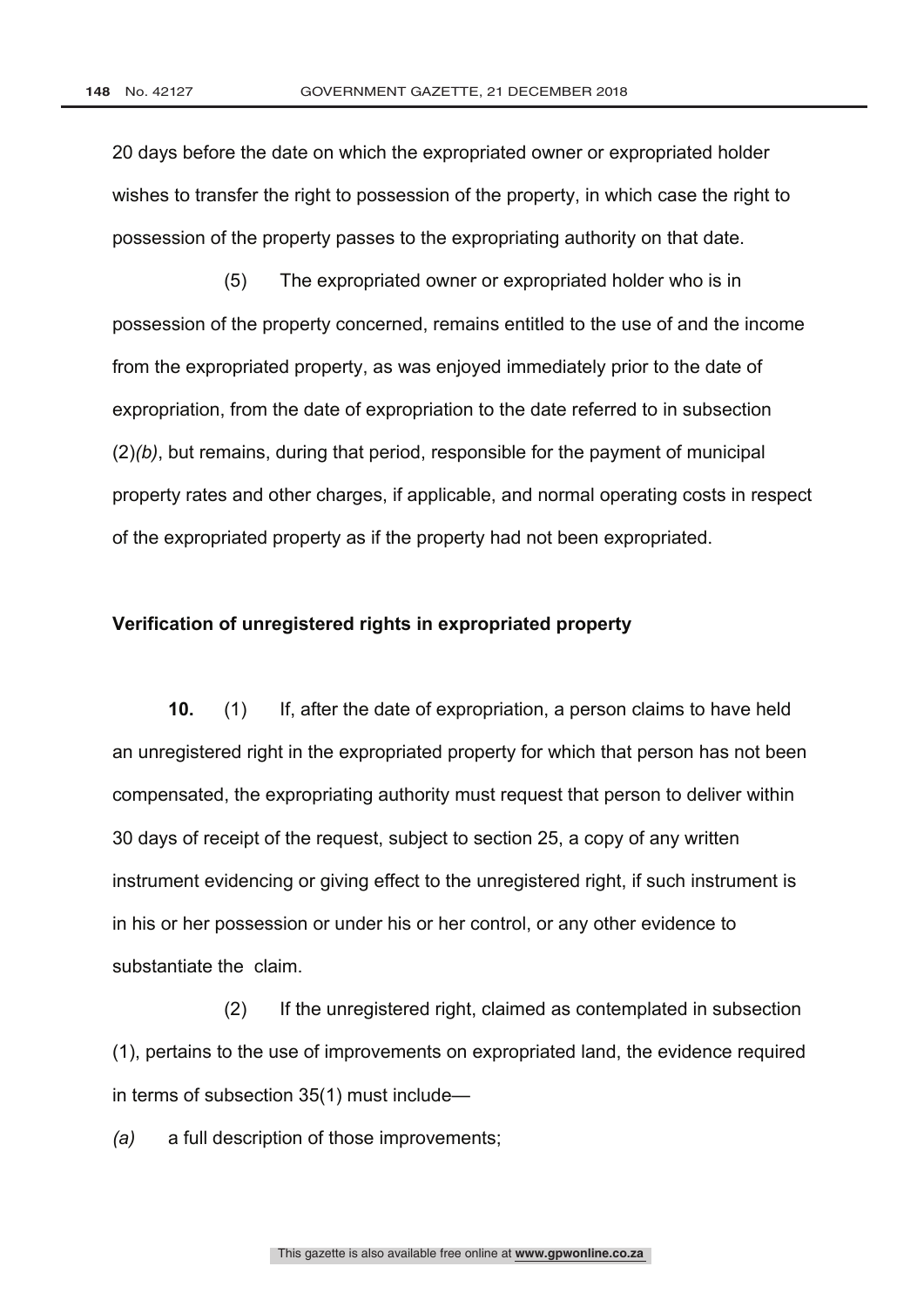- 
- *(b)* an affidavit or affirmation by the person concerned stating whether those improvements were erected by that person and if so, whether the materials used for erecting those improvements were owned by that person; and
- *(c)* the amount claimed as compensation for such unregistered right, together with details or a report, if any, on how the amount is computed.

 (3) After receipt of the evidence requested in terms of subsection (1) and if the unregistered right claimed pertains to land, the expropriating authority may forward that evidence to the Directors-General responsible for rural development and land reform, for environmental affairs, for mineral resources and for water and sanitation, and to the accounting authority of any other organ of state, as the case may be, for assistance in the verification of such claim.

 (4) A Director-General or accounting authority referred to in subsection (3) must submit comments within 30 days of receipt of the request contemplated in that section.

 (5) *(a)* The expropriating authority must decide on the claim contemplated in subsection (1) within 20 days of expiry of the period referred to in subsection (4) and notify the claimant in writing of the decision.

 *(b)* If the expropriating authority accepts the claim contemplated in subsection (1), the expropriating authority must serve the notice contemplated in section 11(2) on such claimant.

 *(c)* If the expropriating authority does not accept the claim contemplated in subsection (1), the expropriating authority must inform the claimant accordingly in writing and must provide reasons for the rejection.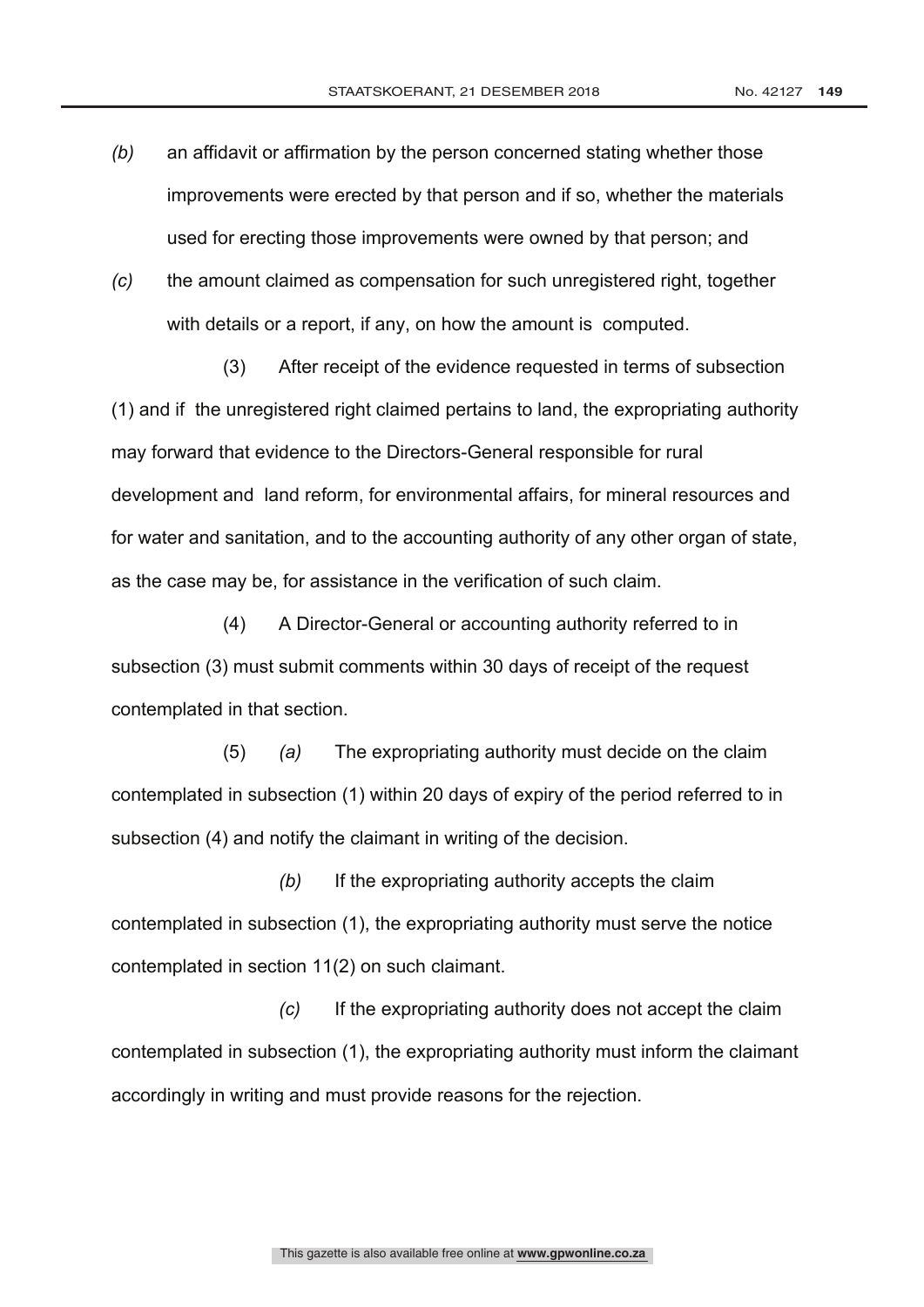## **Consequences of expropriation of unregistered rights and duties of expropriating authority**

**11.** (1) An expropriated holder of an unregistered right in a property that has been expropriated by the operation of section 9(1)*(b)* is, subject to section 10 and this section, entitled to compensation.

 (2) If the expropriating authority becomes aware that an unregistered right in the expropriated property has been expropriated by the operation of section 9(1)*(b)* and becomes aware of the identity of the expropriated holder thereof, the expropriating authority must serve on that expropriated holder a notice that the unregistered right has been expropriated, together with a copy of the notice of expropriation served on the expropriated owner in terms of section 8(1).

(3) The notice contemplated in subsection (2) must—

- *(a)* inform the expropriated holder of the date on which the right to possession of the expropriated property passed to the expropriating authority in terms of section 9(2) or (4);
- *(b)* contain a statement contemplated in section 8(3)*(f)*, if applicable; and
- *(c)* except if this information was furnished in terms of section 10(1), request the expropriated holder to deliver to the expropriating authority, within 20 days of receipt of the notice, subject to section 25, a copy of any written instrument in which the unregistered right is contained, if such instrument is in his or her possession or under his or her control.

 (4) When a notice in terms of subsection (2) has been served on the expropriated holder concerned, this Act applies with the changes required by the context as if such notice were a notice of expropriation in terms of section 8(1) in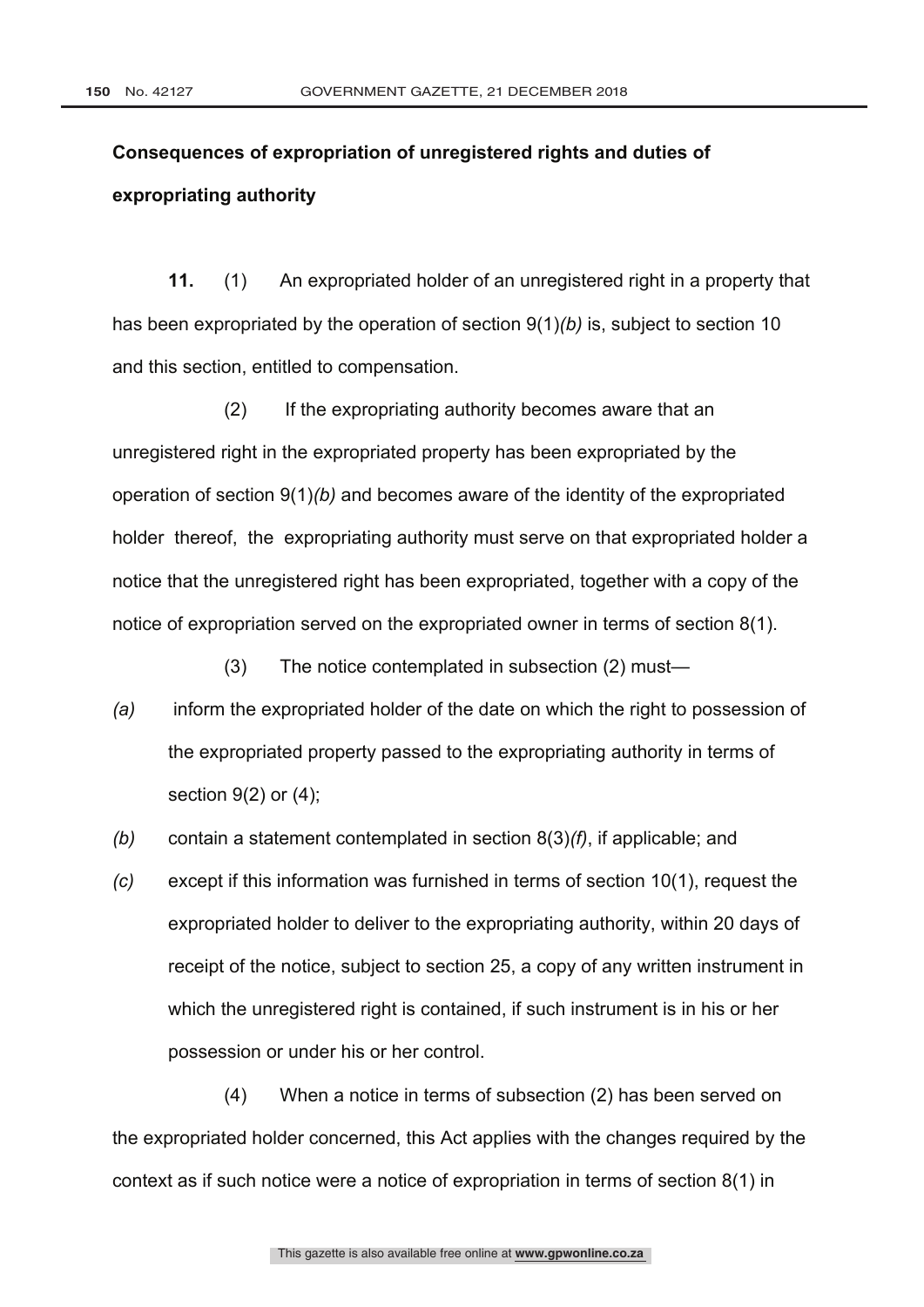respect of such unregistered right: Provided that if that expropriated holder is a lessee, he or she remains liable to pay rental to the expropriated owner until the right to possession passes in terms of section 9(2) or (4) and, if applicable, thereafter to the expropriating authority.

 (5) If the expropriated owner or expropriated holder knew of the existence of an unregistered right contemplated in subsection (2) and failed to inform the expropriating authority of the existence thereof, the expropriated owner or expropriated holder, as the case may be, is liable to the expropriating authority for any loss incurred in the event of the expropriating authority having to pay compensation for the expropriation of the unregistered right after the date of payment of compensation to the expropriated owner or expropriated holder, as the case may be.

#### **CHAPTER 5**

## **COMPENSATION FOR EXPROPRIATION**

#### **Determination of compensation**

**12.** (1) The amount of compensation to be paid to an expropriated owner or expropriated holder must be just and equitable reflecting an equitable balance between the public interest and the interests of the expropriated owner or expropriated holder, having regard to all relevant circumstances, including—

- *(a)* the current use of the property;
- *(b)* the history of the acquisition and use of the property;
- *(c)* the market value of the property;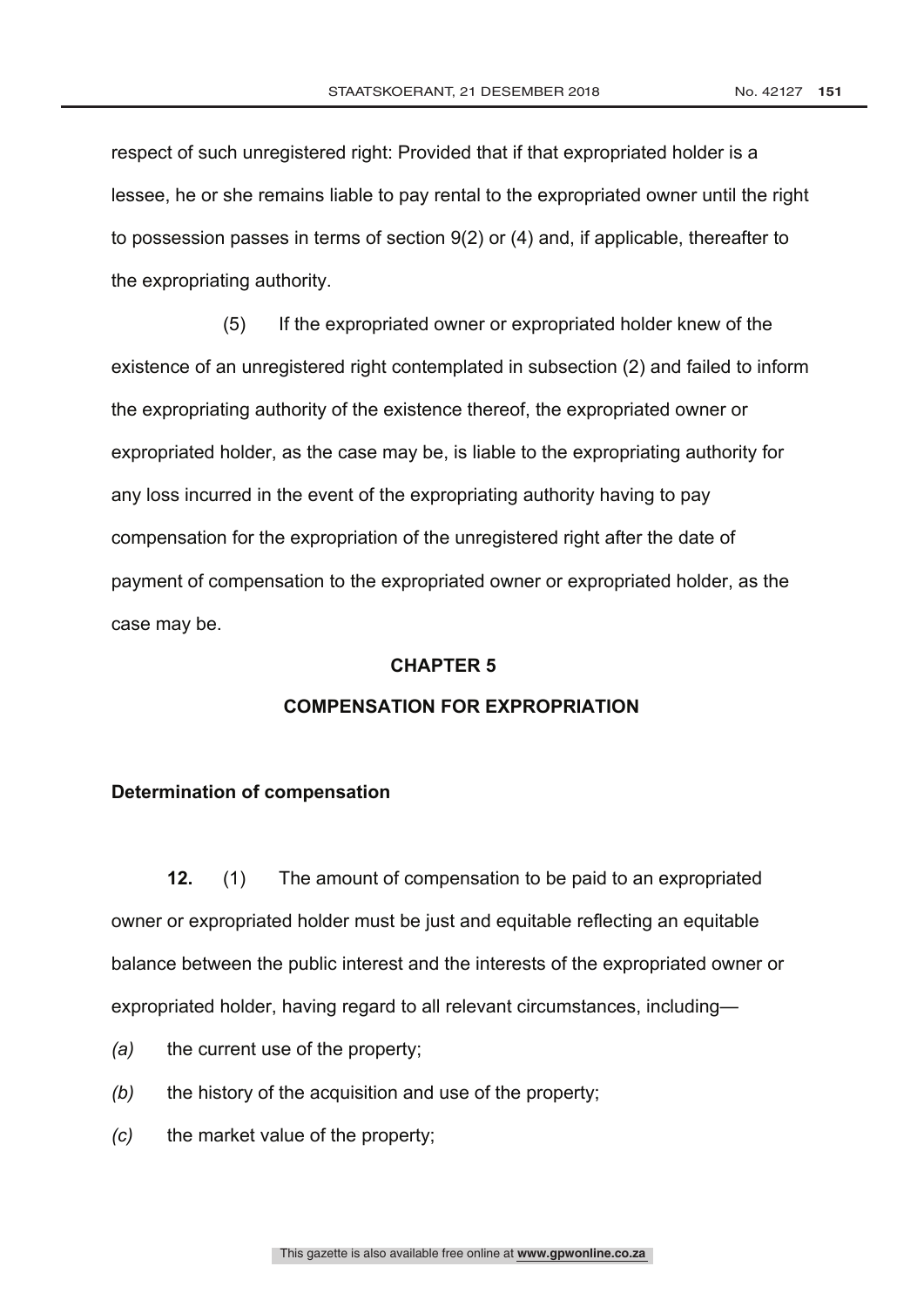- *(d)* the extent of direct state investment and subsidy in the acquisition and beneficial capital improvement of the property; and
- *(e)* the purpose of the expropriation.

 (2) In determining the amount of compensation to be paid in terms of this Act, the expropriating authority must not, unless there are special circumstances in which it would be just and equitable to do so, take account of—

- *(a)* the fact that the property has been taken without the consent of the expropriated owner or expropriated holder;
- *(b)* the special suitability or usefulness of the property for the purpose for which it is required by the expropriating authority, if it is unlikely that the property would have been purchased for that purpose in the open market;
- *(c)* any enhancement in the value of the property, if such enhancement is a consequence of the use of the property in a manner which is unlawful;
- *(d)* improvements made to the property in question after the date on which the notice of expropriation was served upon the expropriated owner and expropriated holder, as the case may be, except where the improvements were in advance agreed to by the expropriating authority or where they were undertaken in pursuance of obligations entered into before the date of expropriation;
- *(e)* anything done with the object of obtaining compensation therefor; and
- *(f)* any enhancement or depreciation, before or after the date of service of the notice of expropriation, in the value of the property in question, which can be directly attributed to the purpose in connection with which the property was 10 expropriated.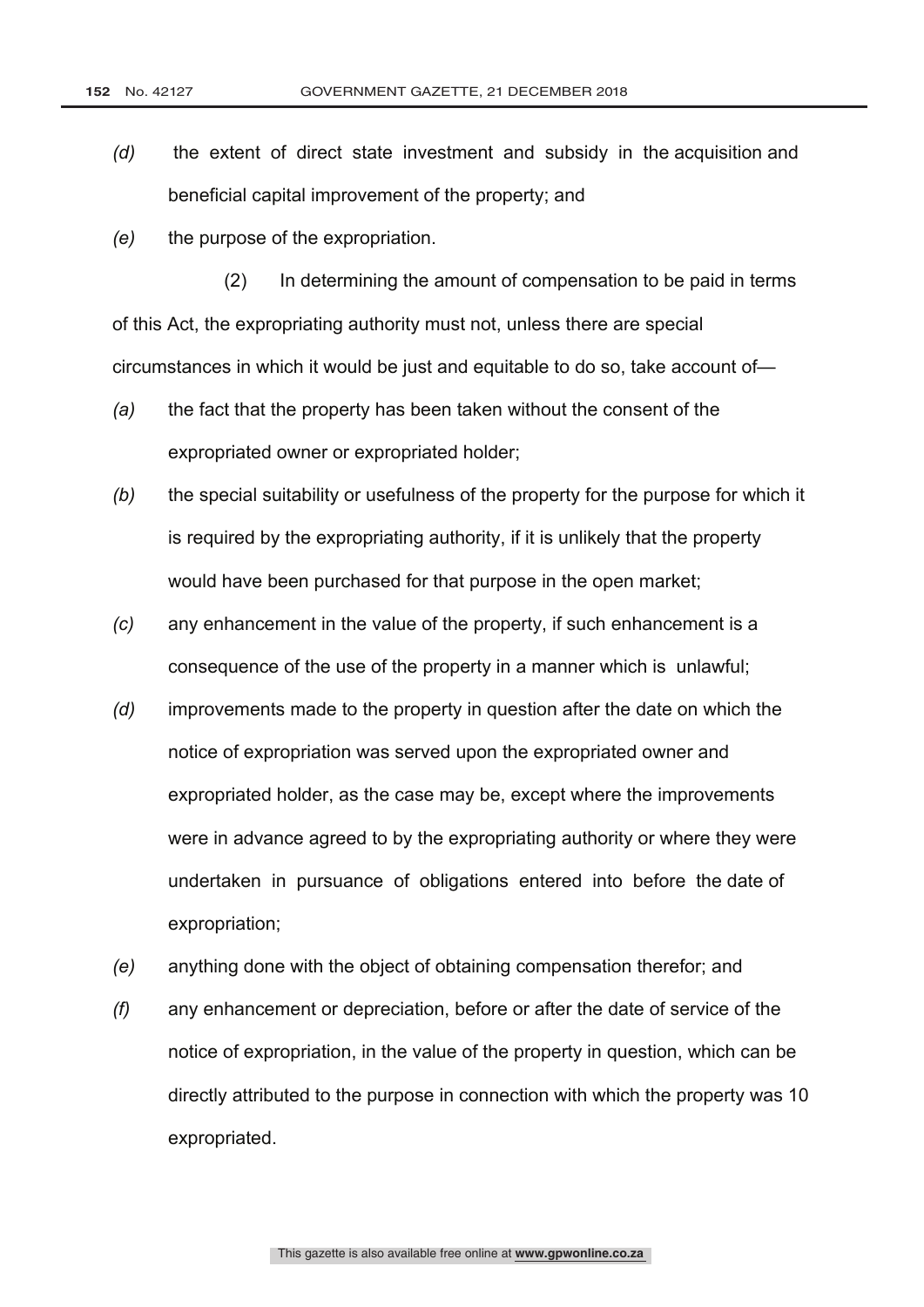(3) It may be just and equitable for nil compensation to be paid

where land is expropriated in the public interest, having regard to all relevant circumstances, including but not limited to:

- *(a)* Where the land is occupied or used by a labour tenant, as defined in the Land Reform (Labour Tenants) Act, 1996 (Act No. 3 of 1996);
- *(b)* where the land is held for purely speculative purposes;
- *(c)* where the land is owned by a state-owned corporation or other state-owned entity;
- *(d)* where the owner of the land has abandoned the land;

*(e)* where the market value of the land is equivalent to, or less than, the present value of direct state investment or subsidy in the acquisition and beneficial capital improvement of the land.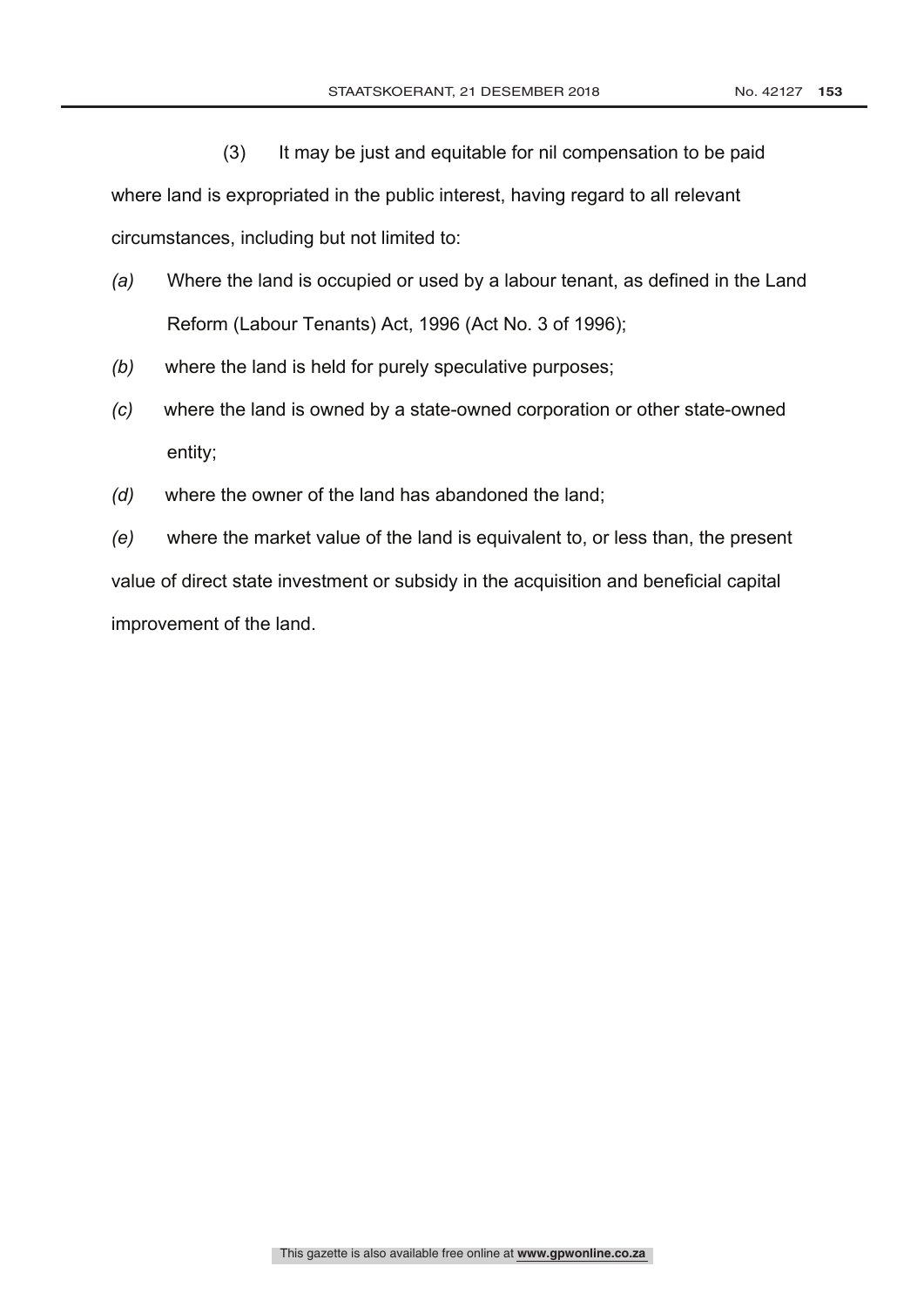#### **Interest on compensation**

**13.** Interest, at the rate determined from time to time in terms of section 80(1)*(b)* of the Public Finance Management Act, 1999 (Act No. 1 of 1999), from the date the expropriating authority, or the person on whose behalf the property was expropriated, takes possession of the expropriated property, shall accrue on any outstanding portion of the amount of compensation payable in accordance with section 12, and becomes payable in the manner contemplated in section 17, provided that—

- *(a)* if the expropriated owner or expropriated holder fails to comply with section 14(1) within the period referred to in that section, including any extension of such period, the amount so payable during the period of such failure and for the purposes of the payment of interest, is not regarded as an outstanding amount;
- *(b)* until the claimant complies with the requirement of section 17(5), the amount so payable during the period of such failure and for the purposes of the payment of interest, is not regarded as an outstanding amount;
- *(c)* interest due in terms of this subsection must be regarded as having been paid on the date on which the amount has been made available or by prepaid registered post dispatched to the expropriated owner or the expropriated holder concerned, or electronically transferred to his or her account, as the case may be;
- *(d)* a payment, utilisation or deposit of an amount in terms of section 17(1), 19(2) or 20(1) or (2) must be regarded as being a payment to the expropriated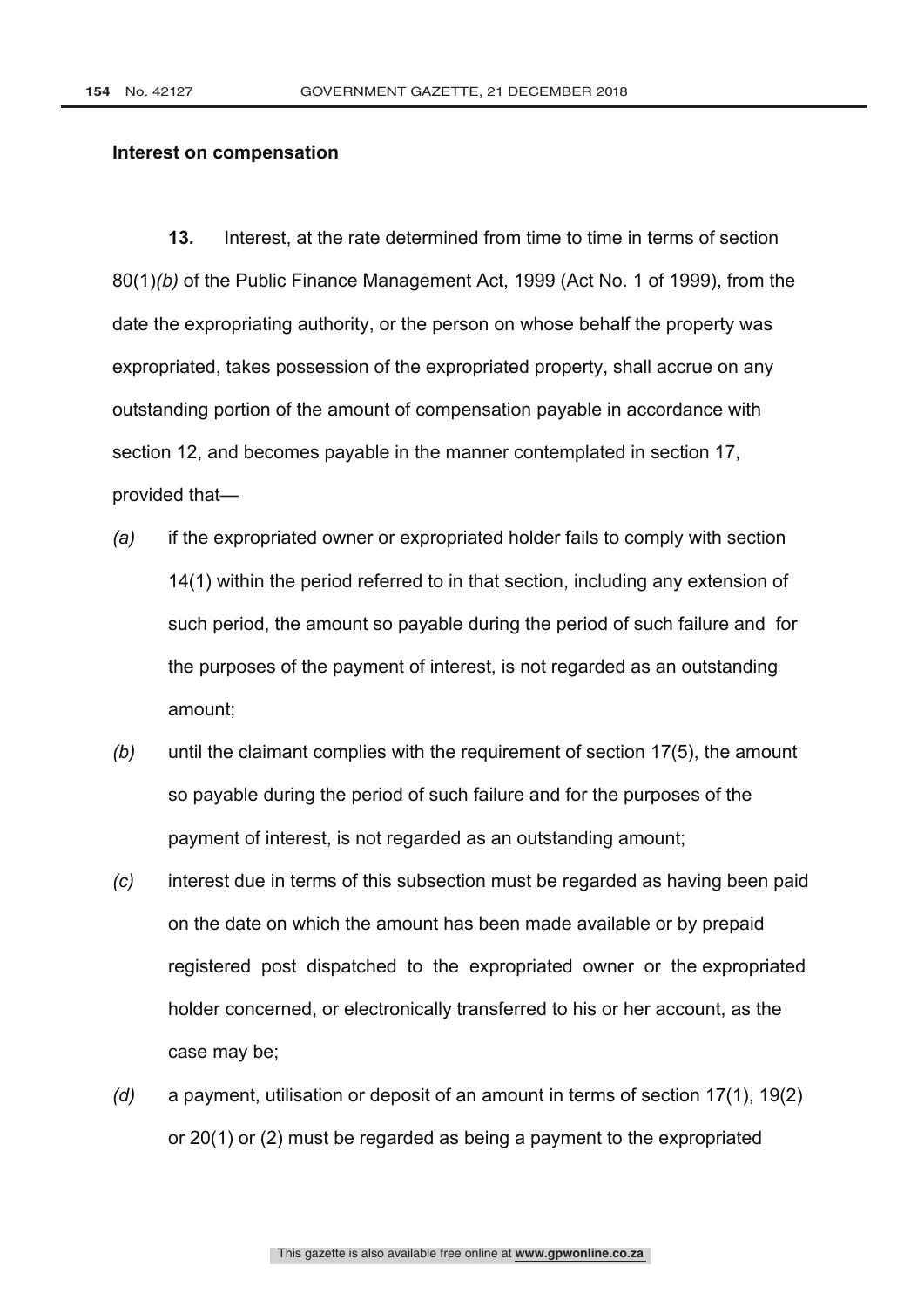owner or an expropriated holder and no interest accrues on any such amount as from the date on which it has been so paid, utilised or deposited.

#### **Compensation claims**

**14.** (1) An owner or a holder of an unregistered right who receives a notice of expropriation in terms of section 8(1) must, subject to section 25, within 20 days from the date on which that notice was served on that owner or holder deliver or cause to be delivered to the expropriating authority a written statement—

- *(a)* either confirming that the compensation as stipulated in such notice was agreed to or, if applicable, indicating whether the offer of compensation stipulated in such notice is accepted;
- *(b)* if no compensation was offered, as in the case of an urgent expropriation in terms of section 22, or if such offer in the notice is not accepted, indicating the amount claimed by such owner or holder as just and equitable compensation;
- *(c)* furnishing full particulars as to how the amount contemplated in paragraph *(b)* is made up, including a copy of a valuation, other professional report or other document that forms the basis of the compensation claimed, if any;
- *(d)* if the property expropriated is land, furnishing full particulars of—
	- (i) improvements on the land that in the opinion of the owner or the holder affect the value of that land; and
	- (ii) all unregistered rights that exist in respect of such land and that he or she is aware of, including the name and address of the holder of such unregistered right and a copy of any written instrument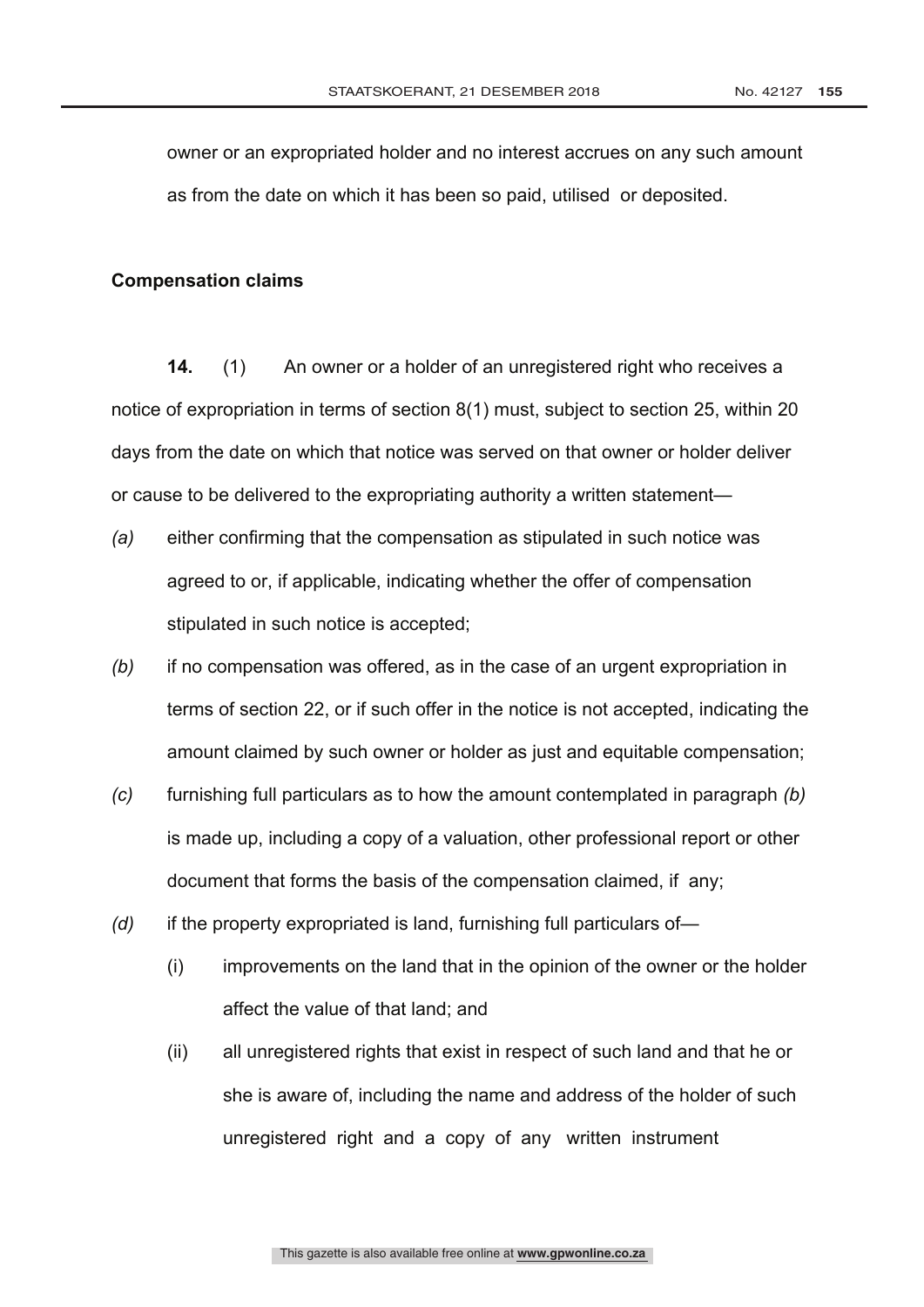evidencing or giving effect to an unregistered right, in his or her possession or under his or her control;

- *(e)* the physical address or postal address, facsimile number and email address, if any, to or at which further documentation in connection with the expropriation must be delivered; and
- *(f)* such information and annexing such documentation as may be prescribed by the Minister in order to facilitate electronic payment of compensation to the expropriated owner or expropriated holder.
	- (2) If the property expropriated is land—
- *(a)* the expropriated owner must deliver or cause to be delivered to the expropriating authority, subject to section 25, within 30 days of the expropriating authority requesting, the title deed to such land or, if it is not in 10 his or her possession or under his or her control, written particulars of the name and address of the person in whose possession or under whose control the title deed is; and
- *(b)* the person referred to in paragraph *(a)* in whose possession the title deed may be, must deliver or cause to be delivered the title deed in question to the expropriating authority within 20 days of the expropriating authority requesting it, subject to section 25.

#### **Offers of compensation**

**15.** (1) If the expropriating authority does not accept the amount claimed by a claimant in terms of section 14(1) the expropriating authority must, within 20 days of 20 delivery of the statement contemplated in that section, make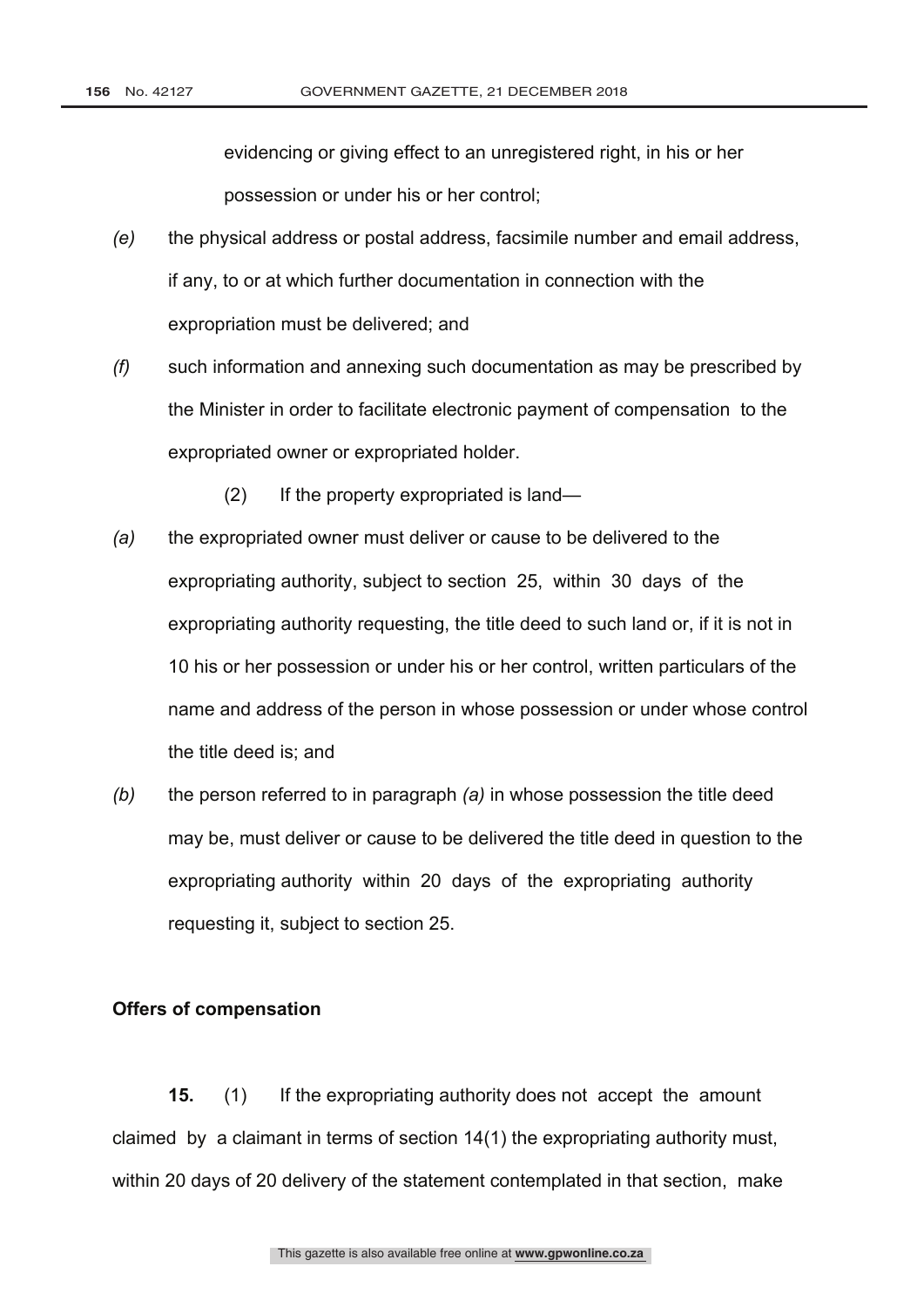an offer of just and equitable compensation to the claimant in writing, furnishing full particulars of how such amount is made up and calculated.

 (2) The offer of compensation contemplated in subsection (1) must be accompanied by copies of reports detailing how the offer of compensation was determined, if the amount is different from the amount offered by the expropriating authority in terms of section 8(3).

- (3) The provisions of section 21 shall apply if—
- *(a)* an owner or holder of an unregistered right does not deliver a statement in terms of section 14(1); or
- *(b)* the claimant does not accept the offer of compensation contemplated in subsection (1), by written reply within 20 days, or within such additional time as may be permitted in terms of section 25.

#### **Requests for particulars and offers**

**16.** (1) The expropriating authority and the claimant may from time to time in writing deliver a request for reasonable particulars regarding the claimant's claim for just and equitable compensation or the offer of just and equitable compensation, as the case may be, and particulars so requested must be furnished within 20 days of such request.

 (2) If the expropriating authority or the claimant fails to comply with a request in terms of subsection (1), the requesting party may apply to a court on notice for an order directing the defaulting party to comply with subsection (1), and the court may make such an order.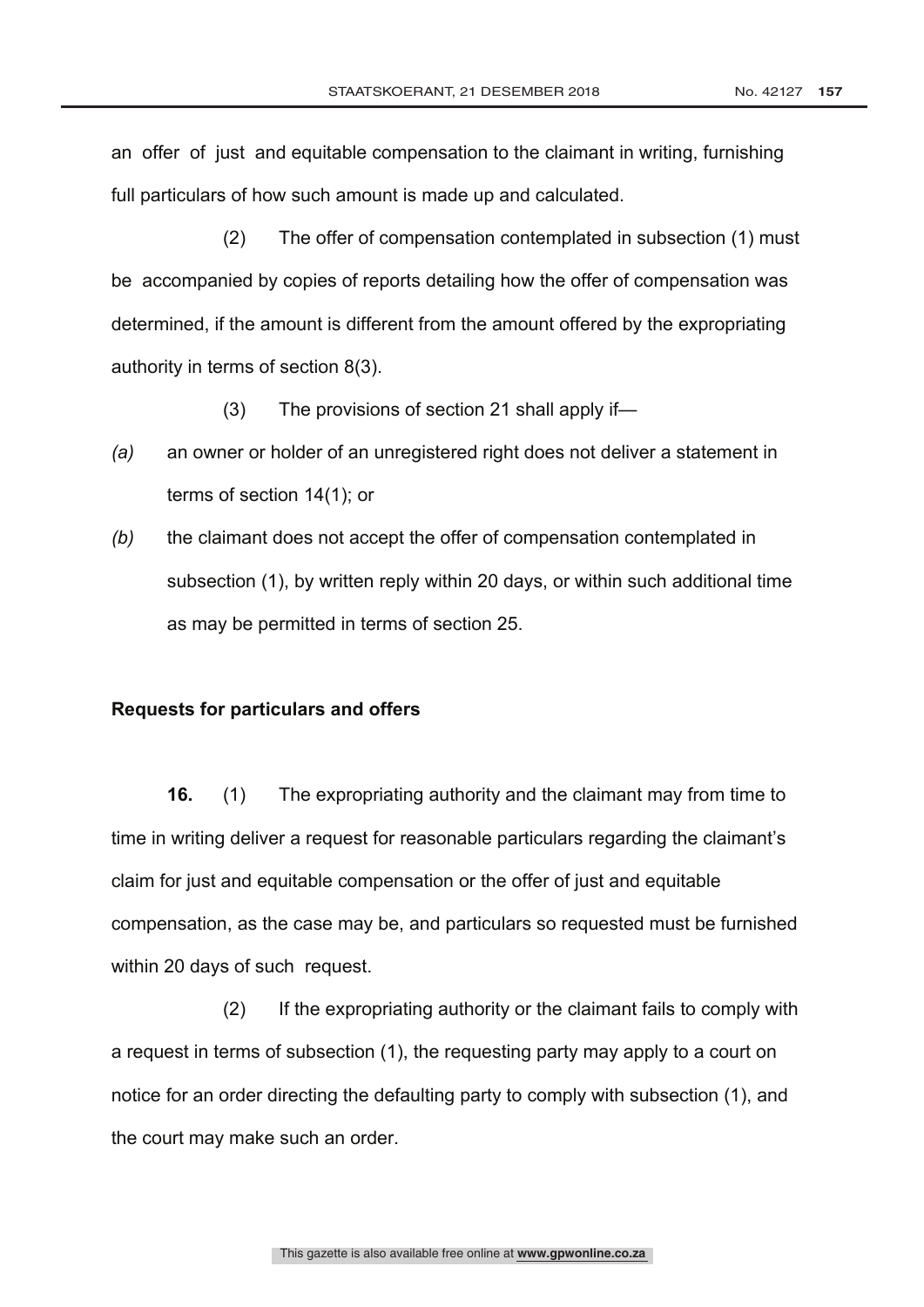(3) A claim for just and equitable compensation and an offer of just

and equitable compensation remain in force until—

- *(a)* such compensation claimed or offered is revised by the claimant or expropriating authority, as the case may be;
- *(b)* the amount of compensation has been agreed to by the expropriating authority and the claimant; or
- *(c)* the compensation has been decided or approved by a court.

#### **Payment of amount offered as compensation**

**17.** (1) An expropriated owner or expropriated holder is entitled to payment of compensation by no later than the date on which the right to possession passes to the expropriating authority in terms of section 9(2) or (4), subject to sections 18, 19 and 20.

 (2) The payment, utilisation or deposit of any amount contemplated in sections 18, 19 and 20 does not preclude the determination of an amount by agreement or by a court: Provided that where the amount so determined is less than the amount paid, the difference must be refunded to the expropriating authority together with interest at the rate contemplated in section 13 from the date on which the amount was so paid, utilised or deposited.

 (3) Any delay in payment of compensation to the expropriated owner or expropriated holder by virtue of subsection (2) or any other dispute arising will not prevent the passing of the right to possession to the expropriating authority in terms of sections 9(2) or (4), unless a court orders otherwise.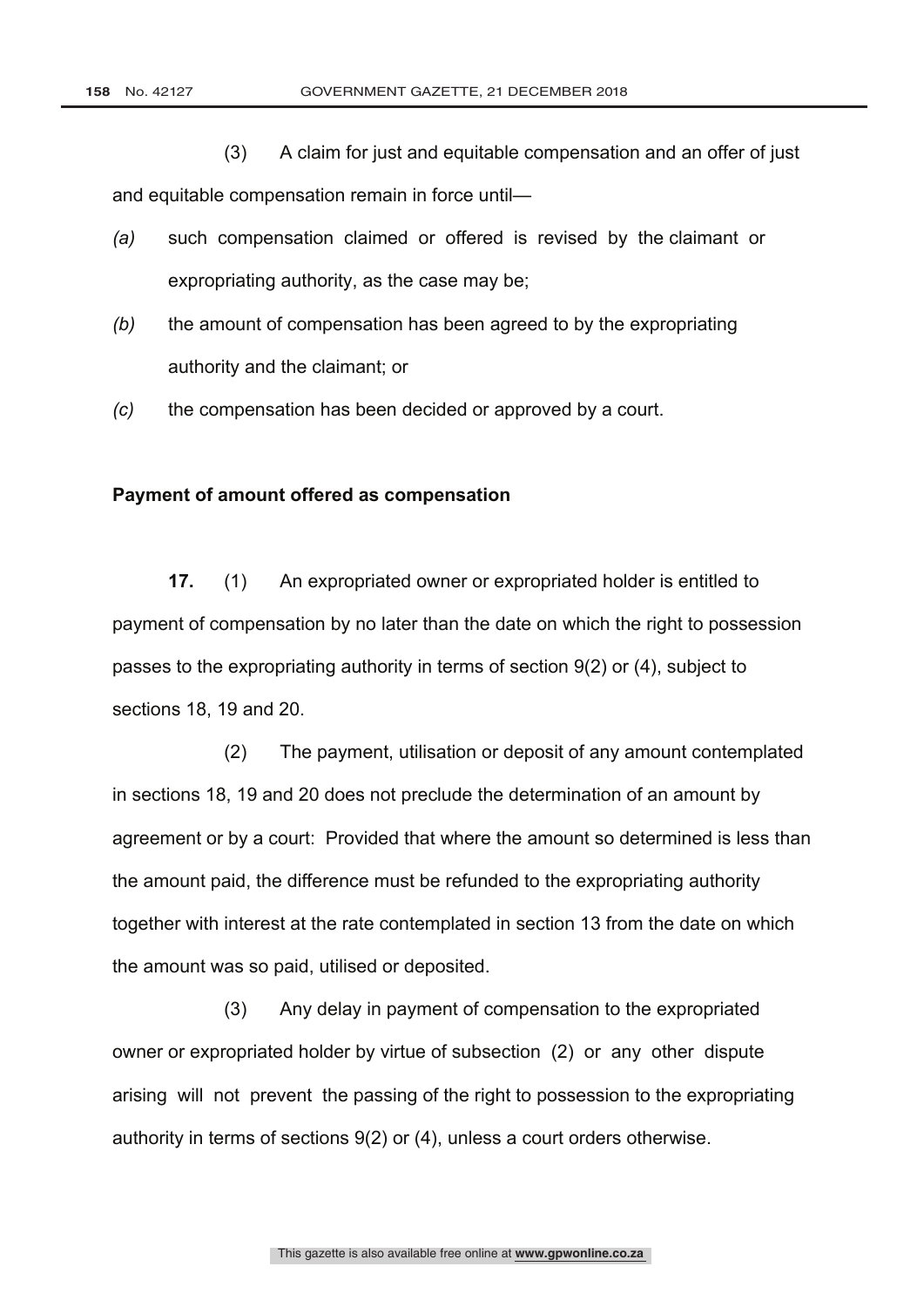(4) If the expropriating authority or expropriated owner or expropriated holder has proposed a later date than the date contemplated in subsection (1) for the payment of compensation, the party proposing later payment may, in the absence of agreement, apply to court for an order for payment on such later date, and the court may make an 10 appropriate order, having regard to all relevant circumstances.

 (5) If value-added tax is leviable by a claimant in terms of section 7(1)*(a)* of the Value-Added Tax Act, 1991 (Act No. 89 of 1991), by virtue of section 8(21) of that Act, payment of compensation must be made by the expropriating authority only upon receipt of a tax invoice as required in terms of section 20 of that Act from the claimant, 15 together with confirmation of the tax compliance status of the claimant by the South African Revenue Service.

 (6) The Minister may prescribe the information and documentation to be delivered by a person to whom compensation or interest is payable in terms of this Act, in order to facilitate electronic payment thereof.

#### **Property subject to mortgage or deed of sale**

**18.** (1) If property expropriated in terms of this Act was, immediately prior to the date of expropriation, encumbered by a registered mortgage or subject to a deed of sale, the expropriating authority may not pay out any portion of the compensation money except to such person and on such terms as may have been agreed upon between the expropriated owner or expropriated holder and the mortgagee or buyer concerned, as the case may be, after the claimant has notified the expropriating authority of the agreement.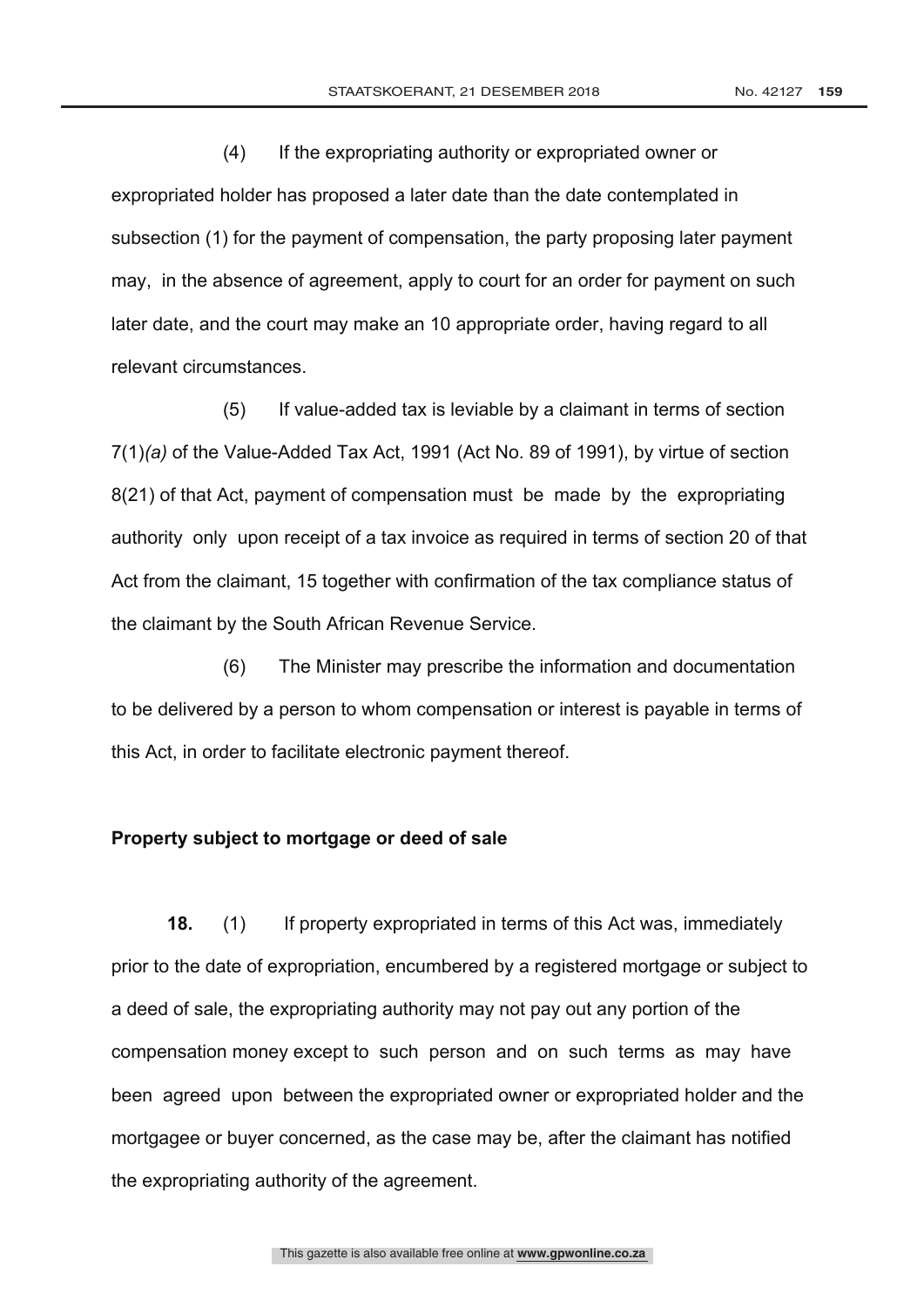(2) The expropriated owner or expropriated holder and the bond holder or buyer, as the case may be, must notify the expropriating authority by no later than 30 days from the date contemplated in section 9(2) or (4), of their agreement and its terms contemplated in subsection (1), failing which the expropriating authority may deposit the compensation money with the Master in terms of section 20(2).

 (3) In the event of a dispute arising out of subsection (1), the expropriating authority may deposit the compensation money with the Master, and any of the disputing parties may apply to a court of competent jurisdiction for an order directing the Master to pay out the compensation money in such manner and on such terms as the court may determine.

## **Payment of municipal property rates and other charges out of compensation money**

**19.** (1) For the purposes of this section, the charges referred to are municipal rates, taxes or other charges that must be paid in order for ownership of land to be transferred by the registrar of deeds to the expropriating authority through registration in the deeds office.

 (2) If land which has been expropriated is subject to the charges contemplated in subsection (1), the municipal manager must, within 30 days of receipt of a copy of the notice of expropriation in terms of section 8(2)*(c)*(i), inform the expropriating authority in writing of such charges, as at the date contemplated in section 9(2) or (4): Provided that if the expropriating authority is the municipal council of the municipality where the land is situated, the notice is not required.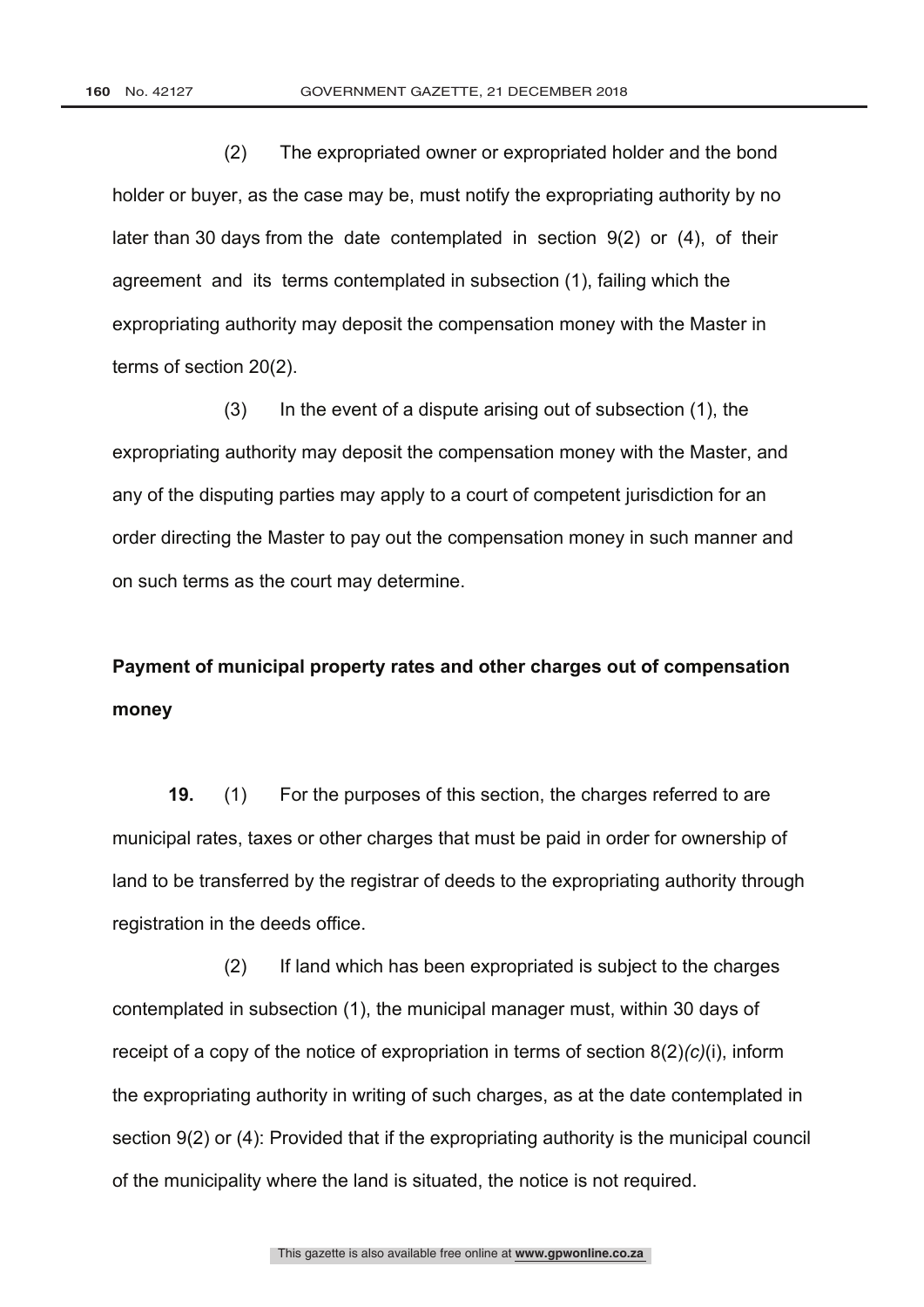(3) *(a)* The expropriating authority must in writing, by registered mail, inform the expropriated owner or expropriated holder of any outstanding charges contemplated in subsection (1).

 *(b)* If the said amount is not disputed in writing by the expropriated owner or expropriated holder within 20 days of the notification, the expropriating authority may utilise as much of the compensation money in question as is necessary for the payment, on behalf of the expropriated owner or expropriated holder, of any outstanding charges contemplated in subsection (1).

 (4) If the municipal manager fails to inform the expropriating authority of the outstanding charges contemplated in subsection (1) within the 20 days, the expropriating authority may pay the compensation to the expropriated owner or expropriated holder without regard to the outstanding municipal property rates or other charges, and in such an event and despite the provisions of any law to the contrary—

- *(a)* the Registrar of Deeds must register transfer of the expropriated property;
- *(b)* the expropriating authority or the person on whose behalf the property was expropriated, as the case may be, is not liable to the municipality concerned before or after such registration for the outstanding municipal property rates or other charges; and
- *(c)* the expropriated owner or expropriated holder, as the case may be, continues to be liable to the municipality for the outstanding rates and charges calculated up to the date of possession, notwithstanding the registration of the expropriated property in the name of the expropriating authority or person on whose behalf the property was expropriated, as the case may be.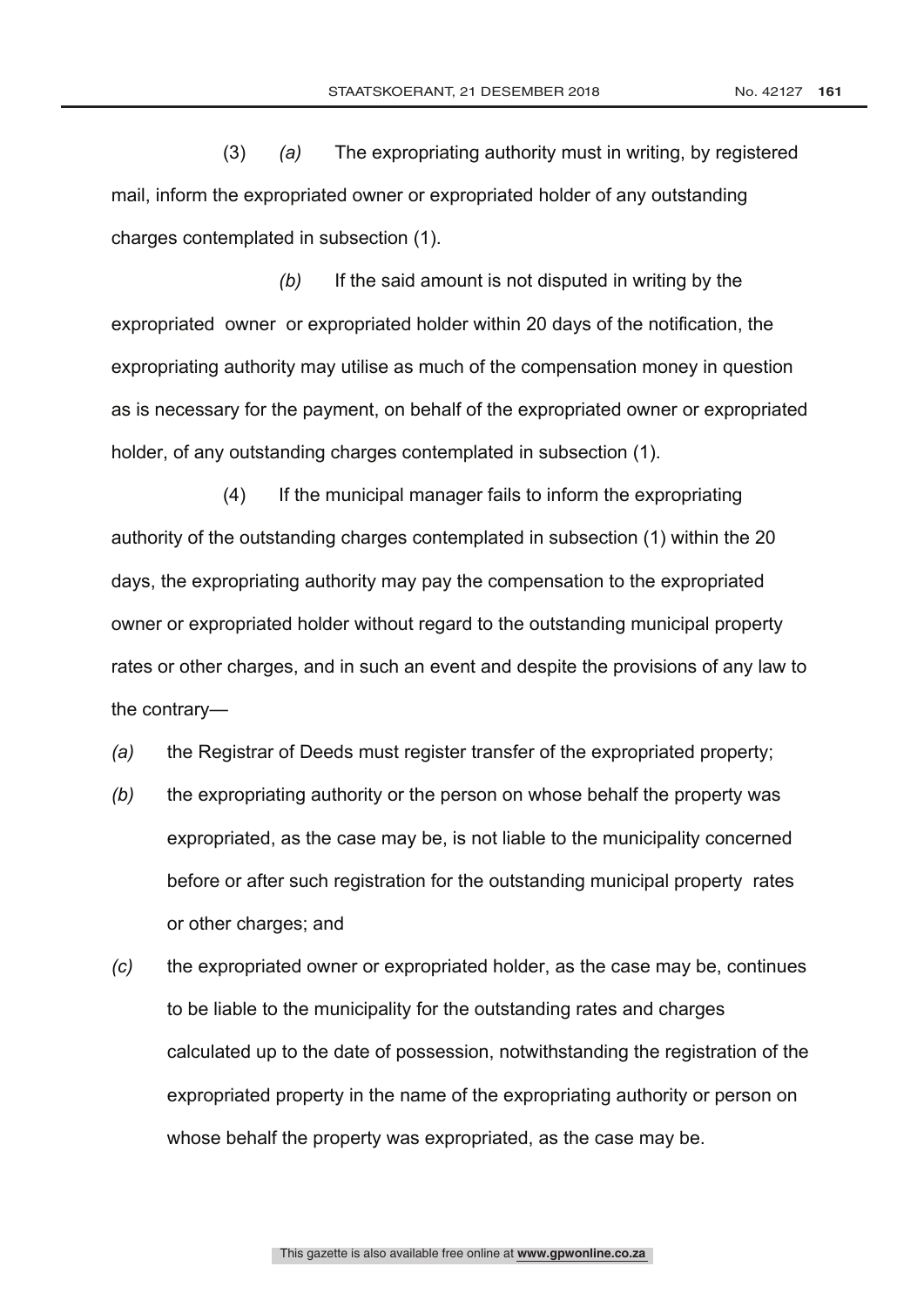#### **Deposit of compensation money with Master**

**20.** (1) The expropriating authority must deposit the amount of compensation payable in terms of this Act with the Master after which the expropriating authority ceases to be liable in respect of that amount—

- *(a)* if a property expropriated under this Act was left in terms of a will or testament to an undetermined beneficiary or beneficiaries;
- *(b)* if compensation is payable in terms of this Act to a person whose address is not readily ascertainable or who, unless otherwise agreed, fails to supply the prescribed information and documentation for electronic payment within 20 days of being given written notice to do so; or
- *(c)* if compensation is payable and the expropriating authority, after reasonable endeavours, is unable to determine to whom it must be paid.

 (2) In the event of a dispute or doubt as to the person who is entitled to receive compensation payable in terms of this Act, or in the event that an interdict prevents the expropriating authority from paying compensation to that person, the expropriating authority may deposit the amount of compensation with the Master.

 (3) Any money received by the Master in terms of subsection (1) or (2) must be paid into the guardian's fund referred to in section 86 of the Administration of Estates Act, 1965 (Act No. 66 of 1965), for the benefit of the persons who are or may become entitled thereto and bear interest at the interest rate determined in terms of section 80(1)*(b)* of the Public Finance Management Act, 1999 (Act No. 1 of 1999).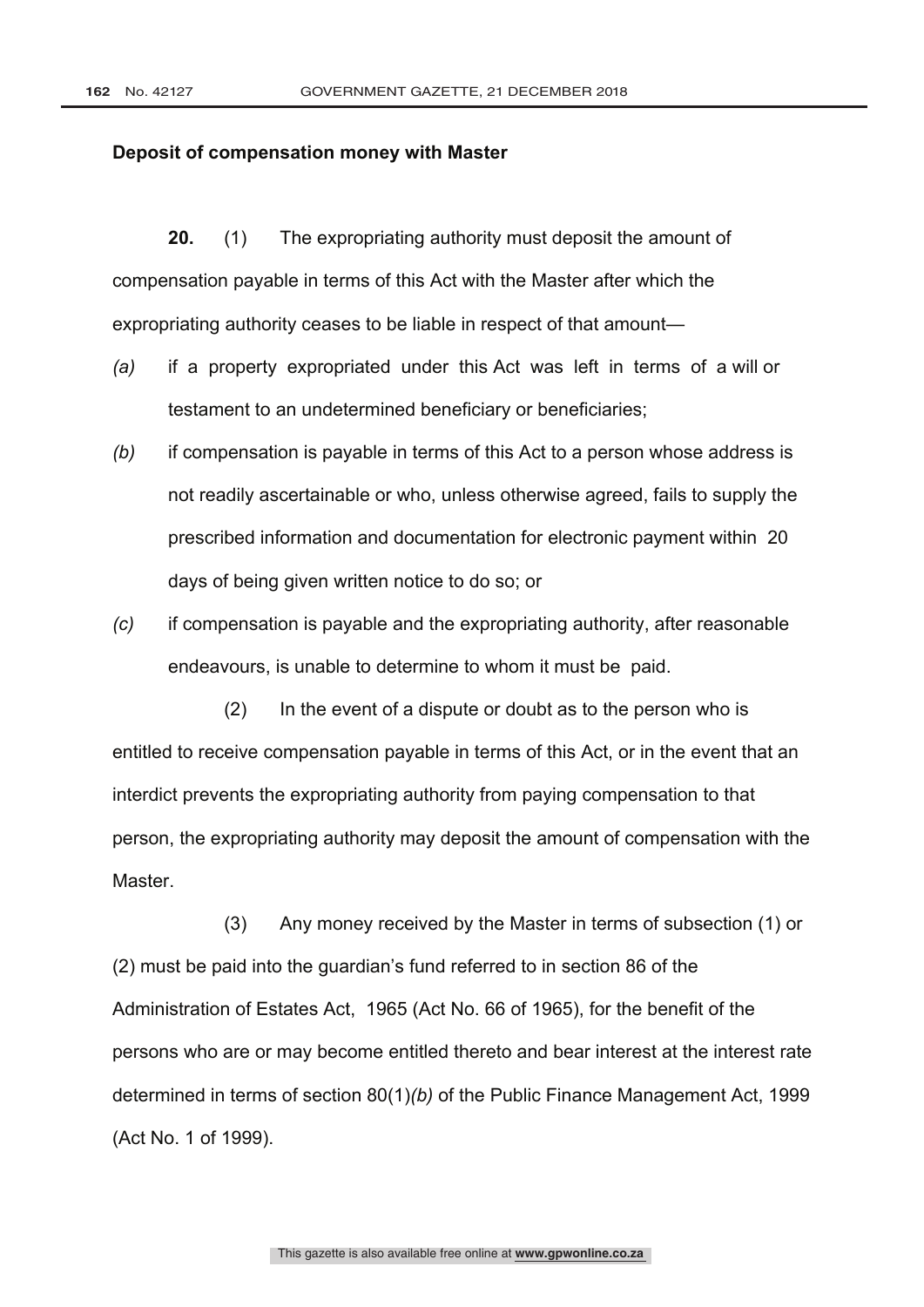(4) A court of competent jurisdiction may make an order which it may deem expedient in respect of money received by the Master in terms of subsection (1) or (2).

#### **CHAPTER 6**

#### **MEDIATION AND DETERMINATION BY COURT**

#### **Mediation and determination by court**

**21.** (1) If the expropriating authority and expropriated owner or expropriated holder do not agree on the amount of compensation, they may attempt to settle the dispute by mediation, which must be initiated and finalized without undue delay by either party.

 (2) If the expropriating authority and disputing party are unable to settle the dispute by consensus in the manner contemplated in subsection (1) or if the disputing party did not agree to mediation, the expropriating authority must refer the matter to a competent court to decide or approve just and equitable compensation provided that nothing in this section alters the ordinary civil onus.

 (3) Subsection (2) does not preclude a person from approaching a court on any matter relating to the application of this Act.

 (4) Where a court finds that a provision of this Act has not been complied with, it must make such order as it considers just and equitable, having regard to all relevant circumstances, including—

*(a)* the nature and extent of the interest of the person who has challenged the conduct in question;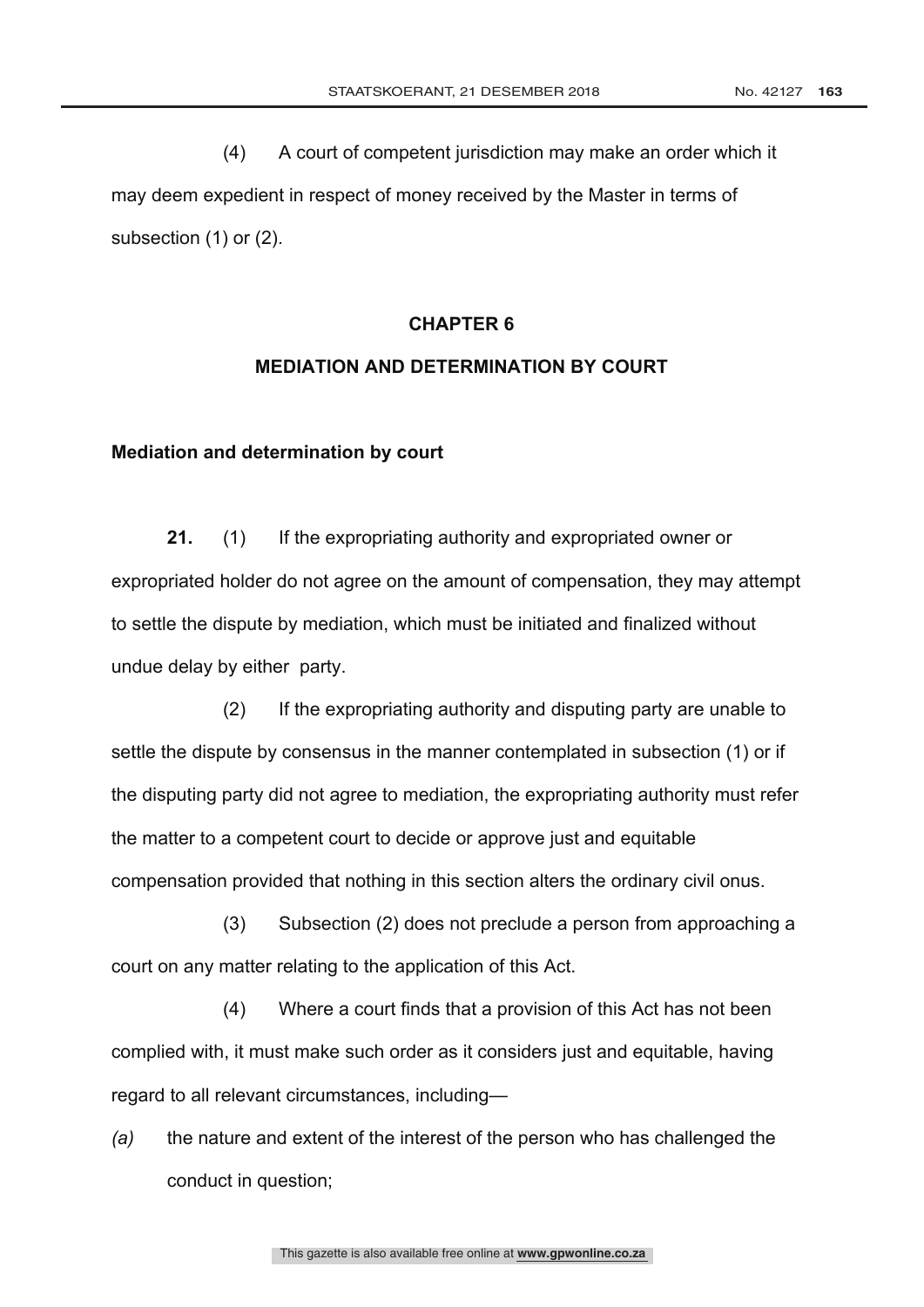- *(b)* the materiality of the non-compliance;
- *(c)* the stage which has been reached in the expropriation process; and
- *(d)* the interests of other persons which may be affected by the relief which is ordered.

 (5) A dispute on the amount of compensation alone shall not preclude the operation of section 9.

#### **CHAPTER 7**

#### **URGENT EXPROPRIATION**

#### **Urgent expropriation**

 **22.** (1) An expropriating authority may, if a property is required on an urgent basis, take a right to use property temporarily for so long as it is urgently required for a period 10 not exceeding 12 months.

 (2) The power referred to in subsection (1) may only be exercised if suitable property held by the national, provincial or local government is not available under the following circumstances:

- *(a)* in the case of a disaster, as defined in the Disaster Management Act, 2002 (Act 15 No. 57 of 2002); or
- *(b)* where a court grants an order that an expropriating authority is entitled to use the provisions of this section due to—
	- (i) urgent and exceptional circumstances that justify action under subsection (1);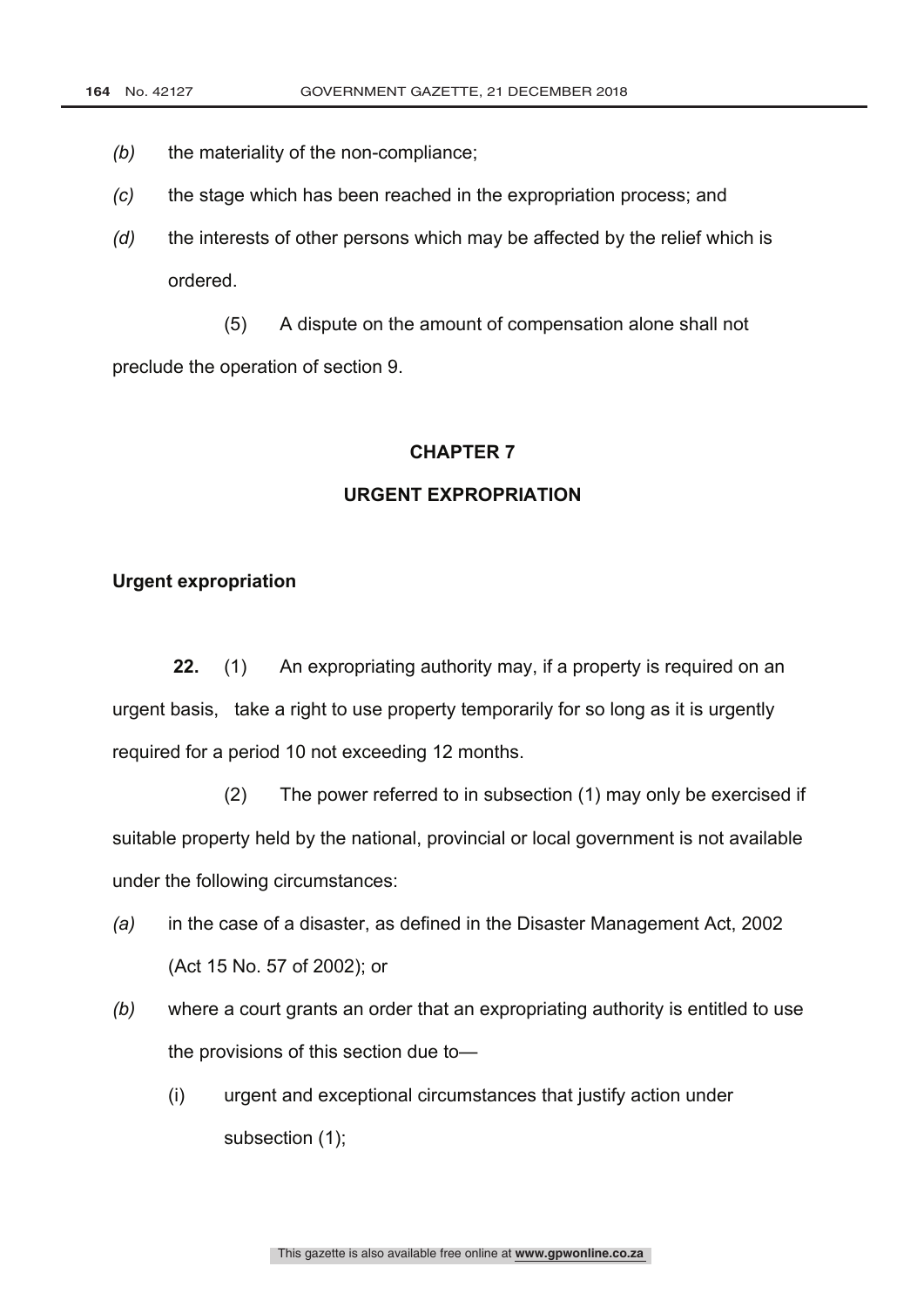- (ii) real and imminent danger to human life or substantial injury or damage to property; or
- (iii) any other ground which in the view of the court justifies action under subsection (1).

 (3) Should an expropriating authority exercise the power referred to in subsection (1), the expropriating authority will be exempted from compliance with the provisions of sections  $5(1)$ ,  $6(1)$  and  $7(1)$ .

 (4) The owner or the holder of an unregistered right whose right in property has been taken for temporary use in terms of this section is entitled to just and equitable compensation as calculated, determined and paid in terms of this Act.

 (5) The expropriating authority must make a written offer of compensation to the expropriated owner or expropriated holder of an unregistered right within 30 days from the date on which the notice to use the property temporarily was given, and payment must be made within a reasonable time thereafter: Provided that in the event of any dispute, the provisions of section 21 apply.

 (6) If the property taken for temporary use in terms of this section is damaged during the use of the property, the expropriating authority must repair such damage or compensate the owner or the holder of an unregistered right concerned for the damage.

 (7) *(a)* If an expropriating authority wishes to extend the period of temporary usage beyond 12 months and the owner or the holder of an unregistered right whose right in property has been taken does not agree thereto, the expropriating authority may approach the court for an extension of the period.

 *(b)* The court may, on sufficient cause shown by the expropriating authority, extend the period of temporary usage.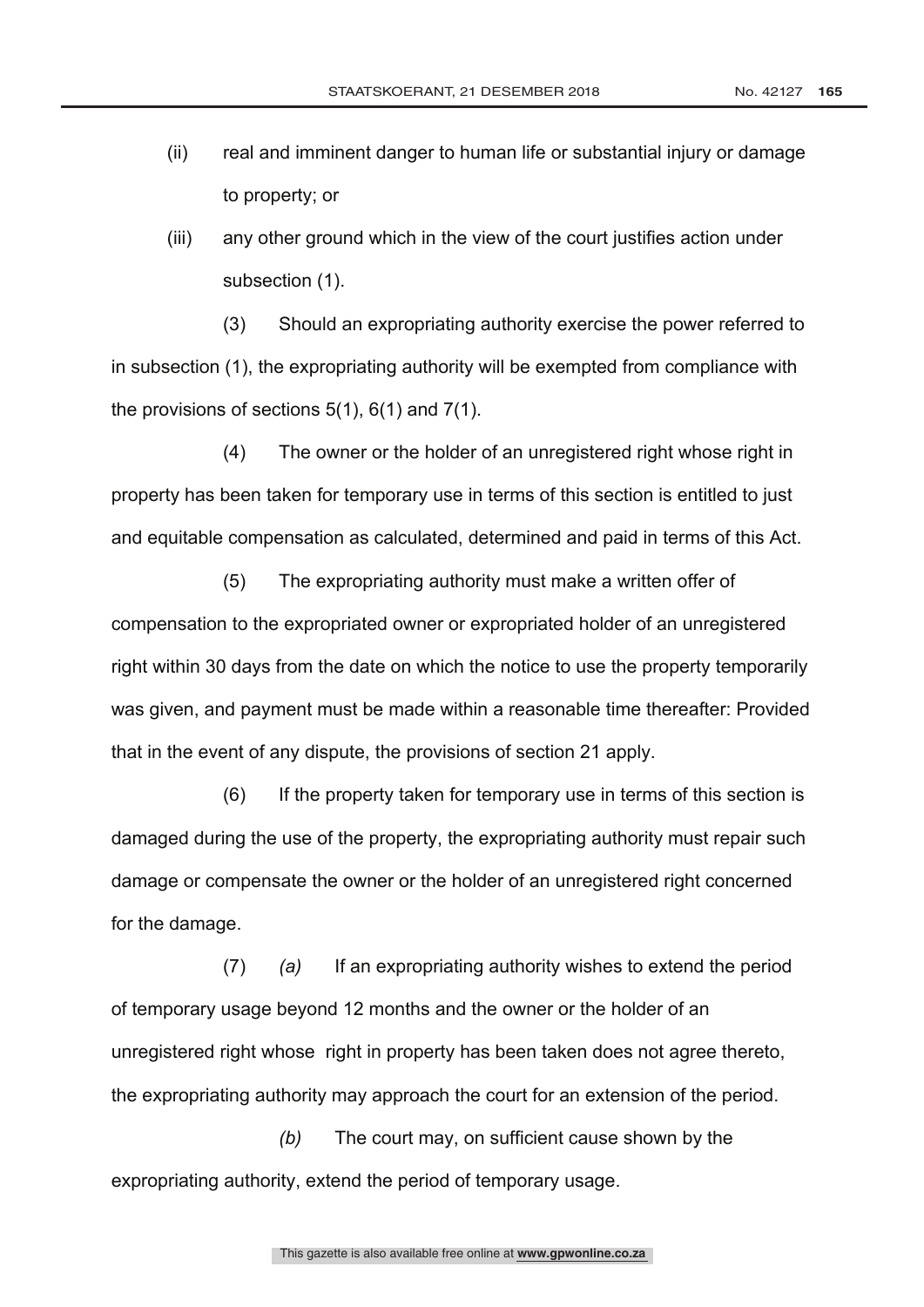*(c)* The period of extension may not exceed a period of 18 months from the date the property was taken for temporary use in terms of subsection (1).

 (8) If the court refuses to grant an extension as applied for in terms of subsection (7), the expropriating authority must vacate the property on the expiry of the period of temporary use or on the date agreed to by the parties or determined by the court.

 (9) An expropriating authority may at any time during the temporary use of the property, commence with the expropriation of the property and must comply with all relevant provisions of this Act.

#### **CHAPTER 8**

#### **WITHDRAWAL OF EXPROPRIATION**

#### **Withdrawal of expropriation**

**23.** (1) *(a)* Notwithstanding anything to the contrary contained in any law, the expropriating authority may withdraw any expropriation from a date mentioned in a notice of withdrawal if the withdrawal of that expropriation is in the public interest or the reason for which the property was expropriated is no longer applicable.

 *(b)* The notice of withdrawal contemplated in paragraph *(a)* must be served on every person on whom the notice of expropriation in question was served.

(2) An expropriation may not be withdrawn—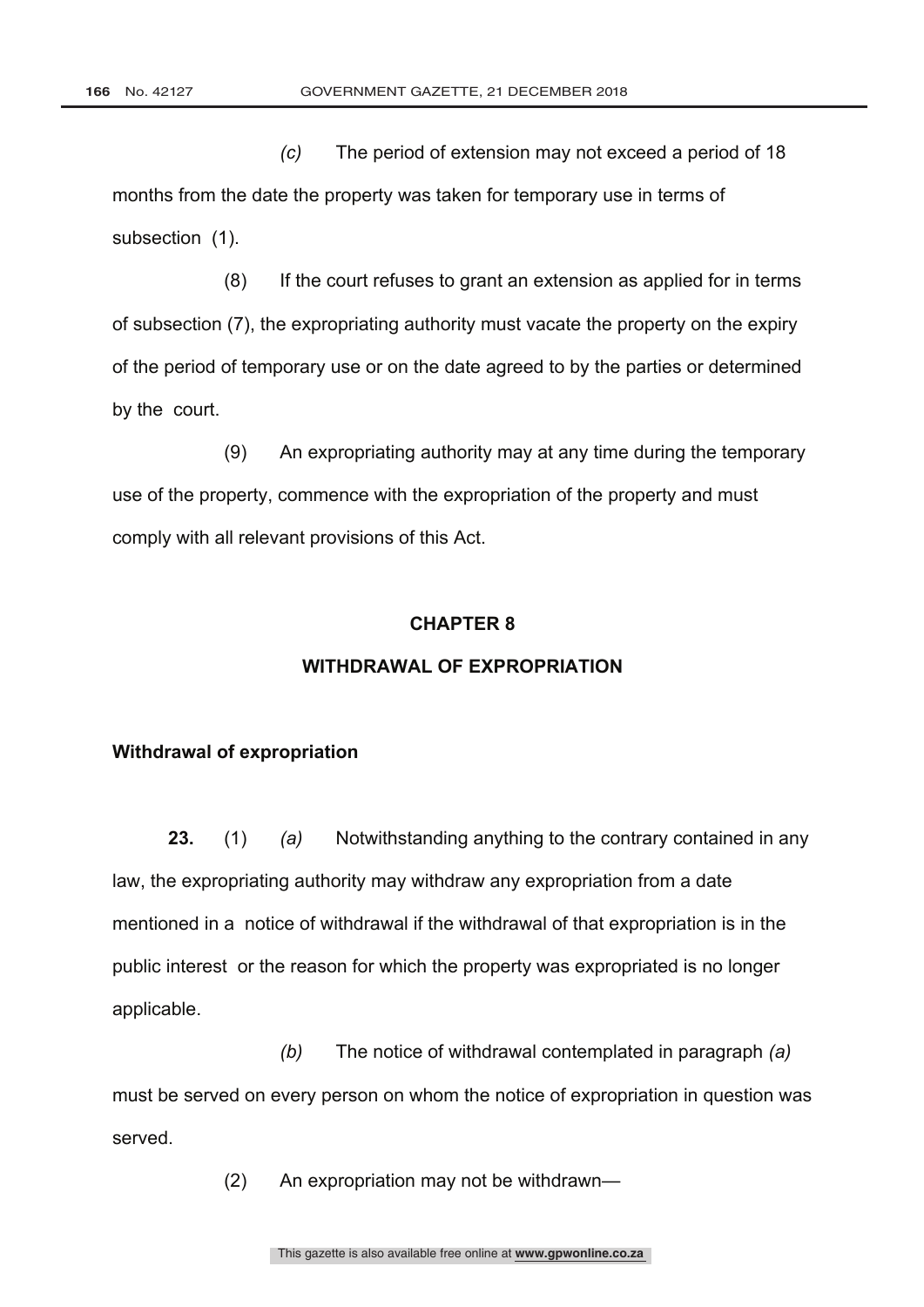- *(a)* after the expiration of three months from the date of expropriation, except with the written consent of the expropriated owner and all expropriated holders or, in the absence of a written consent, if a court, on application by the expropriating authority, authorises the withdrawal on the ground that it is in the public interest that the expropriation be withdrawn;
- *(b)* if, where the expropriated property is land, the property has already been registered in the name of the expropriating authority in consequence of the expropriation; or
- *(c)* if the expropriating authority has already paid compensation in connection with such expropriation, unless the agreement in writing of every person to whom the compensation has been paid is obtained.
	- (3) If an expropriation of property is withdrawn—
- *(a)* ownership of the property concerned again vests, from the date contemplated in subsection (1), in the owner from whom it was expropriated, and any mortgage or other rights discharged or expropriated in connection with or as a consequence of the expropriation are fully revived;
- *(b)* the Registrar of Deeds or the registrar of any other office at which such expropriated right was registered or recorded must, on receipt of a copy of the notice of withdrawal, cancel any endorsement made in connection with the expropriation in his or her registers and on the title deed in question; and
- *(c)* the expropriating authority is liable for all reasonable costs and damages incurred or suffered by a claimant as a result of such withdrawal.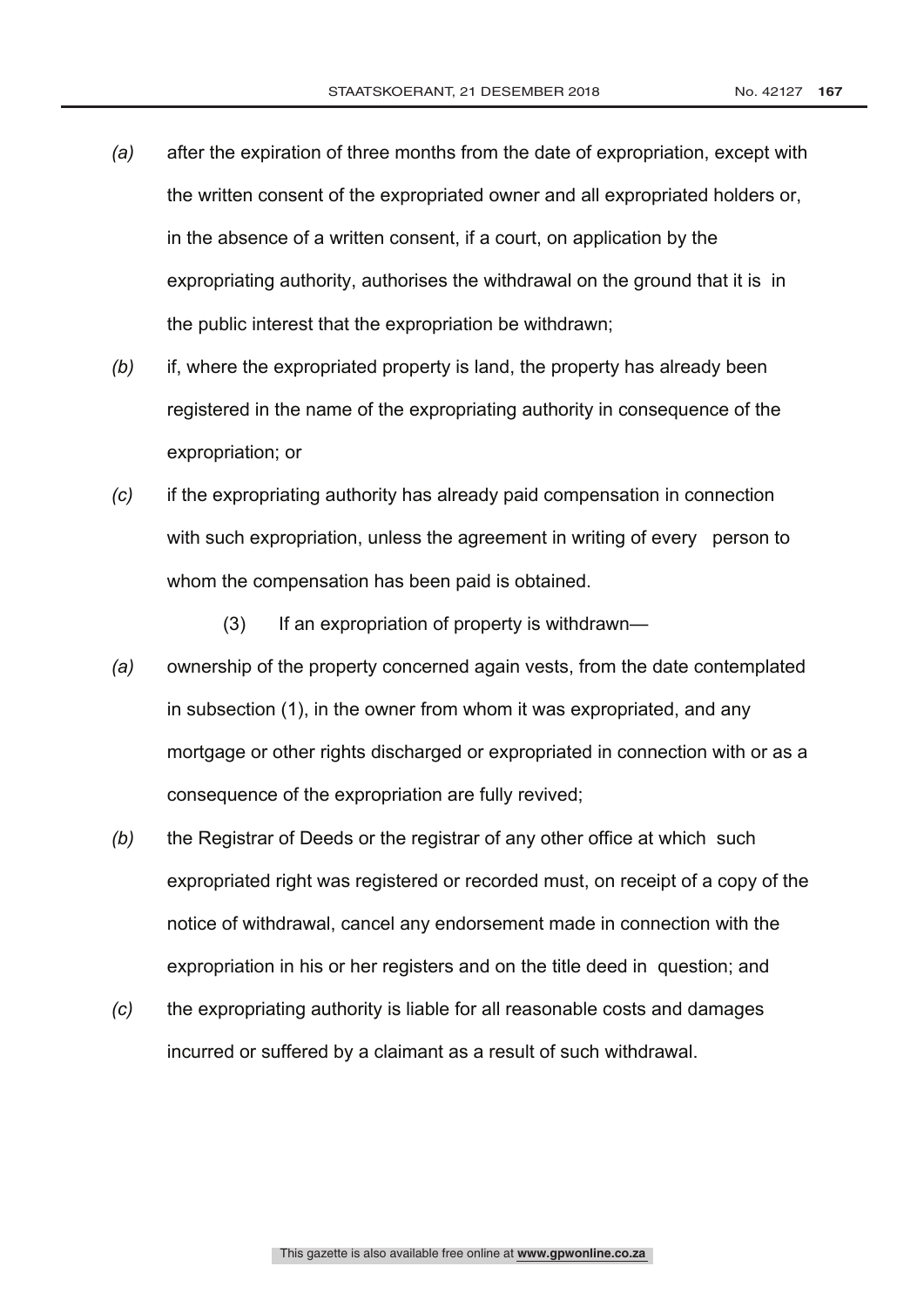#### **CHAPTER 9**

#### **RELATED MATTERS**

#### **Service and publication of documents and language used therein**

**24.** (1) Whenever a notice in terms of section 7(1), a notice of expropriation, a notice in terms of section 11(2) to an expropriated holder or a notice of withdrawal in terms of section 23(1)*(b)* is required to be served in terms of this Act, the original or a certified copy thereof must—

- *(a)* be delivered or tendered to the addressee personally at his or her residential address, place of work, place of business or at such address or place as the expropriating authority and the addressee may, in writing, agree upon;
- *(b)* be posted by pre-paid registered post to the postal address of the addressee;
- *(c)* be published in the manner contemplated in subsection (2)—
	- (i) if the whereabouts of the person concerned are unknown to the expropriating authority and is not readily ascertainable, after taking reasonable steps; or
	- (ii) in the case of *fideicommissaries* in respect of a property which is subject to a *fideicommissum* and it is not known to the expropriating authority who all the *fideicommissaries* are or will be; or
- *(d)* if none of the modes of service set out in paragraphs *(a)* to *(c)* is practicable under the circumstances, be served in accordance with such directions as the court, on application, may direct.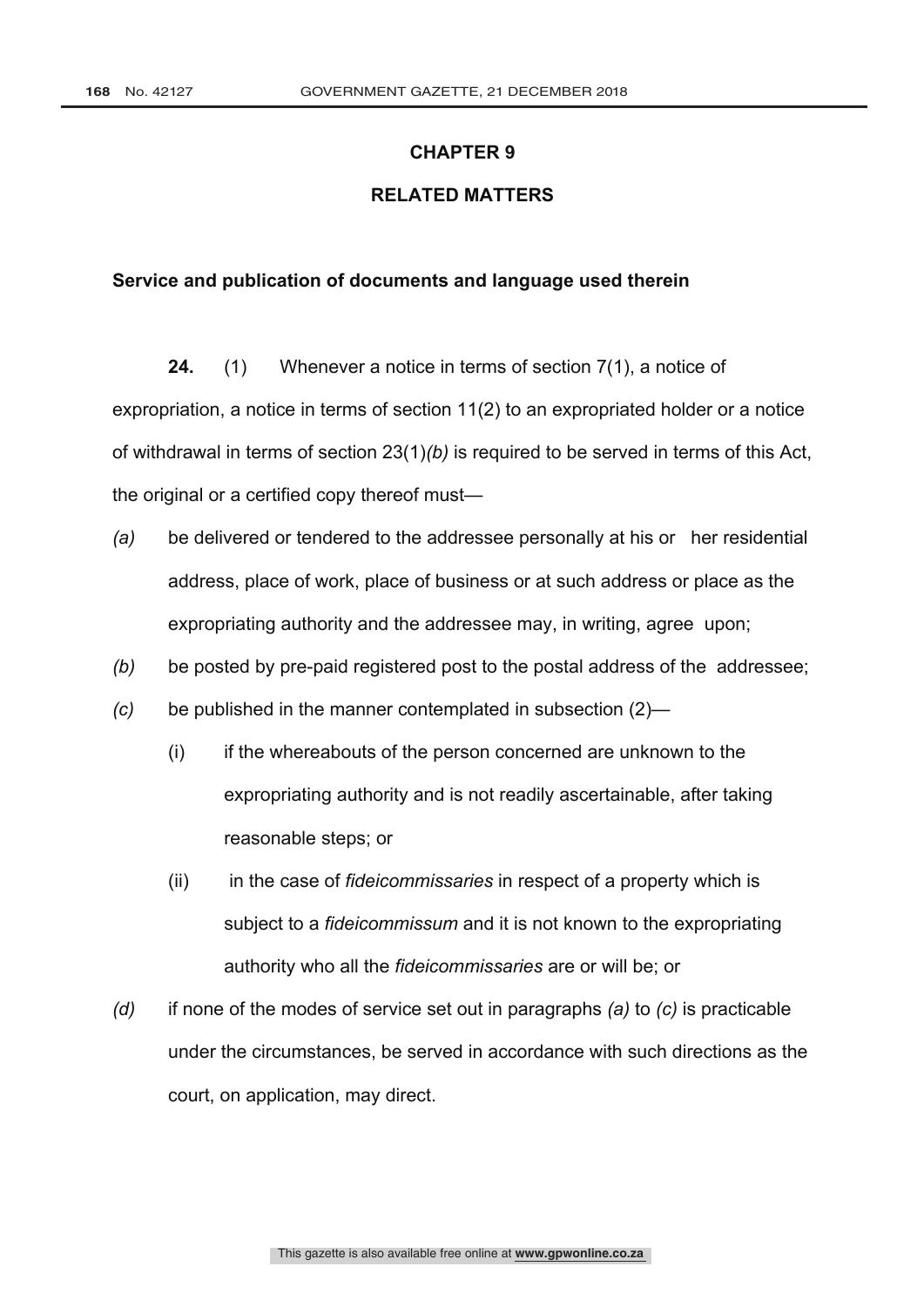(2) Whenever publication of a notice in terms of section 7(1) or (7)*(b)*(iii), a notice of expropriation or other document is required by this Act, publication must take place—

- *(a)* by the publication of the notice or document in English and in any other official language commonly used in the area where the property is situated once in the *Gazette* and, simultaneously therewith or not more than one week thereafter, once in the said languages in two widely circulated and accessible newspapers of different languages circulating in the area in which the property is situated;
- *(b)* if the property is land, by the display of the notice in the said languages on such land in a conspicuous place, from not later than the date of publication in the *Gazette* contemplated in paragraph *(a)*; and
- *(c)* if the expropriating authority deems it necessary in the circumstances, by the advertising in such languages as may be appropriate on television or radio, transmitting to the area where the property is situated in the languages commonly used in that area, the contents of the advertisement to adhere as closely as is practicable to the contents of the notice or document so advertised.

 (3) Whenever a document must or may be delivered in terms of this Act, delivery must take place by delivering—

*(a)* to the owner and holder of an unregistered right in a property known to the expropriating authority, at the address appointed in the notice in terms of section 7(1), the notice of expropriation, the notice in terms of section 11(2) or other document, as the case may be; and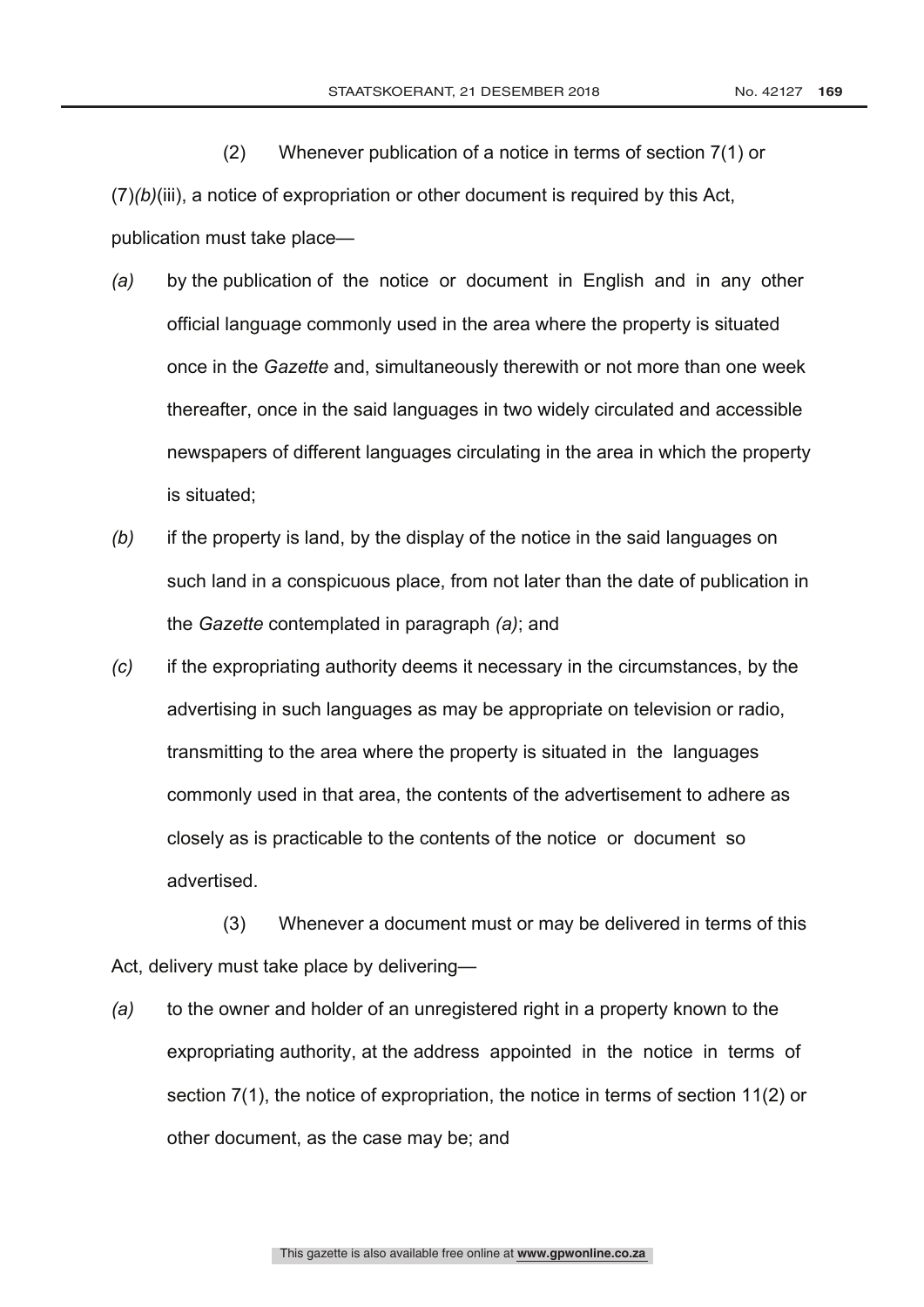- *(b)* to any owner, holder of an unregistered right, person who has lodged an objection or submission contemplated in section 7(2)*(g)*, expropriated owner and expropriated holder, at the address or facsimile number appointed by such person in terms of this Act, or in the absence thereof—
	- (i) at an address supplied in respect of such person in terms of this Act;
	- (ii) at the residential or postal address of such person, if known to the expropriating authority; or
	- (iii) if no address of such person is known to or readily ascertainable by the expropriating authority, by publication in the manner contemplated in subsection (2)*(a)*.

 (4) The delivery contemplated in subsection (3) must take place at the address in question either by—

- *(a)* hand;
- *(b)* facsimile transmission, provided that a confirmatory copy of the document is sent by ordinary mail or by any other suitable method within one day of such transmission; or
- *(c)* registered post.

 (5) Whenever a document or a part of a document which is in colour has to be delivered, every copy thereof which is delivered, and in the case of a facsimile transmission, the confirmatory copy, must be in the same colour as the original.

 (6) All documents must be in English and if an addressee has prior to a communication expressed in writing a preference for another official language, also in that preferred official language.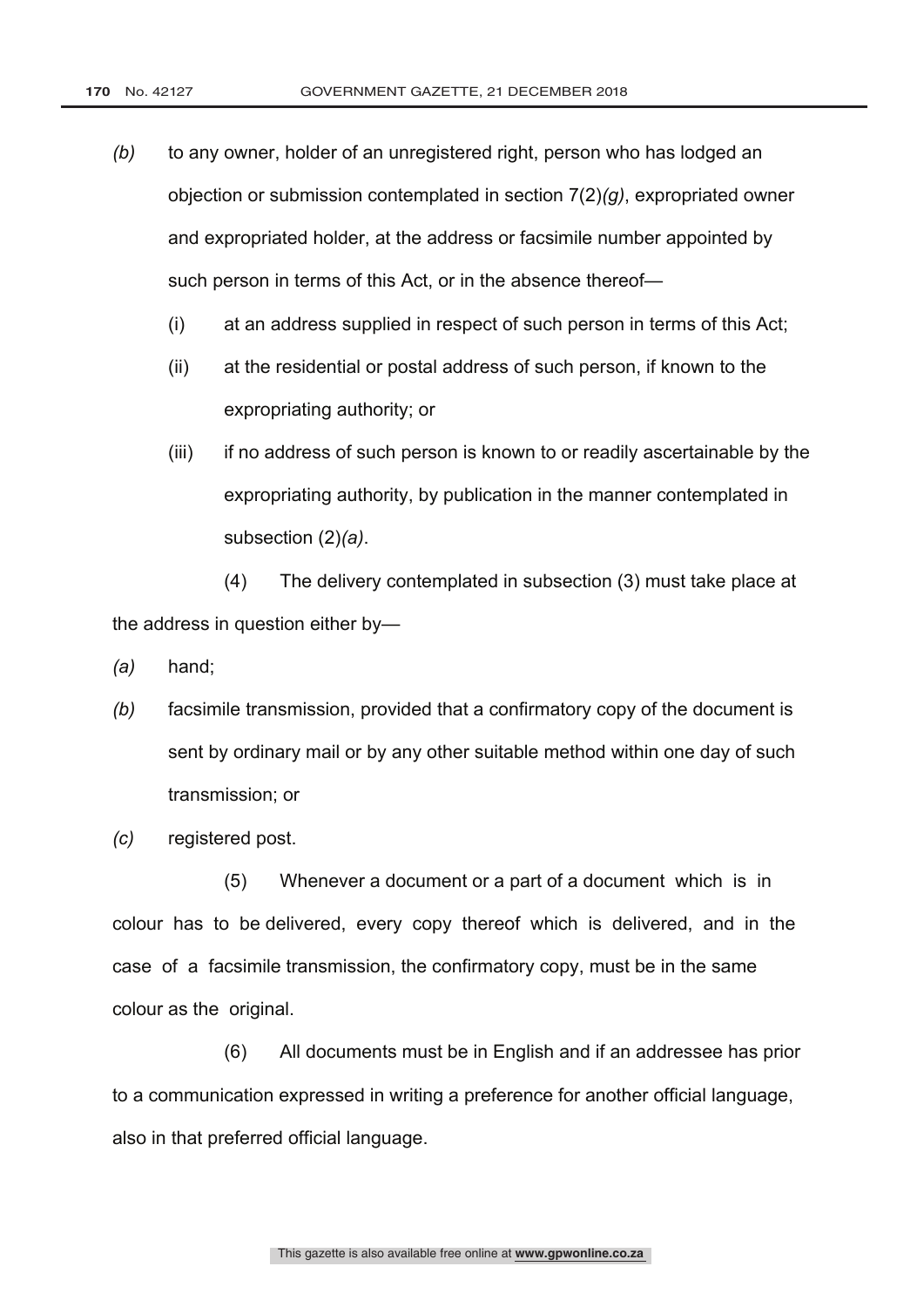(7) Every addressee who has received a written communication from the expropriating authority is entitled to request, in writing, a translation of that communication into the official language indicated in the request.

#### **Extension of time**

**25.** Wherever a period is mentioned within which something must be done in terms of this Act, the expropriating authority may, on written request and good cause shown by the relevant owner or relevant holder of a right in property or other interested or affected person, as the case may be, from time to time extend that period for a further period or periods as may be reasonable in the circumstances.

#### **Expropriation register**

**26.** (1) The Director-General must ensure that a register of all expropriations that are intended, effected and withdrawn, and of decisions not to proceed with a contemplated expropriation by all expropriating authorities, is opened, maintained and accessible to the public.

 (2) All expropriating authorities must deliver to the Department a copy of any notice of an intended expropriation, expropriation and withdrawal of expropriation, and of any decision not to proceed with an intended expropriation, within 20 days of the service or delivery of such notices.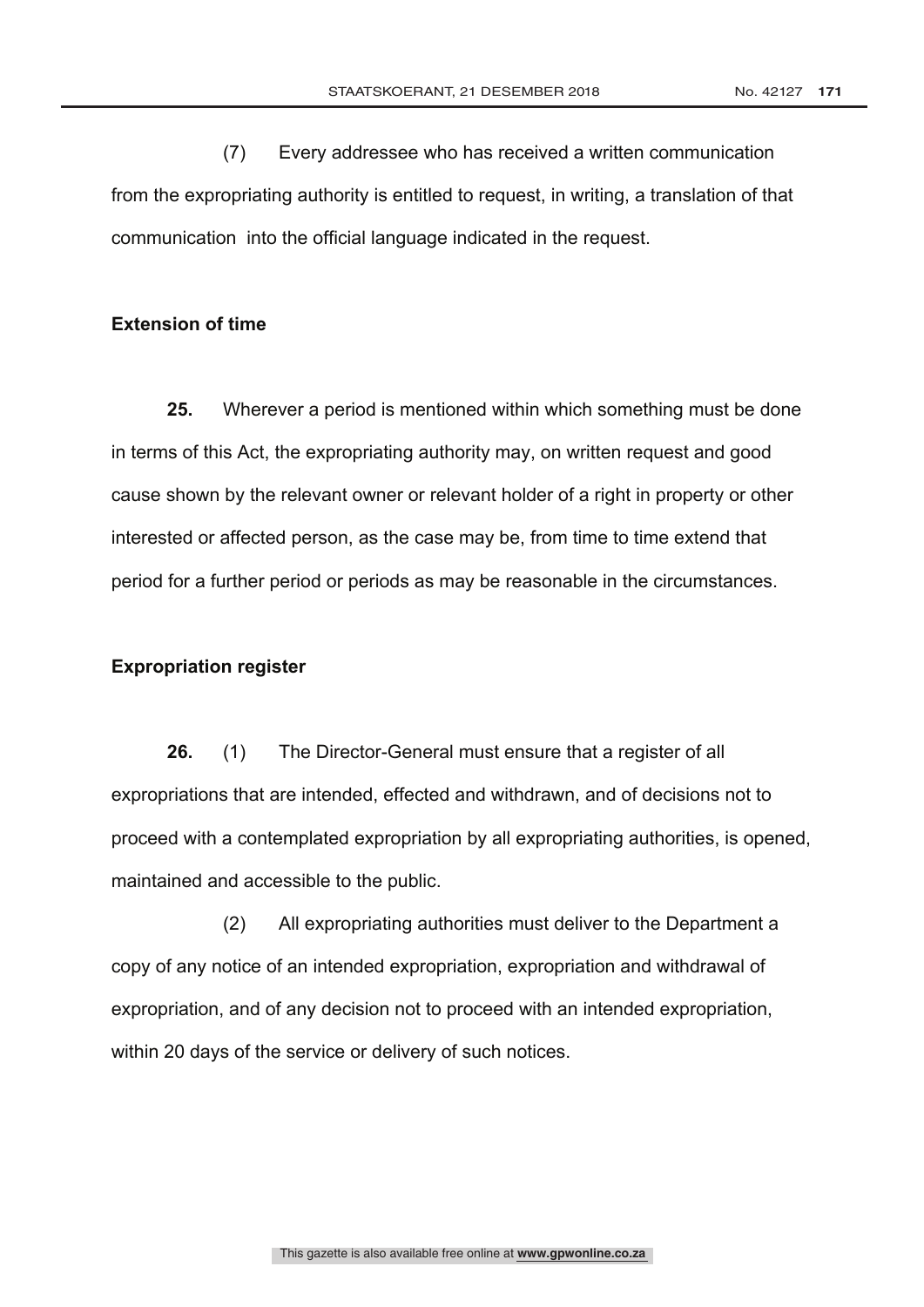#### **Civil fines and offences**

**27.** (1) A person commits a breach of this Act if that person fails to—

- *(a)* comply with a directive by the expropriating authority in terms of section 7(2)*(h)*(i);
- *(b)* deliver to the expropriating authority a statement contemplated in section 7(4)*(c)*(i), (ii) or (iii); or
- *(c)* provide the information contemplated in section 8(4)*(e)*.

 (2) A civil court may impose a fine up to a maximum prescribed amount, in favour of the National Revenue Fund, on a person referred to in subsection (1), upon application by the expropriating authority brought on notice to the affected person.

 (3) The rules of the relevant court apply to the application referred to in subsection (2).

 (4) The breach referred to in subsection (1) is not a criminal offence.

 (5) A person who wilfully furnishes false or misleading information in any written instrument which he or she by virtue of this Act delivers or causes to be delivered to an expropriating authority, is guilty of an offence and liable on conviction to be punished as if he or she had been convicted of fraud.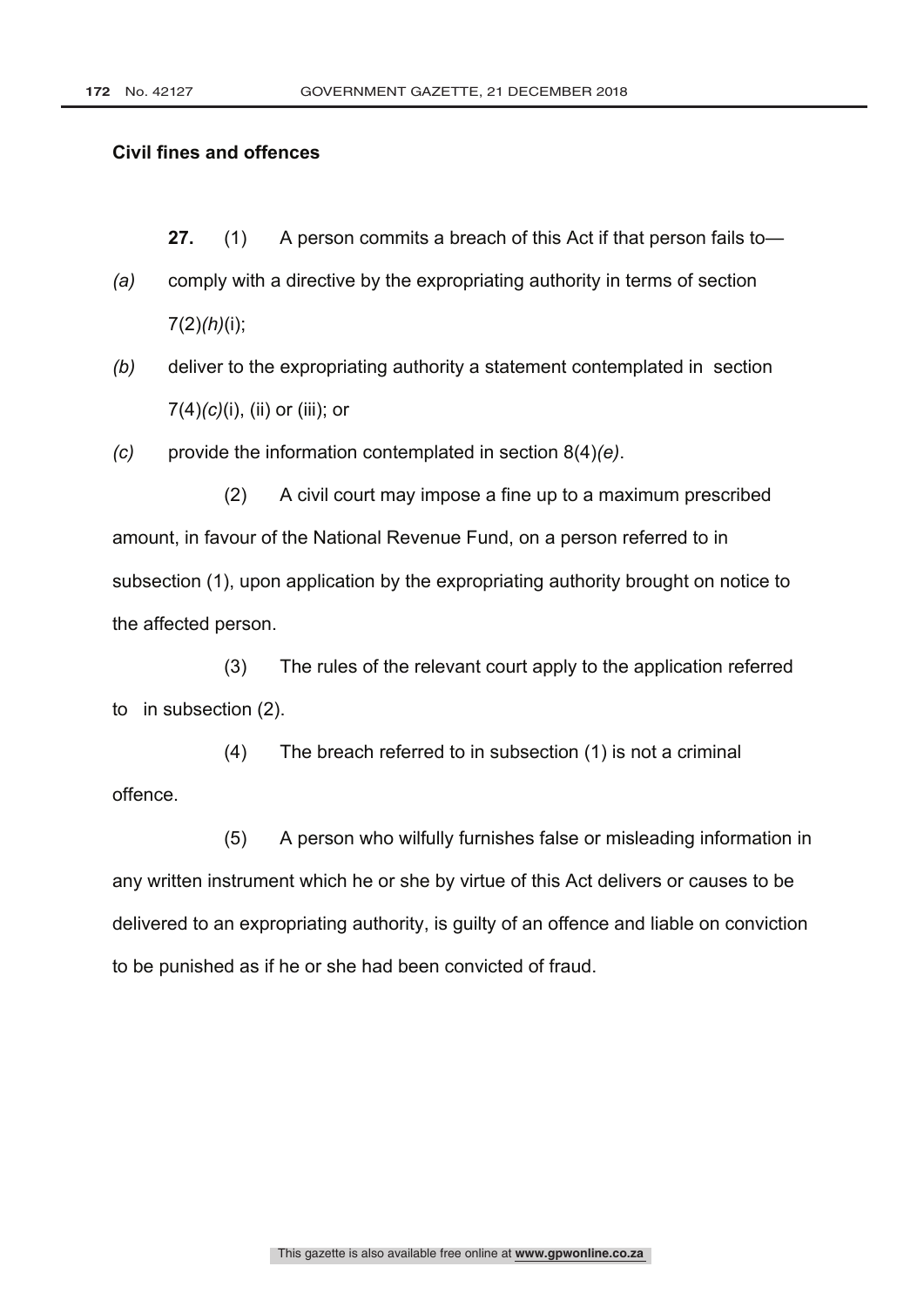#### **Regulations**

**28.** (1) The Minister may, by notice in the Gazette, make regulations regarding—

*(a)* any matter that may or must be prescribed in terms of this Act; and

*(b)* any ancillary or incidental administrative or procedural matter that may be necessary for the proper implementation or administration of this Act.

 (2) *(a)* The Minister must, before making any regulations contemplated in subsection (1), publish the draft regulations for public comment.

 *(b)* The period for submitting comments must be at least 20 days from the date of publication of the draft regulations.

#### **Interpretation of other laws dealing with expropriation**

**29.** (1) Subject to section 2, any law dealing with expropriation of property that was in force immediately before the date on which this Act came into operation, must be interpreted in a manner consistent with this Act, and for that purpose any reference in any such law to—

- *(a)* a functionary authorised to expropriate property, must be construed as a reference to an expropriating authority; and
- *(b)* compensation as provided for in sections 12 and 13 of the Expropriation Act, 1975 (Act No. 63 of 1975), must be construed as a reference to compensation contemplated in the provisions of section 25(3) of the Constitution and the provisions of this Act.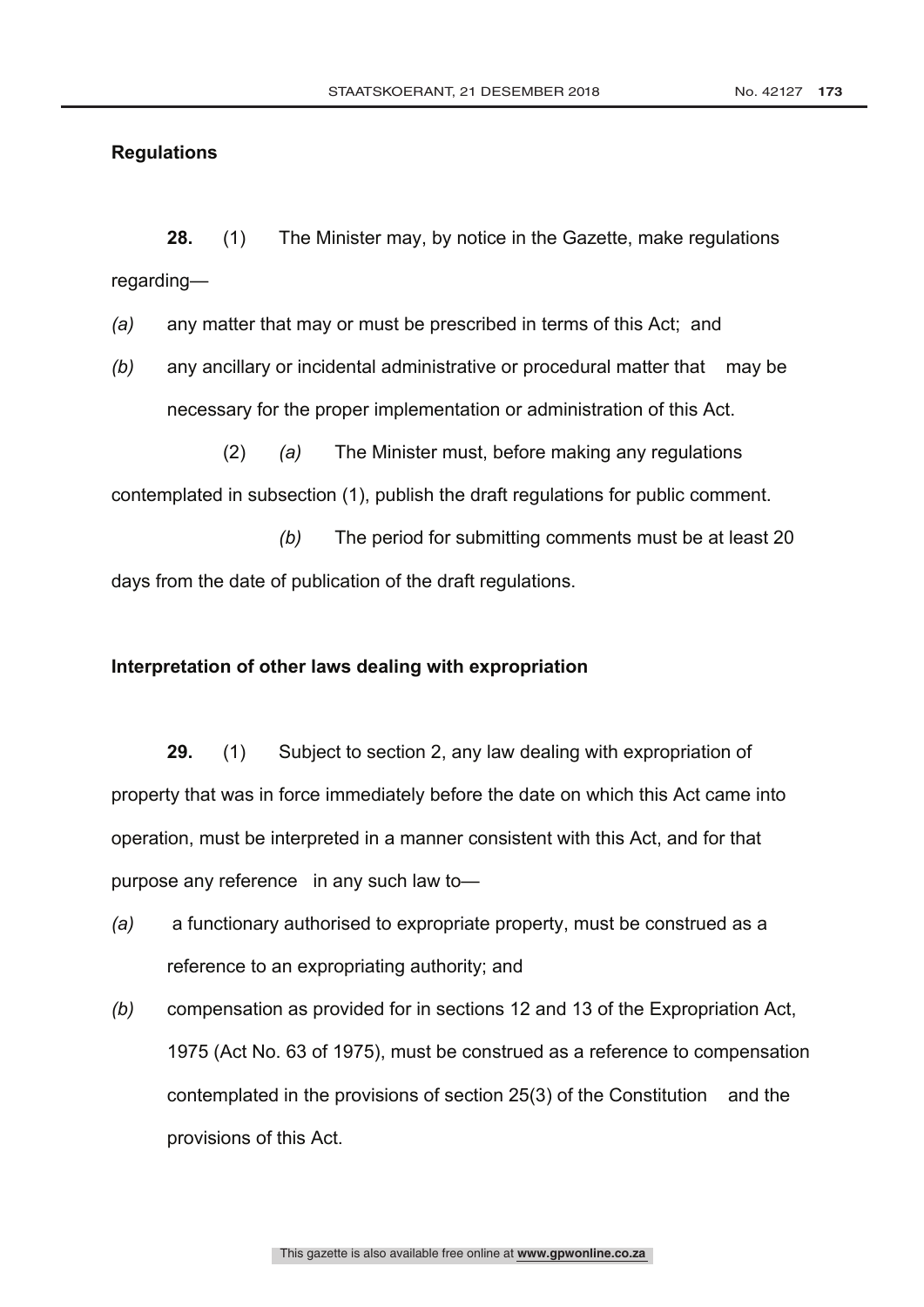(2) In the event of a conflict between this Act and any other law contemplated in subsection (1) in relation to matters dealt with in this Act, this Act prevails.

#### **Repeal of laws**

**30.** The laws mentioned in the second column of the Schedule are hereby repealed to the extent set out in the third column.

#### **Transitional arrangements and savings**

**31.** (1) This Act does not apply to any expropriation initiated through delivery of a notice of expropriation prior to the date of commencement of this Act or to any consequences of any expropriation initiated prior to the date of commencement of this Act.

 (2) Any proceedings for the determination of compensation in consequence of an expropriation contemplated in paragraph *(a)* must be instituted, or if already instituted must be concluded, as if this Act had not been passed: Provided that the parties concerned may agree to the application of this Act to such expropriation or proceedings in which case the relevant provisions of this Act apply to the extent agreed upon between the parties as if it were an expropriation or proceedings for the determination of compensation in terms of this Act.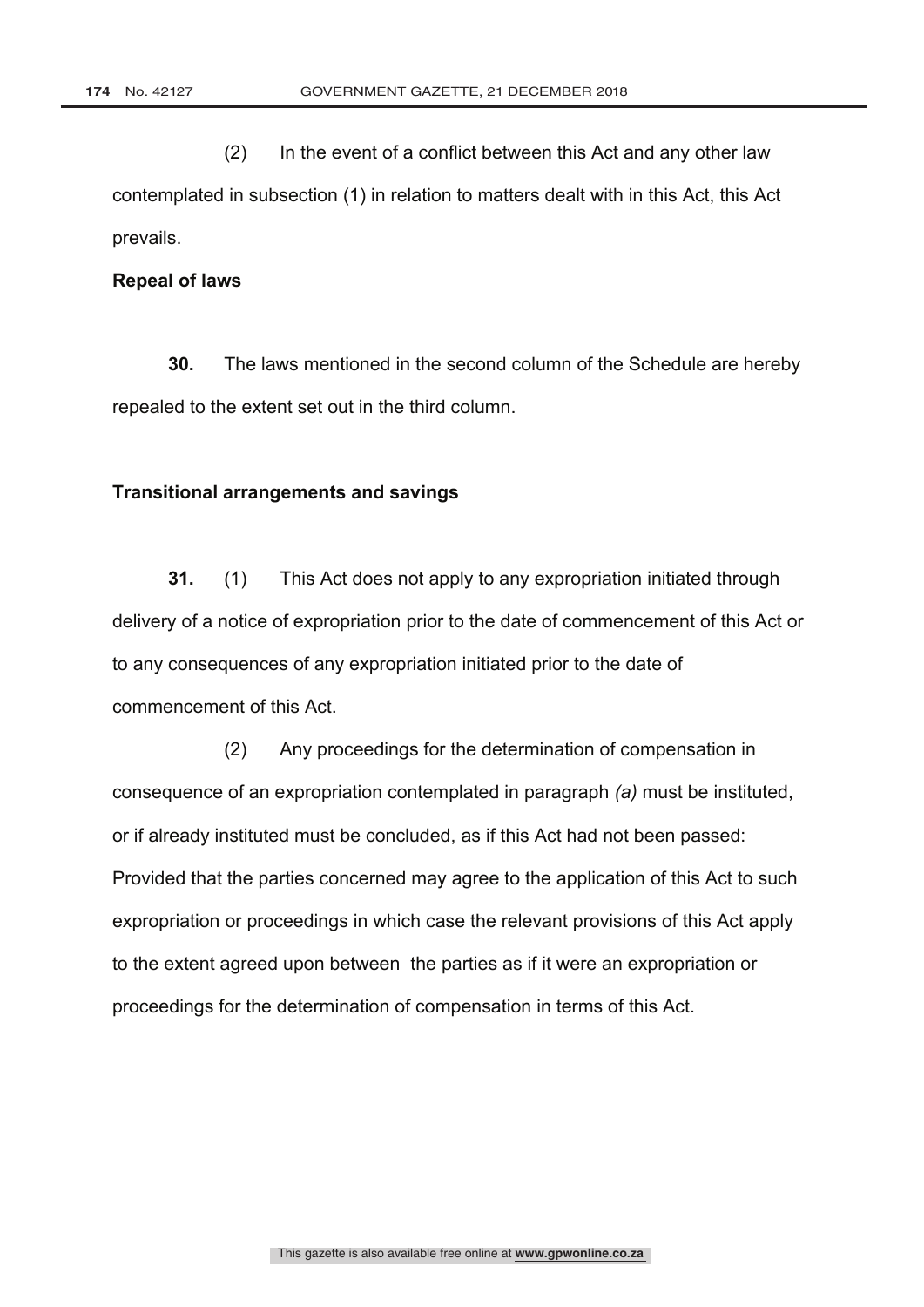#### **Short title and commencement**

**32.** (1) This Act is called the Expropriation Act, 2019, and comes into

operation on a date determined by President by proclamation in the *Gazette*.

(2) Different dates may be determined in respect of different provisions of this Act.